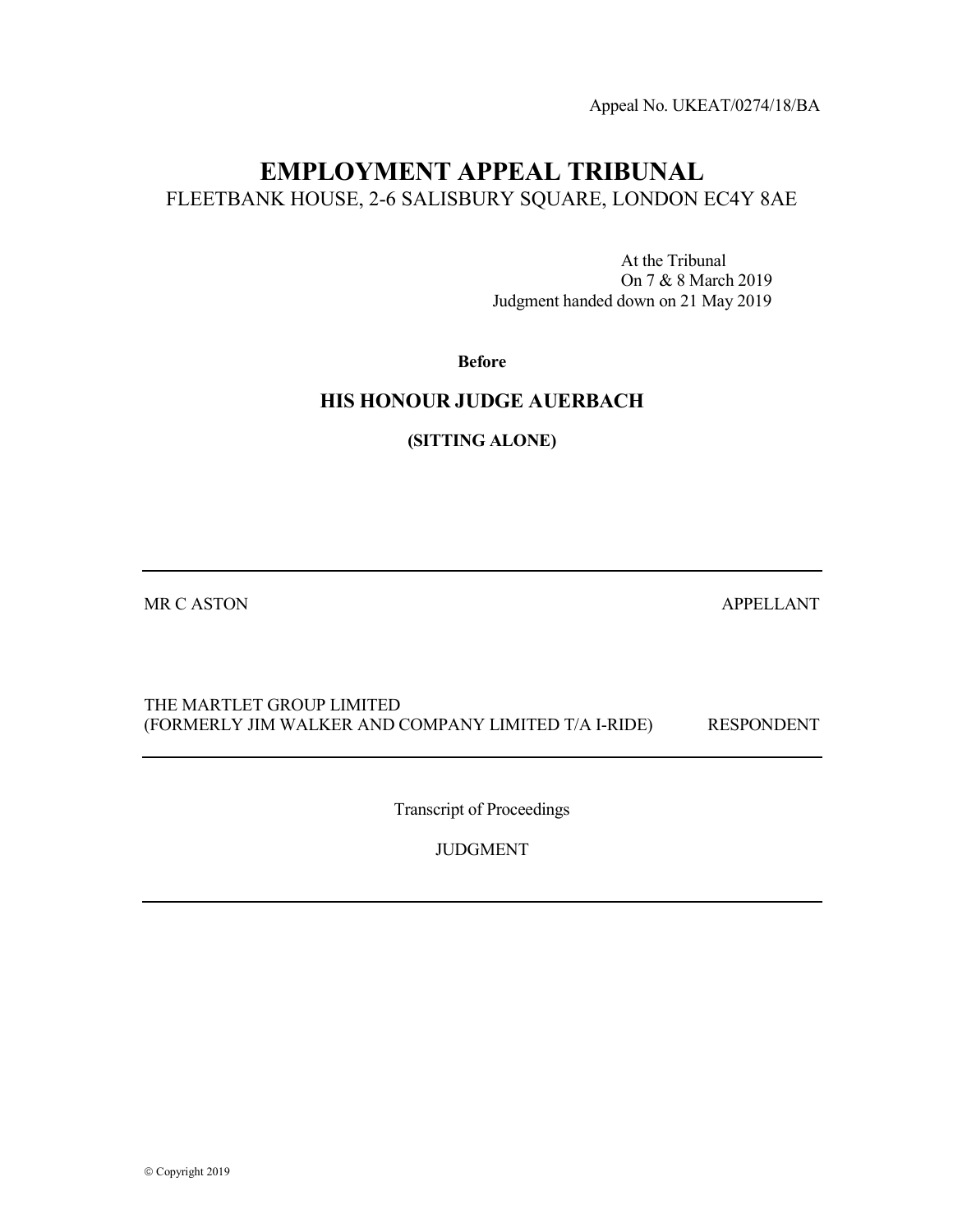# **APPEARANCES**

For the Appellant MR TOM KIRK

(of Counsel) Gaby Hardwicke Solicitors 33 The Avenue Eastbourne East Sussex BN21 3YD

For the Respondent MR DANIEL TATTON-BROWN (One of Her Majesty's Counsel) DMH Solicitors Griffin House 135 High Street Crawley RH10 1DQ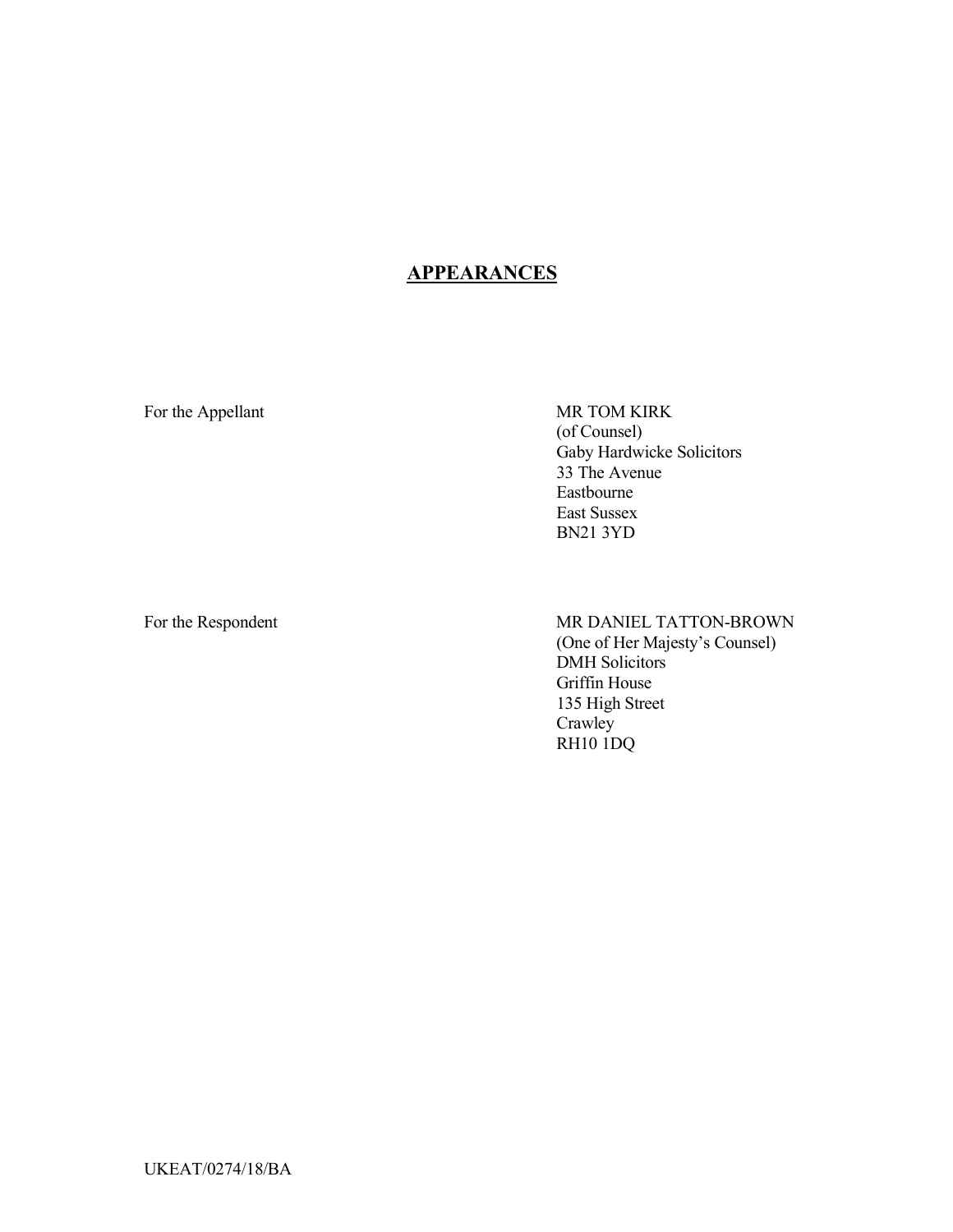#### **SUMMARY**

# VICTIMISATION DISCRIMINATION – Detriment DISABILITY DISCRIMINATION – Disability related discrimination PRACTICE AND PROCEDURE – Estoppel or abuse of process

Following a period of long-term sickness absence with depression, and exploration of the possibility of a return to work, the Claimant was dismissed. At a preliminary hearing (PH) a dispute about the EDT was determined. A claim of unfair dismissal was then dismissed as out of time, but time was extended in respect of discrimination claims. At the time of the original dismissal, the Respondent had offered to pay the Claimant £4000 as a goodwill payment. That payment was never made and was later withdrawn. During the course of giving evidence at the PH, a Director of the Respondent reiterated that offer. In subsequent correspondence it was stated that this was conditional upon the claims being withdrawn, and no payment was made.

At a full hearing the Employment Tribunal dismissed claims of failure to comply with the duty of reasonable adjustment, and disability-related discrimination (section 15 Equality Act 2010) relating to the handling of the sickness absence and the dismissal. It also dismissed a claim of victimisation relating to the non-payment of the £4000 following the PH. The Claimant appealed in respect of certain of the section 15 complaints and the victimisation complaint.

Held:

(1) The Tribunal had erred in not applying the correct legal test when considering the victimisation complaint. But that complaint was outwith the scope of section 108 Equality Act 2010 and the evidence given at the PH attracted judicial proceedings immunity. As this was a necessary factual element of the victimisation complaint, it was bound to fail and the dismissal of it therefore stood. Derbyshire v St Helens MBC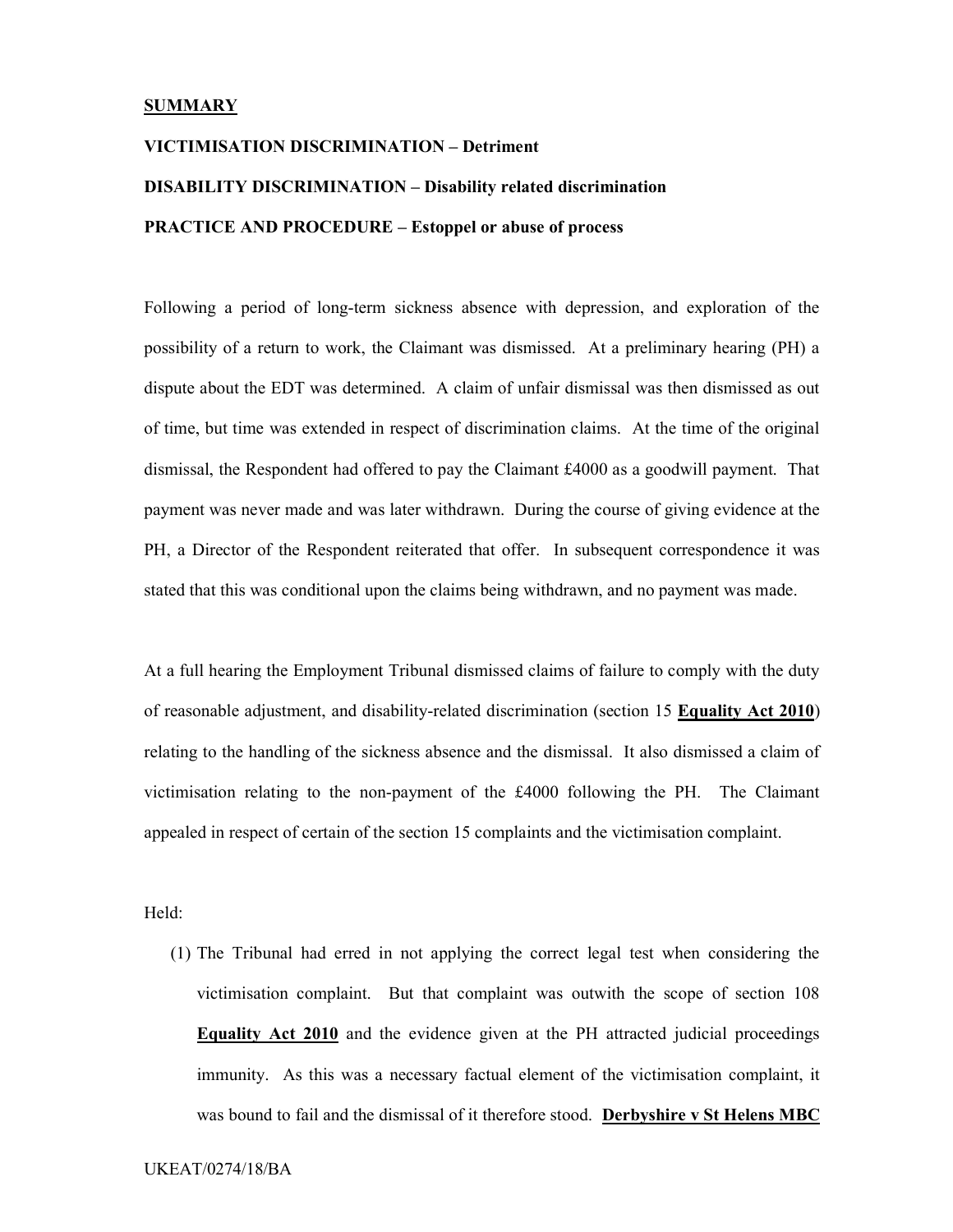[2007] ICR 841, P v Commissioner of Police of the Metropolis [2018] ICR 560 and Rowstock Limited v Jessemey [2014] ICR 550 considered.

- (2) The Tribunal was wrong to treat itself as bound, at the full merits hearing, by a finding of fact made at the PH which had not been necessary to the determination of the PH issues. Foster v Bon Groundwork Limited [2012] ICR1027 applied.
- (3) The Tribunal erred in concluding that in not warning the Claimant that if he did not accept a particular alternative post, he would be dismissed, he had not been treated unfavourably for section 15 purposes. Trustees of Swansea University Pension and Assurance Scheme v Williams [2019] ICR 230 applied.
- (4) The Tribunal wrongly failed to determine whether, for section 15 purposes, the dismissal was a proportionate means of achieving a legitimate aim. York City Council v Grosset [2018] ICR 1492 considered.

The dismissal of the relevant section 15 complaints was therefore quashed and those complaints would be remitted.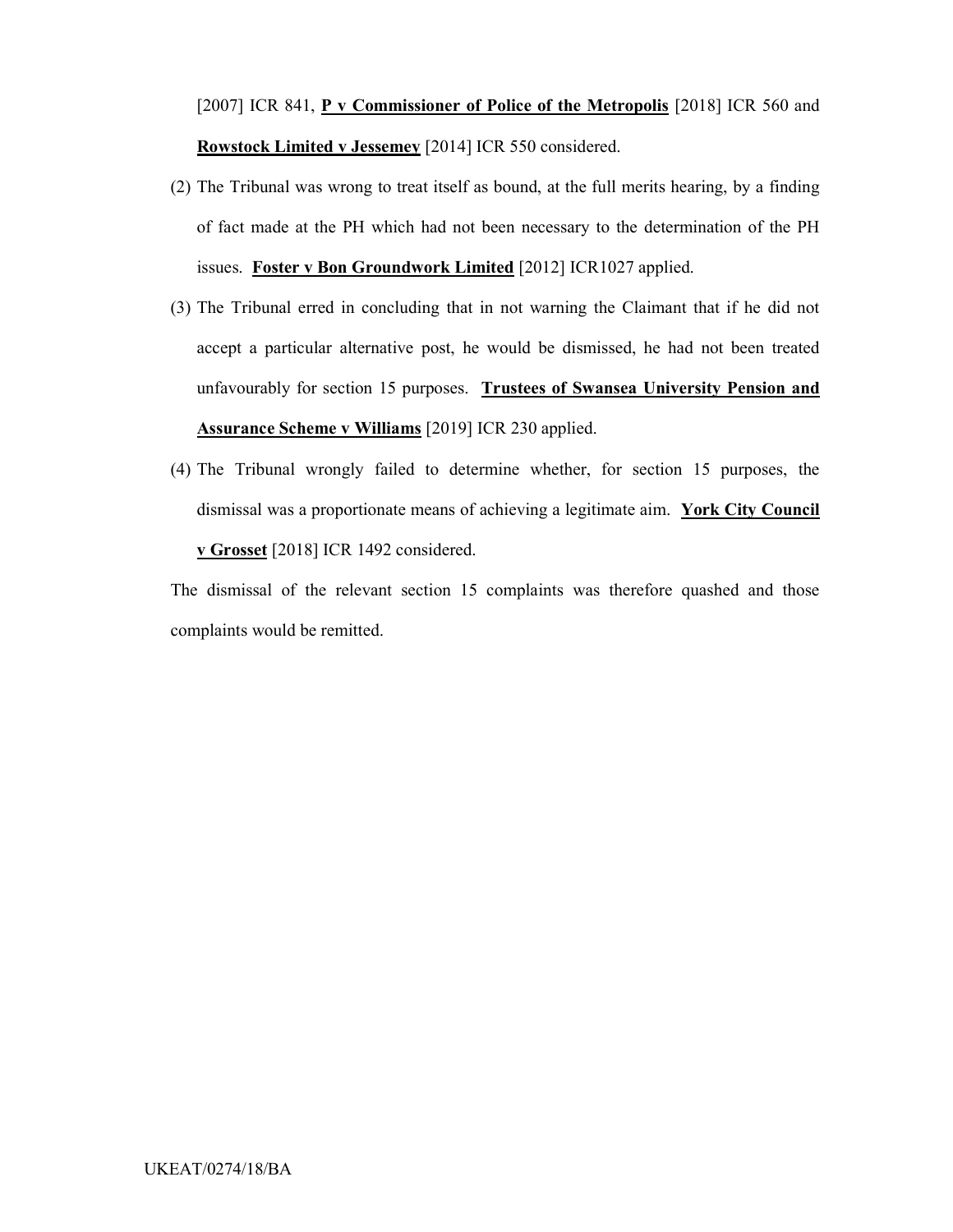A

B

#### HIS HONOUR JUDGE AUERBACH

#### Introduction

1. This is an appeal by the Claimant before the Employment Tribunal ("ET"), from a reserved decision of the ET sitting at London South (Employment Judge Martin and unidentified members), in which all of his claims of disability discrimination were dismissed.

C

D

E

F

2. The Respondent before the ET, and now to this appeal, supplies bikes, bike parts and accessories to the retail market. It has around 40 employees. It was formerly called Jim Walker and Company Limited. It trades under the name i-Ride. The Claimant, now the Appellant, was employed by the Respondent from 2005. He became Operations Manager in 2011. I shall refer to the parties as they were in the ET, as Claimant and Respondent.

3. The Claimant presented a claim form on 20 March 2017 claiming unfair dismissal and discrimination by reference to the disability of depression. The discrimination claims were of direct and indirect discrimination, discrimination arising from disability and failure to comply with the duty of reasonable adjustment. It was his case that his employment had ended on 4 January 2017.

4. The claims were defended. It was the Respondent's case that the employment had ended on 17 May 2016. Accordingly, the grounds of resistance included time points. The Respondent did not, at that initial stage, admit the Claimant's disabled status, and all the claims were also otherwise defended on their merits.

H

G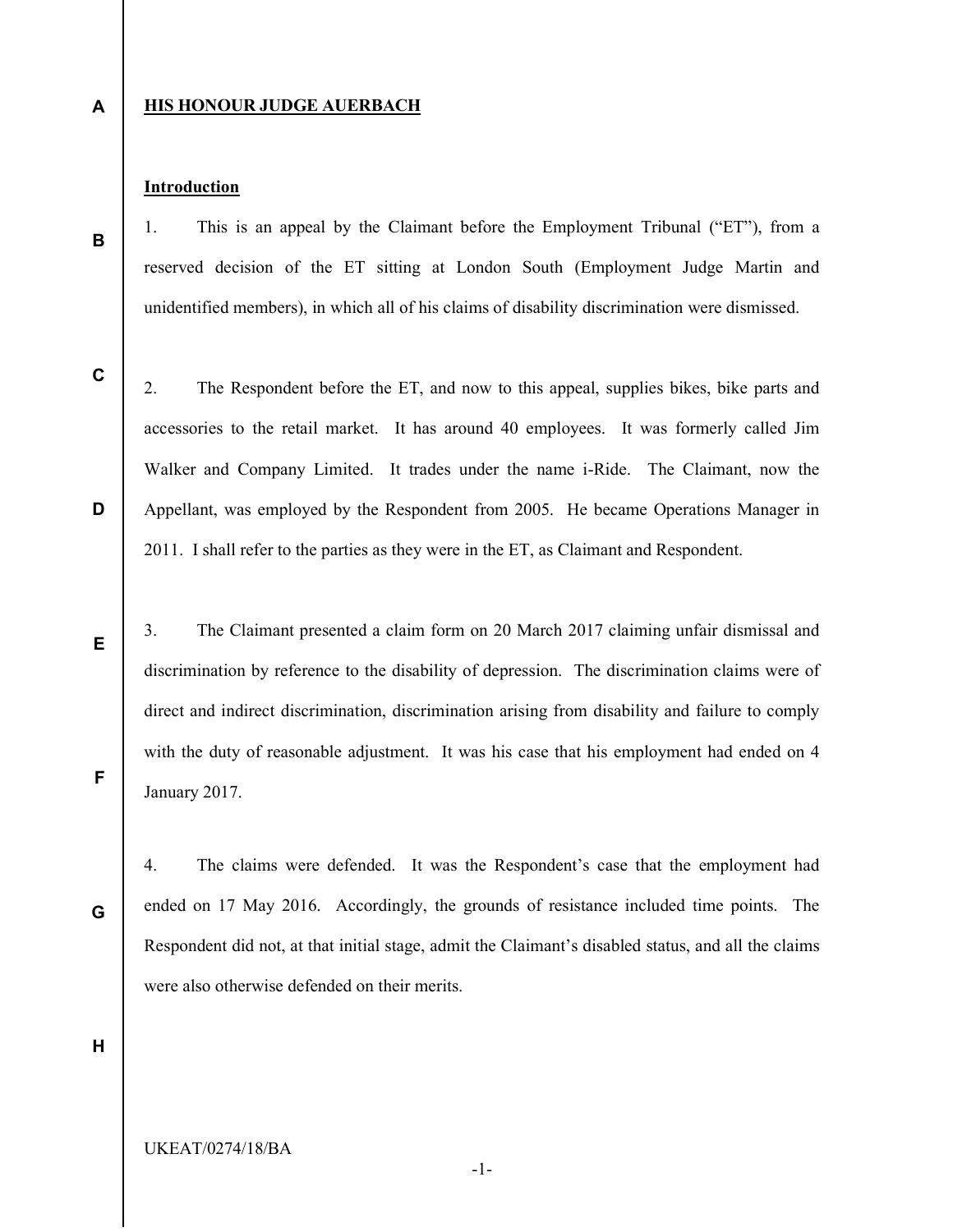| A | 5.<br>On 11 August 2017 there was a Preliminary Hearing ("PH") before EJ Martin. In a                                                                                                                                                                                                                                                                                                                                                                                                                                                                                                                                                      |
|---|--------------------------------------------------------------------------------------------------------------------------------------------------------------------------------------------------------------------------------------------------------------------------------------------------------------------------------------------------------------------------------------------------------------------------------------------------------------------------------------------------------------------------------------------------------------------------------------------------------------------------------------------|
|   | reserved decision, she held that the Claimant had been dismissed and that the effective date of                                                                                                                                                                                                                                                                                                                                                                                                                                                                                                                                            |
|   | termination was 17 May 2016. She did not find it not reasonably practicable for the Claimant                                                                                                                                                                                                                                                                                                                                                                                                                                                                                                                                               |
| В | to have presented the unfair dismissal claim in time. So that claim was dismissed. However,                                                                                                                                                                                                                                                                                                                                                                                                                                                                                                                                                |
|   | she considered it just and equitable to extend time for presentation of the disability                                                                                                                                                                                                                                                                                                                                                                                                                                                                                                                                                     |
|   | discrimination claims to the date when they were presented. Those claims alone, therefore,                                                                                                                                                                                                                                                                                                                                                                                                                                                                                                                                                 |
|   | went forward to a full merits hearing.                                                                                                                                                                                                                                                                                                                                                                                                                                                                                                                                                                                                     |
| C |                                                                                                                                                                                                                                                                                                                                                                                                                                                                                                                                                                                                                                            |
|   | I need to set out some of the Judge's findings and reasoning in that PH decision.<br>6.                                                                                                                                                                                                                                                                                                                                                                                                                                                                                                                                                    |
|   |                                                                                                                                                                                                                                                                                                                                                                                                                                                                                                                                                                                                                                            |
| D | The Claimant went off sick in June 2015. There had been a home visit in September<br>7.                                                                                                                                                                                                                                                                                                                                                                                                                                                                                                                                                    |
|   | 2015. There were then meetings in February and April 2016 during which the possibility of a                                                                                                                                                                                                                                                                                                                                                                                                                                                                                                                                                |
|   | return to work had been discussed, and then there were exchanges of emails in May.                                                                                                                                                                                                                                                                                                                                                                                                                                                                                                                                                         |
| Е |                                                                                                                                                                                                                                                                                                                                                                                                                                                                                                                                                                                                                                            |
|   | In paragraph 6 of her decision the Judge wrote:<br>8.                                                                                                                                                                                                                                                                                                                                                                                                                                                                                                                                                                                      |
| F | "It was common ground that from February 2017 <sup>1</sup> the Claimant and Respondent were in<br>discussion about a possible return to work. The Claimant did not want to return to the same<br>role he was undertaking previously because of his disability. The Respondent is a small<br>organisation and there were limited options available to them in terms of alternative work for<br>the Claimant. The initial suggestion they made was refused by the Claimant and after the<br>meeting on 14 April 2016, the Respondent tried to find another alternative but were unable to.<br>There were then several email communications." |
| G | 9.<br>She then set out the email exchanges in May 2016, beginning with one from Paul                                                                                                                                                                                                                                                                                                                                                                                                                                                                                                                                                       |
|   | Butler, a Director of the Respondent, to the Claimant, of 6 May 2016:                                                                                                                                                                                                                                                                                                                                                                                                                                                                                                                                                                      |
|   | "Dear Chris                                                                                                                                                                                                                                                                                                                                                                                                                                                                                                                                                                                                                                |
| Н | Following out recent discussions and meetings related to your application for a different role<br>here at I-ride to the original Operations Manager role, it is with regret that I am afraid to say<br>that we will be unable to offer you a different role to the one I outlined in my previous job<br>specification to you. As you know last summer before your period of absence, you told us that<br>you did not want a managerial role and those responsibilities and that you wished to resign.                                                                                                                                      |
|   | The Judge plainly meant "February 2016."<br>$\mathbf{1}$                                                                                                                                                                                                                                                                                                                                                                                                                                                                                                                                                                                   |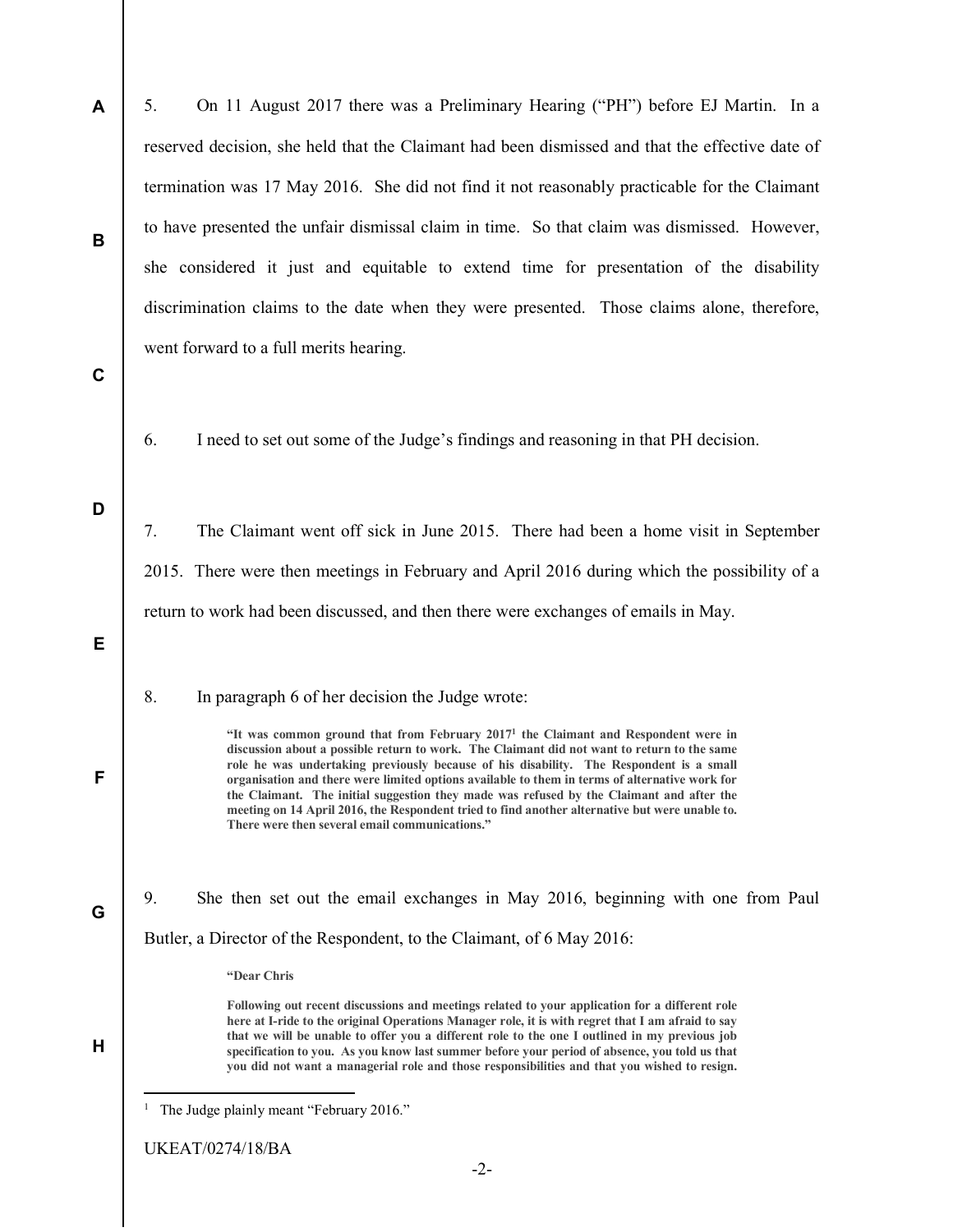| A |     | Subsequently, earlier this year you asked us to consider a reduced role for you. Consequently,<br>we met with you and then prepared the role set out in my last job specification to you.                                                                                                                                                                                                                                                                                                                                                                                  |
|---|-----|----------------------------------------------------------------------------------------------------------------------------------------------------------------------------------------------------------------------------------------------------------------------------------------------------------------------------------------------------------------------------------------------------------------------------------------------------------------------------------------------------------------------------------------------------------------------------|
|   |     | However, in our last meeting you said that you were not happy about doing some of the things<br>mentioned there, like monitoring the Wiggle website etc and helping with the preparation of<br>CPO spreadsheets, sales offers etc.                                                                                                                                                                                                                                                                                                                                         |
|   |     | Therefore, unfortunately, after much consideration, I am afraid we are not able to see a way<br>to offer you a role working with us.                                                                                                                                                                                                                                                                                                                                                                                                                                       |
| B |     | Chris, this decision has been reached after much thought and with much regret on our part as<br>we value you as a friend and wish you and your family all the best for the future we would like<br>to offer you an amount of £4,000 as a gesture of goodwill on our part for your future."                                                                                                                                                                                                                                                                                 |
| C | 10. | The Claimant replied on 10 May 2016:                                                                                                                                                                                                                                                                                                                                                                                                                                                                                                                                       |
|   |     | "Hi Paul I am obviously very disappointed to hear this. Having worked for the company for<br>over a decade, it's going to take a bit of time to fully process. I'm unclear on exactly what you<br>are saying though. When we had our meeting a few weeks ago, I thought that everything<br>seemed to have been discussed and we had a plan going forwards. The last thing I mentioned<br>to you was getting a new bike sorted and now I don't know whether you're firing me, or am I<br>redundant or what? Regards Chris".                                                 |
| D |     |                                                                                                                                                                                                                                                                                                                                                                                                                                                                                                                                                                            |
|   | 11. | On 16 May 2016 Mr Butler replied:                                                                                                                                                                                                                                                                                                                                                                                                                                                                                                                                          |
|   |     | "Dear Chris                                                                                                                                                                                                                                                                                                                                                                                                                                                                                                                                                                |
|   |     | Thank you for your message                                                                                                                                                                                                                                                                                                                                                                                                                                                                                                                                                 |
| Е |     | What has been clear to myself and Ian is that firstly, you did not want your original role with<br>us                                                                                                                                                                                                                                                                                                                                                                                                                                                                      |
|   |     | Therefore, you asked us to consider finding a less responsible role for yourself within the<br>company. So secondly, this we did: however, in your message to me and at our subsequent<br>meeting with Ian and myself you made it quite clear to us that you did not want this role                                                                                                                                                                                                                                                                                        |
| F |     | So following our last meeting, and at your request, we have considered very carefully whether<br>there is a third option of scope to offer you another role within the company doing exclusively<br>purchasing and along the lines we discussed with you: and unfortunately, I am afraid to say<br>that we are unable to come up with another option for you.                                                                                                                                                                                                              |
|   |     | Accordingly, we are of the view  that you have left us.                                                                                                                                                                                                                                                                                                                                                                                                                                                                                                                    |
| G |     | However, Chris you should appreciate that we have come to this point only after much<br>consideration and a great deal of thought to see if we can make a suitable role here for you<br>within the company which will be acceptable to you: and unfortunately, try as we might, we<br>are just unable to do so. Therefore it is with much regret that it seems that our working<br>relationship with you has come to an end: but we do value your contribution over the years<br>and as a friend, which is why we were prepared to give you some money out of our own good |
|   |     | will to help you with your new family."                                                                                                                                                                                                                                                                                                                                                                                                                                                                                                                                    |
| H | 12. | Then on 17 May 2016 the Claimant responded:                                                                                                                                                                                                                                                                                                                                                                                                                                                                                                                                |
|   |     | "Dear Paul                                                                                                                                                                                                                                                                                                                                                                                                                                                                                                                                                                 |
|   |     | Thank you for your email.                                                                                                                                                                                                                                                                                                                                                                                                                                                                                                                                                  |
|   |     | <b>UKEAT/0274/18/BA</b>                                                                                                                                                                                                                                                                                                                                                                                                                                                                                                                                                    |
|   |     | $-3-$                                                                                                                                                                                                                                                                                                                                                                                                                                                                                                                                                                      |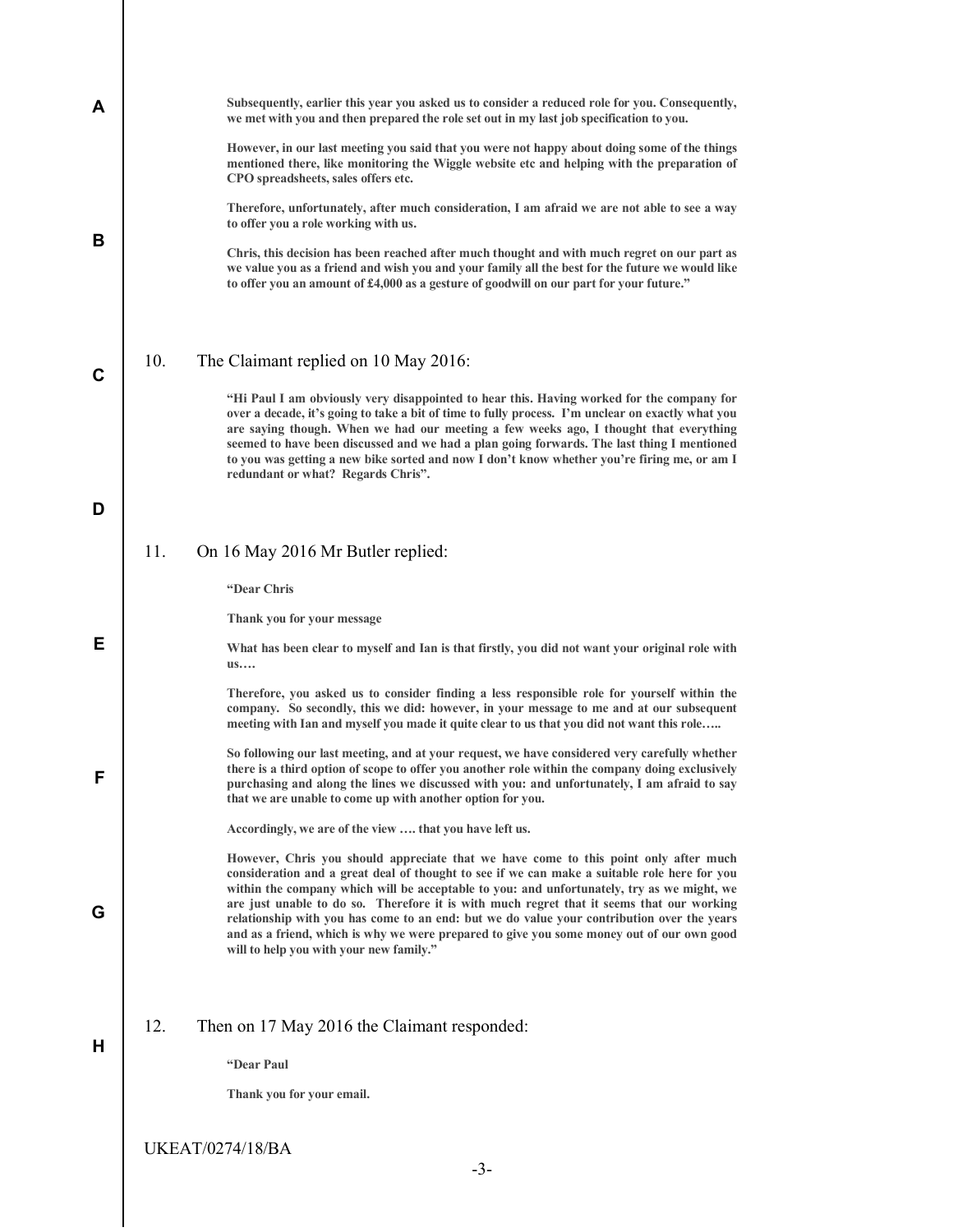| A | Thank you, too for your gesture of goodwill of a £4,000 payment which I am happy to accept.<br>I will require a P45 in order to pursue work in the future and would be grateful if this could<br>be sent.<br><b>Regards Chris."</b>                                                                                                                                                                                                                                                                                                                                                                                                                                                                                       |
|---|---------------------------------------------------------------------------------------------------------------------------------------------------------------------------------------------------------------------------------------------------------------------------------------------------------------------------------------------------------------------------------------------------------------------------------------------------------------------------------------------------------------------------------------------------------------------------------------------------------------------------------------------------------------------------------------------------------------------------|
| B | 13.<br>EJ Martin's primary findings about what happened thereafter, were set out at paragraphs<br>11 to 13 of her Reasons, as follows:                                                                                                                                                                                                                                                                                                                                                                                                                                                                                                                                                                                    |
| C | "11. Following this were a series of emails regarding the £4,000 payment and how it should be<br>categorised to minimise any tax payable; without prejudice commutations [sic] between<br>solicitors and one payslip sent to the Claimant (for a nil amount) which the Respondent said<br>was sent in error. On 6 December 2016, the Claimant sent via his solicitor a grievance. The<br>Respondent replied saying that as the Claimant was not an employee as his contract of<br>employment had ended in May 2016 and consequently it would not respond to the grievance.                                                                                                                                                |
|   | 12. The Claimant then sent a letter to the Respondent on 7 January 2017:                                                                                                                                                                                                                                                                                                                                                                                                                                                                                                                                                                                                                                                  |
|   | "My solicitors, Lawson Lewis Blakers, have informed me you have refused to deal with my<br>grievance because you claim I have left. Obviously, this is not the case, hence the ongoing<br>communications.                                                                                                                                                                                                                                                                                                                                                                                                                                                                                                                 |
| D | However due to your refusal to deal with my grievance you have left me with no alternative than<br>to resign my employment. Because of the way you treated me, I do not consider I am obliged to<br>give you any notice and accordingly will you accept this letter a notification of termination of my<br>employment as from the date of this letter".                                                                                                                                                                                                                                                                                                                                                                   |
|   | 13. The Claimant's P45 was not sent to him until January 2017 and at the date of the hearing<br>the £4,000 had not been paid."                                                                                                                                                                                                                                                                                                                                                                                                                                                                                                                                                                                            |
| Е |                                                                                                                                                                                                                                                                                                                                                                                                                                                                                                                                                                                                                                                                                                                           |
|   | 14.<br>After discussing the arguments about the Effective Date of Termination ("EDT"), the                                                                                                                                                                                                                                                                                                                                                                                                                                                                                                                                                                                                                                |
|   | Judge's conclusion about that (at paragraph 22 of her Reasons) was this:                                                                                                                                                                                                                                                                                                                                                                                                                                                                                                                                                                                                                                                  |
| F | "I find that the EDT was on 17 May 2016. I find that looking at the emails objectively a<br>reasonable person would conclude that the Claimant's employment had terminated. I find<br>that the Respondent terminated the Claimant's employment and that this was understood by<br>the Claimant as he asked for his P45 thereby clearly demonstrating his understanding. The<br>fact that the P45 was not sent until January 2017 and that one payslip was sent is not<br>determinative. Although I accept that the wording of the email of 16 May 2017 could have<br>been better written, I find the wording of sufficiently clear that objectively it should be<br>understood that the Claimant's employment had ended." |
|   |                                                                                                                                                                                                                                                                                                                                                                                                                                                                                                                                                                                                                                                                                                                           |
| G | She went on to adjudicate the extension of time issues with the outcome that I have<br>15.                                                                                                                                                                                                                                                                                                                                                                                                                                                                                                                                                                                                                                |
|   | described.                                                                                                                                                                                                                                                                                                                                                                                                                                                                                                                                                                                                                                                                                                                |
| Н | Because of how the issues on appeal were argued out before me, I need to set out more<br>16.                                                                                                                                                                                                                                                                                                                                                                                                                                                                                                                                                                                                                              |
|   | fully than did EJ Martin, one aspect of how events unfolded between the May 2016 email                                                                                                                                                                                                                                                                                                                                                                                                                                                                                                                                                                                                                                    |
|   |                                                                                                                                                                                                                                                                                                                                                                                                                                                                                                                                                                                                                                                                                                                           |
|   | <b>UKEAT/0274/18/BA</b>                                                                                                                                                                                                                                                                                                                                                                                                                                                                                                                                                                                                                                                                                                   |

-4-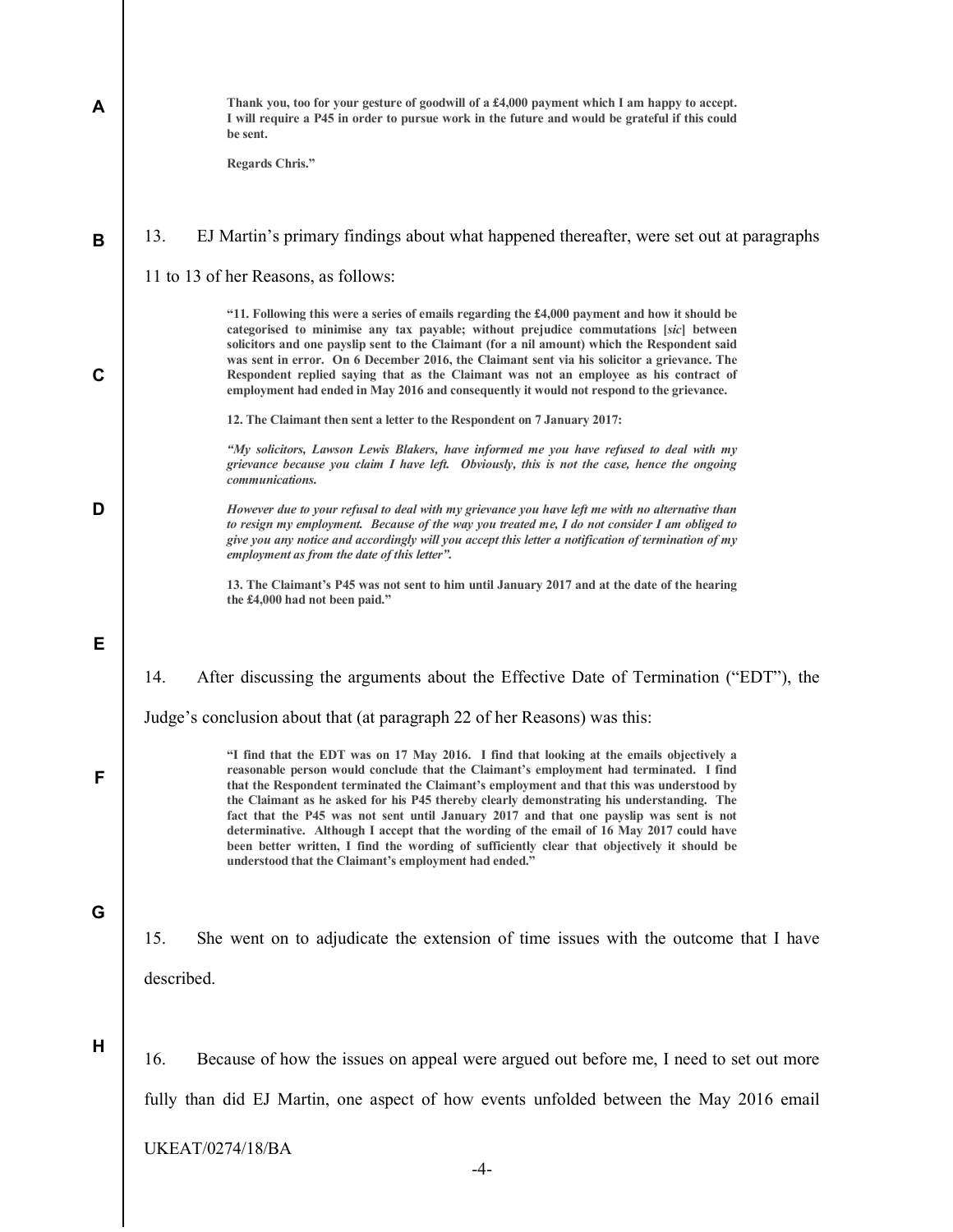A B C D E F G H exchanges and the March 2017 issuing of the ET claim. This is that another director of the Respondent, Ian Wilson, sent the Claimant a reply to his letter of 7 January 2017, dated 13 January 2017. A copy was tabled by Mr Tatton-Brown during the hearing before me. 17. The body of the letter from Mr Wilson read as follows: "Dear Chris Thank you for your letter dated 4<sup>th</sup> January which I received on Monday. I see that you are not purporting to resign from your employment with Jim Walker & Co Ltd. As the Company's lawyers explained to your lawyer in their letter last month, your employment with the Company ended many months ago last May. This was clearly explained to you more than once in Paul's exchange of emails with you in May 2016 and to which you clearly agreed at the time in your email of  $17<sup>th</sup>$  May 2016. In that message you also specifically asked for your P45 indicating your clear understanding of the position. Paul replied asking you to where he should send your P45 but you did not get back to him. I am therefore attaching your P45 for you. After your message of  $17<sup>th</sup>$  May 2016 we then did not hear from you for many weeks and months until we received a letter from your lawyers. In this period you did not attempt to call any of us or to contact us in any way – you did not make any attempt to work or to otherwise follow the provisions of your contract of employment. Chris, you knew full well that your employment with us had ended; and your actions were not of someone who believed that they were still employed by our company. Chris the facts are these. In the summer of 2015 you resigned in front of many people in the company. Our reaction was only to try and help you and Paul told you to think about it and you were then signed off sick by doctors notes every 2 weeks for a period of time. At the beginning of 2016 you advised us that your doctor had signed you as healthy to return to work and you asked us to consider a role for you. However, you specifically made it very clear to us that you did not want the same role as you previously held – in particular you did not want any management responsibility and you wanted a lighter workload. Therefore, Paul and I spent considerable time with each other and with you to try to find a role that was right for both you and the business. Indeed, we did offer you one role, which you refused – therefore, we spent more time meeting and consulting with you to try to find another role acceptable to you, but unfortunately that was not possible, hence the exchange of emails between yourself and Paul of last May. You now write to me in December suddenly alleging you are disabled under the Equality Act. However, (1) you previously gave us a doctor's note saying you were healthy, and (2) as you know, we then sought Occupational Health advice whose professional report also said you were healthy and you were not disabled under the Act. Chris, as our lawyers have said, you are now well outside the 3 months' time limit to bring any claim for unfair dismissal or discrimination (which in any case is most certainly denied for the reasons set out above amongst other things). And your letters are contradictory and inconsistent with what you have done. On a personal note, I find this very disappointing when in the past all we have done is try to help and to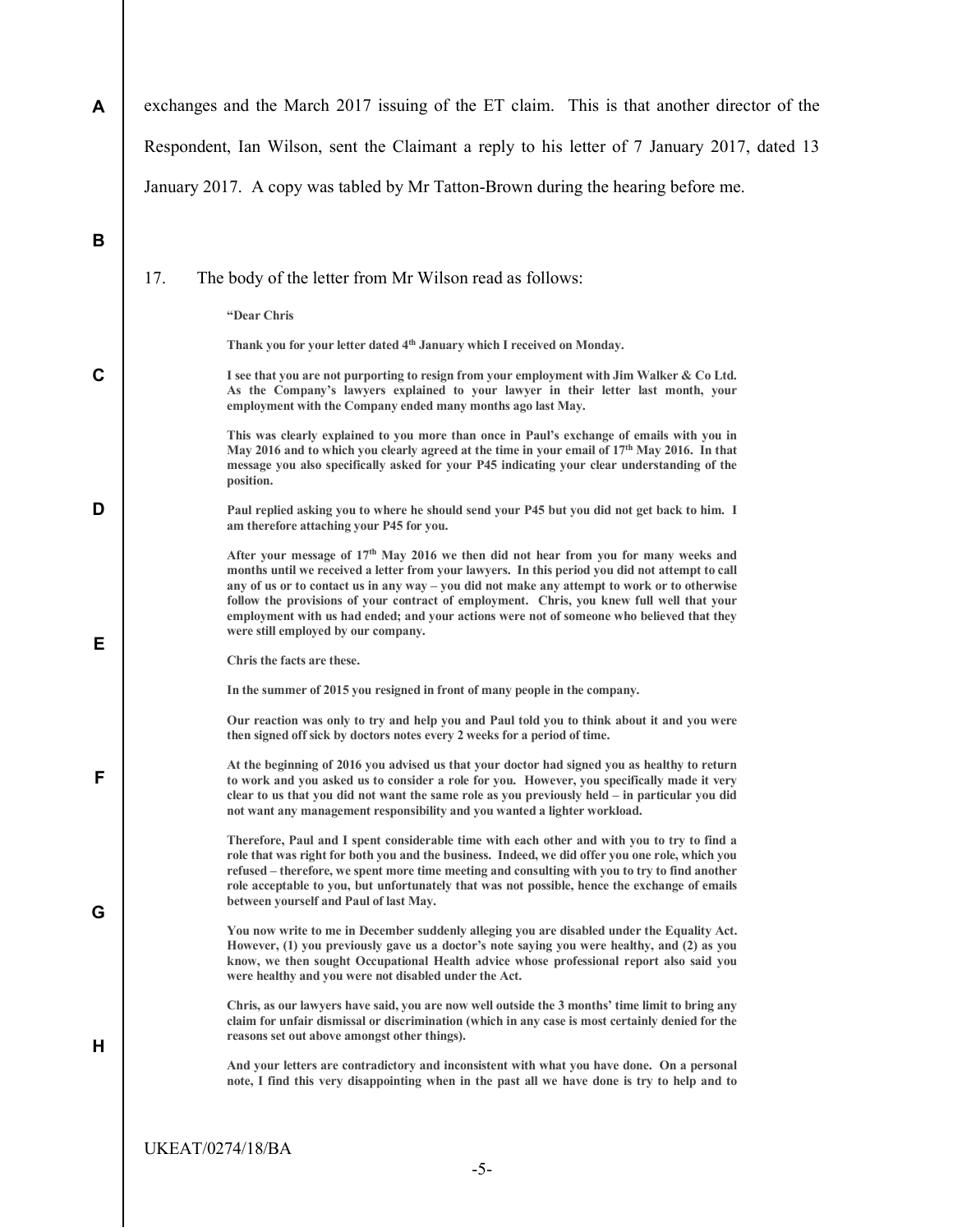| A | support you. I can only think that someone else is giving you bad advice and pressuring you to<br>come up with these suggestions.                                                                                                                                                                                                                                                                                                                                                                                                                     |
|---|-------------------------------------------------------------------------------------------------------------------------------------------------------------------------------------------------------------------------------------------------------------------------------------------------------------------------------------------------------------------------------------------------------------------------------------------------------------------------------------------------------------------------------------------------------|
|   | Despite all of this I still like you – and the offer we made last May to give you a goodwill<br>payment was made out of our own kindness because we wanted to give you a gesture, a gift, to<br>help you with your new family. Initially, it seemed you accepted this - but then all we hear<br>from you afterwards is through your lawyers - again, this is very disappointing.                                                                                                                                                                      |
| В | Chris, I can assure you that we have treated you very fairly. Our lawyers advise that you are<br>out of time to bring any claim in a tribunal; and we owe you nothing – despite this, as a<br>gesture of the warmth and the regard that we still have towards you, we are still prepared to<br>hold open the original goodwill offer to you of £4000. However, if this is not accepted by the<br>end of the next working week, by close of business on the 20 <sup>th</sup> of January, then I am afraid<br>that no more offers will be made at all." |
| C | 18.<br>I now need to say something about events at the PH in the ET on 11 August 2017.                                                                                                                                                                                                                                                                                                                                                                                                                                                                |
|   | During the course of it, both Mr Butler and Mr Wilson gave evidence. Both were asked                                                                                                                                                                                                                                                                                                                                                                                                                                                                  |
|   | questions during cross-examination, about the £4000 offer. In my bundle was the Judge's typed                                                                                                                                                                                                                                                                                                                                                                                                                                                         |
| D | note of the relevant parts of the hearing, which the parties accepted as a fair record.                                                                                                                                                                                                                                                                                                                                                                                                                                                               |
|   | 19.<br>The note records the following exchanges during the course of the cross-examination of                                                                                                                                                                                                                                                                                                                                                                                                                                                         |
|   | Mr Butler about the 6 May 2016 letter:                                                                                                                                                                                                                                                                                                                                                                                                                                                                                                                |
| Е | "Q: Then in next paragraph, you offer him £4000 good will gesture                                                                                                                                                                                                                                                                                                                                                                                                                                                                                     |
|   | A: Yes                                                                                                                                                                                                                                                                                                                                                                                                                                                                                                                                                |
|   | Q: Your ET3 say agreement for C to leave. Has to be offer and acceptance, you say ended by<br>agreement. Are you saying that [t] his offer of £4000 offer to terminate                                                                                                                                                                                                                                                                                                                                                                                |
|   | A: No separate it was a gift."                                                                                                                                                                                                                                                                                                                                                                                                                                                                                                                        |
|   | 20.<br>Then, a little further on, the following is recorded:                                                                                                                                                                                                                                                                                                                                                                                                                                                                                          |
|   | "Q: We are agreed £4000 is not contingent on anything, nothing has to be performed                                                                                                                                                                                                                                                                                                                                                                                                                                                                    |
| G | A: That is correct"                                                                                                                                                                                                                                                                                                                                                                                                                                                                                                                                   |
|   | 21.<br>A little further on, in the course of questions about the May 2016 emails, these                                                                                                                                                                                                                                                                                                                                                                                                                                                               |
|   | exchanges are recorded:                                                                                                                                                                                                                                                                                                                                                                                                                                                                                                                               |
| Н | "Q: Then you reoffer £4000                                                                                                                                                                                                                                                                                                                                                                                                                                                                                                                            |
|   | A: As a gift, yes                                                                                                                                                                                                                                                                                                                                                                                                                                                                                                                                     |
|   | <b>UKEAT/0274/18/BA</b>                                                                                                                                                                                                                                                                                                                                                                                                                                                                                                                               |
|   | $-6-$                                                                                                                                                                                                                                                                                                                                                                                                                                                                                                                                                 |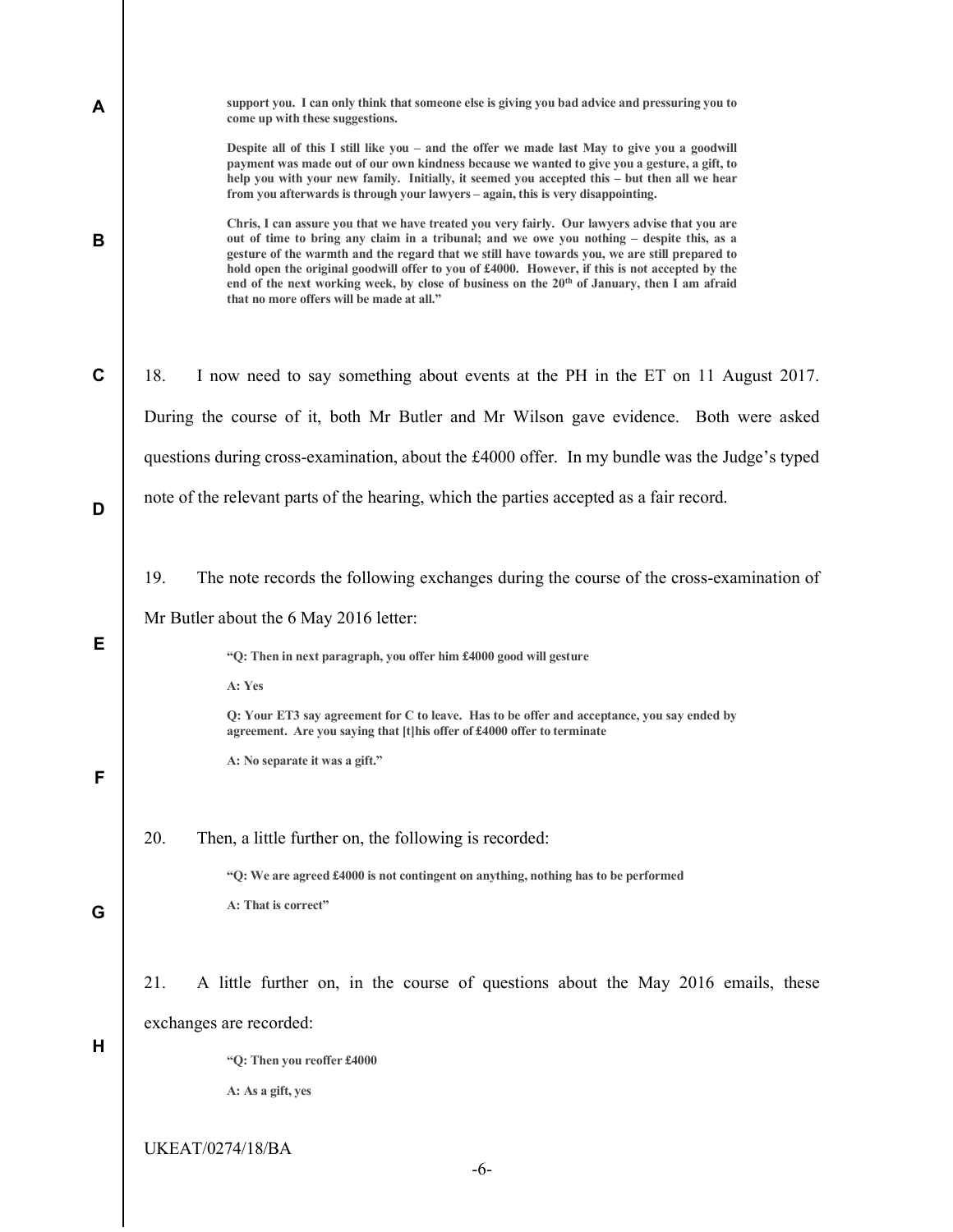| A | Q: Claimant's response p100. You say this is acceptance of his termination                                                                                                                                                                                                                                                                                                                                                                          |  |
|---|-----------------------------------------------------------------------------------------------------------------------------------------------------------------------------------------------------------------------------------------------------------------------------------------------------------------------------------------------------------------------------------------------------------------------------------------------------|--|
|   | A: Yes. Asked for P45 to pursue work in the future                                                                                                                                                                                                                                                                                                                                                                                                  |  |
|   | Q: You offered £4k, no strings attached and he accepted                                                                                                                                                                                                                                                                                                                                                                                             |  |
|   | A: Yes                                                                                                                                                                                                                                                                                                                                                                                                                                              |  |
|   | Q: Did you pay him this                                                                                                                                                                                                                                                                                                                                                                                                                             |  |
| B | A: No                                                                                                                                                                                                                                                                                                                                                                                                                                               |  |
|   | Q: Can see why in what happened afterwards on 5 June. Got accountant advice                                                                                                                                                                                                                                                                                                                                                                         |  |
|   | A: Yes, wanted it to be tax efficient as possible so Ian contacted the accountants                                                                                                                                                                                                                                                                                                                                                                  |  |
|   | Q: You asked him to sign a letter                                                                                                                                                                                                                                                                                                                                                                                                                   |  |
| C | A: And his bank account details and home address for P45                                                                                                                                                                                                                                                                                                                                                                                            |  |
|   | Q: You have his bank details as paid his wages                                                                                                                                                                                                                                                                                                                                                                                                      |  |
|   | A: Asking him to confirm, could have changed banks                                                                                                                                                                                                                                                                                                                                                                                                  |  |
|   | Q: So only reason is did not give bank details                                                                                                                                                                                                                                                                                                                                                                                                      |  |
|   | A: Yes                                                                                                                                                                                                                                                                                                                                                                                                                                              |  |
| D | Q: So would give it to him today                                                                                                                                                                                                                                                                                                                                                                                                                    |  |
|   | A: Yes"                                                                                                                                                                                                                                                                                                                                                                                                                                             |  |
|   |                                                                                                                                                                                                                                                                                                                                                                                                                                                     |  |
| Е | 22.<br>Further on, the Judge records the cross-examination of Mr Wilson about the £4000                                                                                                                                                                                                                                                                                                                                                             |  |
|   | offer, and a June 2016 letter from the Respondent's accountants relating to it. In the course of                                                                                                                                                                                                                                                                                                                                                    |  |
|   | his answer Mr Wilson said:                                                                                                                                                                                                                                                                                                                                                                                                                          |  |
| F | " when came to an end, wanted to give him something, not redundancy, knew this would be<br>about £4k tax free, wanted to give tax free and asked how to do it tax free. They came up with<br>letter, whatever last paragraph is no compromise agreement not signed so knew he could still<br>bring a claim against us. Still wanted to give him something. So thought were giving him a<br>good benefit in terms of what tax efficient to move on." |  |
|   | 23.<br>Then, in her notes of Mr Wilson's cross-examination, the Judge recorded this:                                                                                                                                                                                                                                                                                                                                                                |  |
| G | "Q: Reason you did not pay him £4k was because did not sign letter                                                                                                                                                                                                                                                                                                                                                                                  |  |
|   | A: Absolutely not, I did reiterate would pay him £4k. (witness told not to say more as would be<br>part of the without prejudice communications)."                                                                                                                                                                                                                                                                                                  |  |
| н | 24.<br>The note then records the following intervention from the Judge:                                                                                                                                                                                                                                                                                                                                                                             |  |
|   | "Considering Mr Wilson saying wanted to pay the £4k and what he said about the                                                                                                                                                                                                                                                                                                                                                                      |  |
|   | relationship between him, Mr Butler with the Claimant, EJ said that parties are here, and                                                                                                                                                                                                                                                                                                                                                           |  |
|   | <b>UKEAT/0274/18/BA</b>                                                                                                                                                                                                                                                                                                                                                                                                                             |  |
|   | $-7-$                                                                                                                                                                                                                                                                                                                                                                                                                                               |  |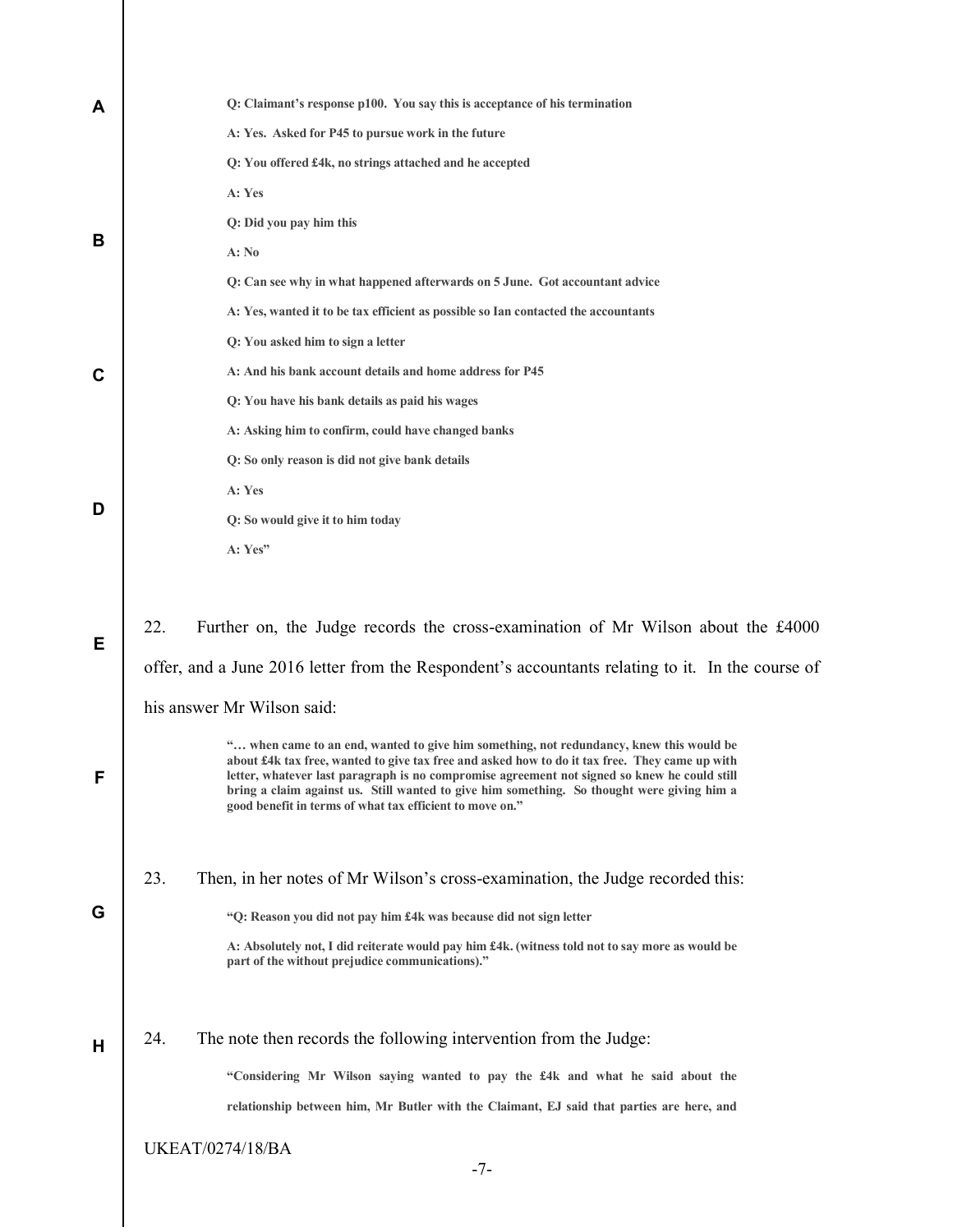| A | before hear from Mr Aston (who is very anxious) perhaps they could have an initial chat to see                                                                                                                                                                    |
|---|-------------------------------------------------------------------------------------------------------------------------------------------------------------------------------------------------------------------------------------------------------------------|
|   | if could settle this claim. Adjourned 15 mins (C needed a break anyway) at 11.40. Lunch<br>12.30."                                                                                                                                                                |
| B | 25.<br>The hearing continued after lunch with the Claimant giving evidence. There were then<br>closing submissions and the Judge reserved her decision.                                                                                                           |
|   |                                                                                                                                                                                                                                                                   |
| C | 26.<br>Following that hearing, but prior to promulgation of the Judge's decision, the                                                                                                                                                                             |
|   | Claimant's solicitors wrote to the Respondent's solicitors on 13 September 2017:                                                                                                                                                                                  |
|   | "We write in relation to the Preliminary Hearing which took place on 11 August 2017.                                                                                                                                                                              |
| D | As you are aware your client's witnesses gave evidence on oath to the effect that the open offer<br>of an unconditional ex-gratia payment of £4000 made by email on 6 May 2016 was still on the<br>table.                                                         |
|   | Is this the case? Is so please can you confirm this in writing by return so that our client may<br>consider the same?"                                                                                                                                            |
| Е | 27.<br>The Respondent's solicitors replied on 19 September 2017:                                                                                                                                                                                                  |
|   | "Your letter is inaccurate. A discussion around the £4000 offer took place in open court at the<br>Hearing. It was during the evidence of Mr Butler, who was under oath at that stage. It was<br>then Mr Wilson who added a comment whilst he was not under oath. |
|   | Your counsel has reported back to you inaccurately.                                                                                                                                                                                                               |
| F | It is not accepted that an unconditional offer of £4000 was made and was intended to be<br>binding."                                                                                                                                                              |
|   | 28.<br>On 21 September 2017 the Claimant's solicitors replied enclosing their counsel's note                                                                                                                                                                      |
|   | of evidence, asking for the Respondent's counsel's note, and indicating that, if they could not                                                                                                                                                                   |
| G | agree, an application might be made for notes of evidence.                                                                                                                                                                                                        |
|   | $\ddotsc$                                                                                                                                                                                                                                                         |
|   | "Furthermore, we may apply to amend the claim to add a victimisation claim on the basis of<br>your client's evidence at the Preliminary Hearing on 11 August 2017 followed by their refusal<br>to pay the £4000 sum."                                             |
| H |                                                                                                                                                                                                                                                                   |
|   |                                                                                                                                                                                                                                                                   |
|   | <b>UKEAT/0274/18/BA</b>                                                                                                                                                                                                                                           |
|   | $-8-$                                                                                                                                                                                                                                                             |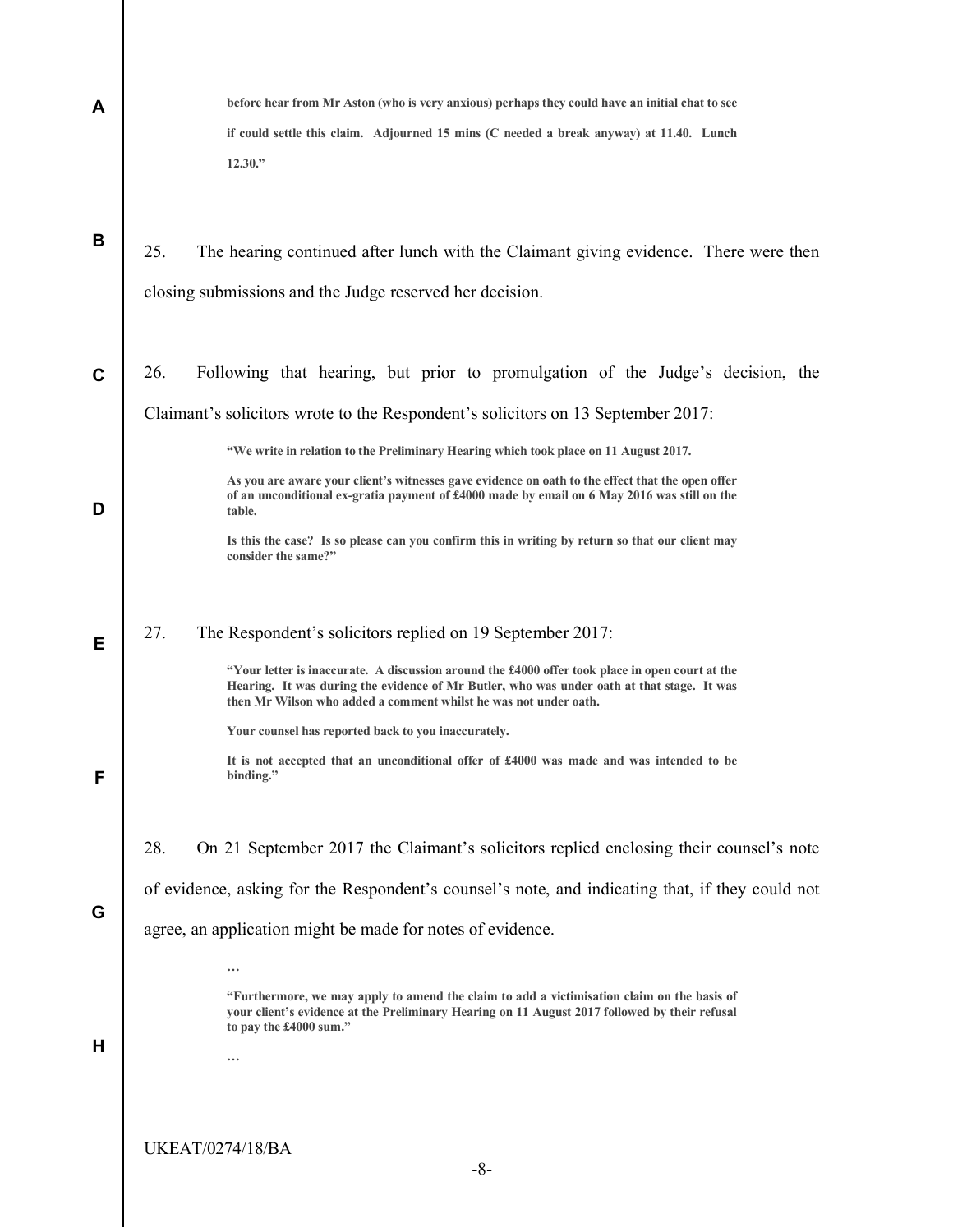29. Subsequently, at a Case Management PH, the Claimant's solicitors applied for, and were granted, permission to amend. Amended grounds of complaint were tabled on 24 November 2017, including a claim of victimisation expressed as follows:

> "The Respondent has victimised the Claimant by subjecting him to a detriment because the Claimant did a protected act. The detriment the Claimant has suffered is not receiving £4000 on or after 11 August 2017. The Claimant avers that he has been subjected to this detriment because he brought proceedings under the EqA 2010 and gave evidence or information in connection with proceedings pursuant to section  $27(2)(a)$  and  $27(2)(b)$  EqA 2010."

30. Amended grounds of resistance tabled in December 2017 defended the victimisation claim in this way:

> "… It is denied that the Respondent unconditionally offered the Claimant £4000 on 11 August 2017. It is denied that the Claimant has suffered a detriment. It is denied that any alleged detriment was because the Claimant brought these proceedings or because he has either given evidence or information in connection with these proceedings."

# D

A

B

C

31. On 6 March 2018 there was a further PH before EJ Crosfill. Case management orders, including a narrative summary and reasons, were subsequently promulgated. The Judge recorded that the Respondent had conceded the Claimant's disabled status. He determined an application for specific disclosure. He also heard an application by the Claimant for a deposit order relating to the section 15 claim concerning dismissal. An issue about the aim relied upon by the Respondent in its justification defence to that claim was resolved by it being agreed that the Respondent's pleading should be amended. It was then argued that the Respondent had little prospect of success on proportionality. But the Judge refused to make a deposit order.

F

E

G

H

#### 32. In the course of his reasons he said this:

"I cannot say that the Respondent has little reasonable prospects of success on the particular issue identified. A great deal will turn on the disputed accounts of the meeting of 14 April 2016. In particular whether it was the Claimant's position at that stage that he would not undertake his original role. In addition, the availability of alternatives remains a live issue. These are fact sensitive matters that can only be properly determined after the evidence is heard."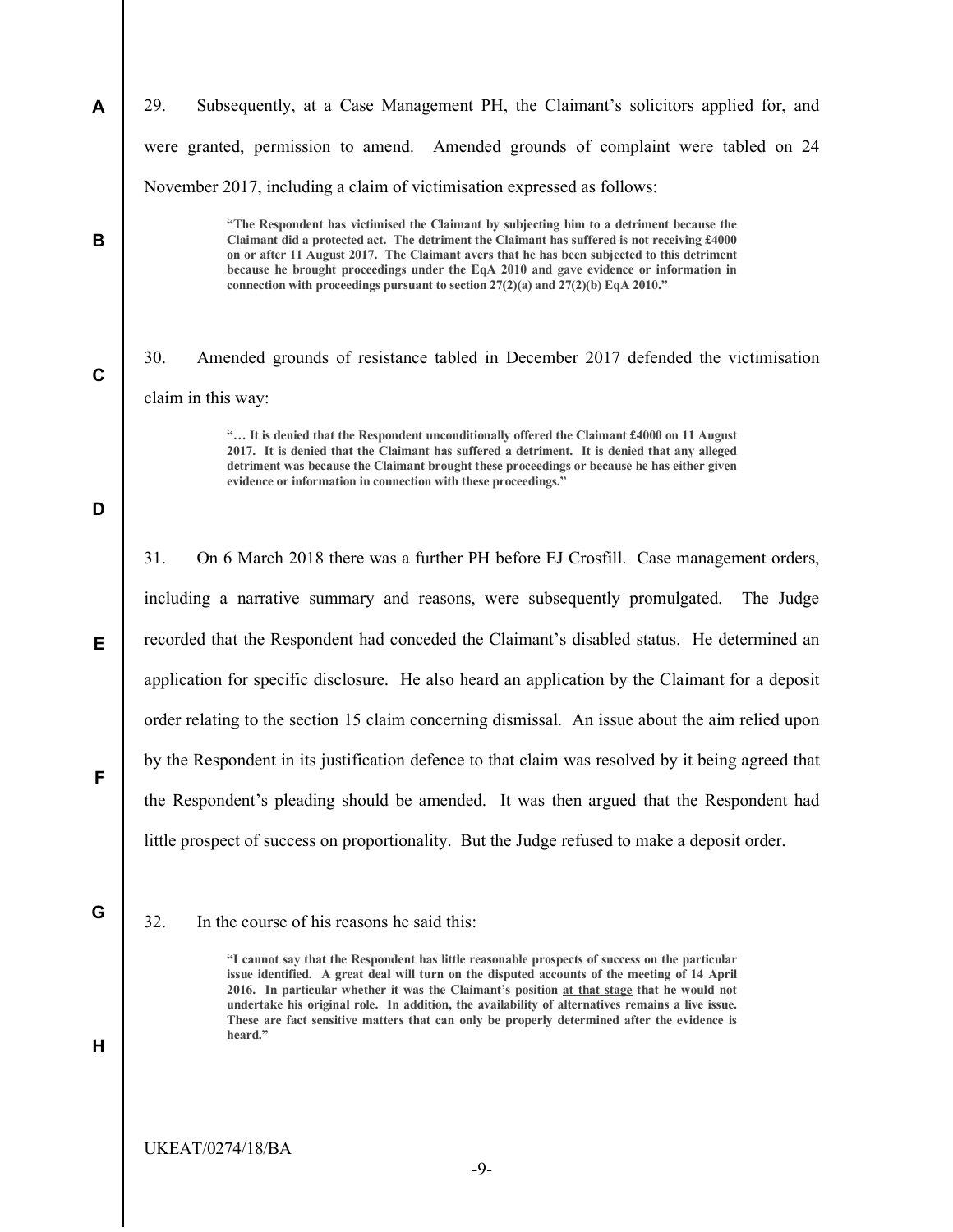| A           | 33.<br>EJ Crosfill also ordered the Respondent to provide further information, including:                                                                                                                                                                      |
|-------------|----------------------------------------------------------------------------------------------------------------------------------------------------------------------------------------------------------------------------------------------------------------|
|             | "[i]n the event that the Respondent relies on the offer of £4000 being conditional, what those<br>conditions were."                                                                                                                                            |
| B           | 34.<br>On 23 March 2018, in compliance with that direction, the Respondent's solicitors sent                                                                                                                                                                   |
|             | an email, including the following:                                                                                                                                                                                                                             |
|             | "In relation to the "offer" of £4000 in the August preliminary hearing, the Respondent's<br>primary position in relation to the s.27 claim remains that there was no connection between<br>the alleged protected act and the alleged refusal to pay the £4000. |
| $\mathbf C$ | The Respondent will further say that:                                                                                                                                                                                                                          |
|             | Our witnesses have the protection of judicial proceedings immunity;                                                                                                                                                                                            |
|             | The alleged offer was conditional on the Claimant then withdrawing his claims. That is what<br>prompted EJ Martin to then suggest the parties take some time to explore settlement, as a<br>result of which there was an adjournment of around 30 minutes."    |
|             |                                                                                                                                                                                                                                                                |
| D           |                                                                                                                                                                                                                                                                |
|             | 35.<br>The final hearing took place in April and June 2018, before EJ Martin and two lay                                                                                                                                                                       |
|             | members (although the decision unfortunately does not identify who they were). Following                                                                                                                                                                       |
| Е           | further days in chambers their reserved decision was promulgated on 3 September 2018.                                                                                                                                                                          |
|             | 36.<br>Claims of direct and indirect discrimination having been withdrawn during that hearing,                                                                                                                                                                 |
|             | the claims to be determined were of failure to comply with the duty of reasonable adjustment,                                                                                                                                                                  |
| F           | discrimination arising from disability (within section 15 Equality Act 2010) and victimisation                                                                                                                                                                 |
|             | (section 27). All of those claims were dismissed.                                                                                                                                                                                                              |
|             |                                                                                                                                                                                                                                                                |
| G           | 37.<br>The decision records that the issues were set out in agreed document, a copy of which                                                                                                                                                                   |
|             | was also in my bundle. There was an issue as to whether or when the Respondent had actual or                                                                                                                                                                   |
|             | constructive knowledge of the Claimant's disabilities. The claims of failure to comply with the                                                                                                                                                                |
|             |                                                                                                                                                                                                                                                                |
| н           | duty of reasonable adjustment were all concerned with aspects of the Respondent's handling of                                                                                                                                                                  |
|             | the Claimant's sickness absence and the question of a possible return to work. As for the                                                                                                                                                                      |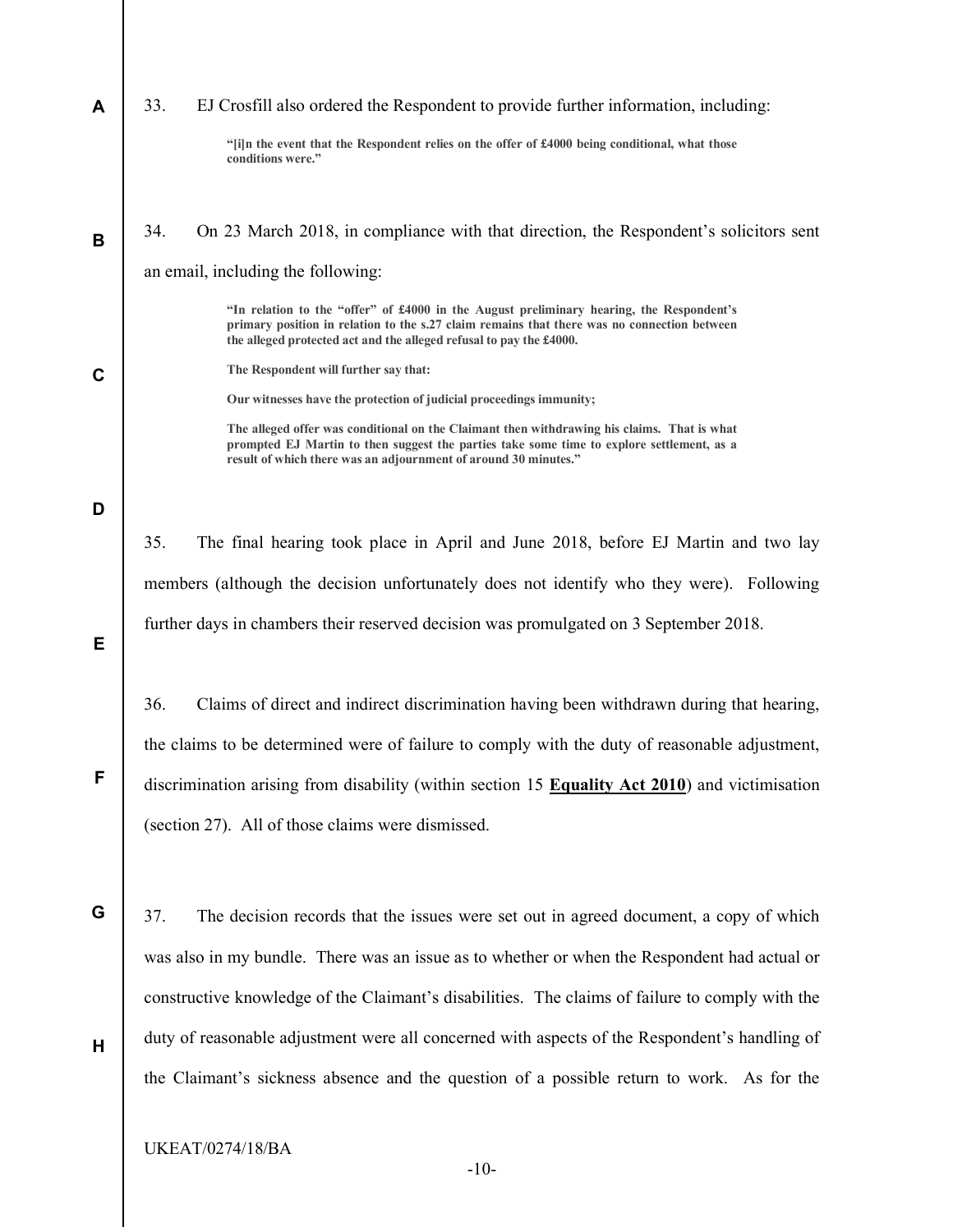A B C D E F G H section 15 claims, there were three "somethings" said to arise from the Claimant's disability, but only one is relevant to this appeal, being his sickness absence. The Respondent did not dispute that such absence arose from his disability. He was said to have been treated unfavourably because of that, by various treatment concerned with the handling of the absence, and of the question of a possible return to work and, ultimately, the dismissal. There were issues as to whether there had been unfavourable treatment because of the somethings relied upon, and, if so, as to the justification defence. 38. The issues in relation to the victimisation claim were described as follows: "Did the Claimant do a protected act? The protected act relied on is: a Bringing proceeding against the Respondent in the Employment Tribunal under the Equality Act 2010, and/or b. Giving evidence or information in connection with those proceedings? (cf GOV para  $40^2$ ) Did the Respondent subject the Claimant to a detriment? The Claimant relies on the Respondent by not paying him £4000 on or after 11 August 2017? The Respondent's case is that not paying the Claimant £4000 does not constitute a detriment (GOR para 29). Did the Respondent refuse to pay £4000 because of the protected acts? The Respondent denies that this was the reason; the Respondent's case is that the offer to pay £4000 was not unconditional and was subject to the Claimant coming to a global settlement by which the Claims would be withdrawn. This was what prompted EJ Martin to suggest both parties explore settlement as a result of which there was an adjournment of around 30 minutes. Does the doctrine of judicial proceedings immunity affect the claim for victimisation? Are any of the claims that are brought which relates to acts or omissions that post date the effective date of termination such that they fall within the ambit of section 108 EqA 2010?" 39. As I have said, all of the complaints were dismissed. The Claimant appealed that decision. I will come to the relevant parts of the Tribunal's reasons later in this decision. -

<sup>&</sup>lt;sup>2</sup> I reproduce the text as typed, omitting paragraph numbers. "GOV" appears to be a typo for "GOC", the crossreference here being to the particulars, or grounds, of claim.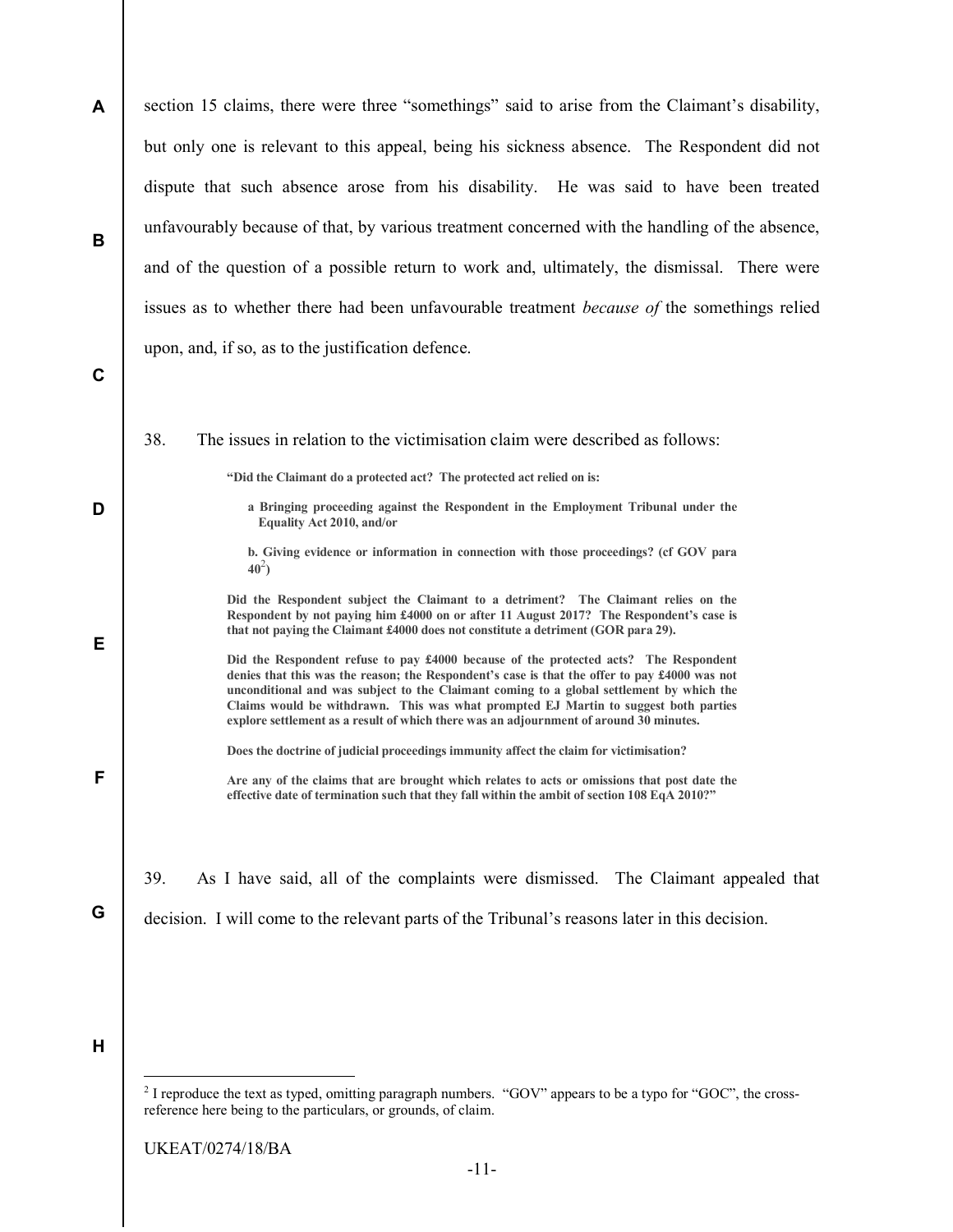### A

B

C

# The Appeal – The Legal Framework

40. There were six numbered grounds of appeal. Upon initial consideration of them on paper, HHJ Katherine Tucker permitted five of them (grounds 1, 2, 3, 5 and 6) to proceed to a Full Hearing, which, in due course, came before me. Mr Kirk of counsel appeared for the Claimant, as he did before the ET. Mr Tatton-Brown QC appeared for the Respondent, Mr Self of counsel having appeared before the ET. I had the benefit of extensive written and oral submissions from them both, and was referred to a number of authorities. This included the preparation of further submissions, overnight between day one and two after I drew both counsel's attention to P v Commissioner of Police of the Metropolis [2018] ICR 560 (SC). I thank them both for the diligence and quality of their arguments.

D

|   | Grounds 1 and 2 both relate to the victimisation (section 27) claim. Grounds 3, 5 and 6<br>41.                                                       |
|---|------------------------------------------------------------------------------------------------------------------------------------------------------|
|   | all relate to the section 15 claims. This is a convenient point to set out the relevant parts of                                                     |
| E | those sections, as well, in view of what is to come, as sections 39, 108 and 136.                                                                    |
|   | "15 Discrimination arising from disability                                                                                                           |
|   | $(1)$ A person $(A)$ discriminates against a disabled person $(B)$ if $-$                                                                            |
|   | (a) A treats B unfavourably because of something arising in consequence of B's disability,<br>and                                                    |
| F | (b) A cannot show that the treatment is a proportionate means of achieving a legitimate aim.                                                         |
|   | (2) Subsection (1) does not apply if A shows that A did not know, and could not reasonably<br>have been expected to know, that B had the disability. |
|   | 27 Victimisation                                                                                                                                     |
| Ġ | $(1)$ A person $(A)$ victimises another person $(B)$ if A subjects B to a detriment because—                                                         |
|   | (a) B does a protected act, or                                                                                                                       |
|   | (b) A believes that B has done, or may do, a protected act.                                                                                          |
|   | $(2)$ Each of the following is a protected act-                                                                                                      |
|   | (a) bringing proceedings under this Act;                                                                                                             |
| H | (b) giving evidence or information in connection with proceedings under this Act;                                                                    |
|   | (c) doing any other thing for the purposes of or in connection with this Act;                                                                        |
|   |                                                                                                                                                      |
|   | UKEAT/0274/18/BA                                                                                                                                     |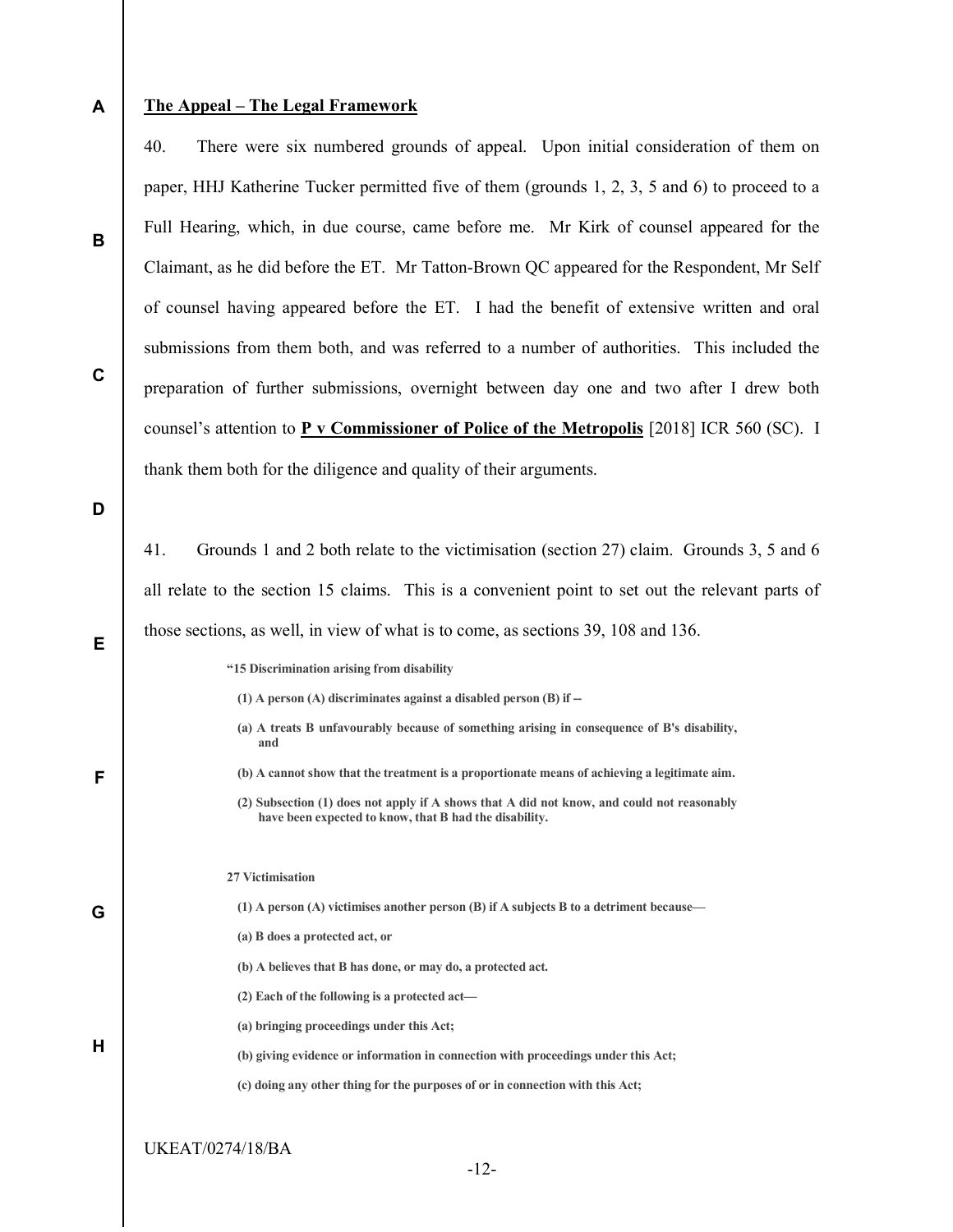| A | (d) making an allegation (whether or not express) that A or another person has contravened<br>this Act.                                                                                                              |
|---|----------------------------------------------------------------------------------------------------------------------------------------------------------------------------------------------------------------------|
|   | <b>39 Employees and Applicants</b><br>(4) An employer (A) must not victimise an employee of A's $(B)$ —                                                                                                              |
| в | (a) as to B's terms of employment;                                                                                                                                                                                   |
|   | (b) in the way A affords B access, or by not affording B access, to opportunities for<br>promotion, transfer or training or for any other benefit, facility or service;                                              |
|   | (c) by dismissing B;                                                                                                                                                                                                 |
|   | (d) by subjecting B to any other detriment.                                                                                                                                                                          |
| C |                                                                                                                                                                                                                      |
|   | 108 Relationships that have ended                                                                                                                                                                                    |
|   | $(1)$ A person $(A)$ must not discriminate against another $(B)$ if—                                                                                                                                                 |
|   | (a) the discrimination arises out of and is closely connected to a relationship which used to<br>exist between them, and                                                                                             |
| D | (b) conduct of a description constituting the discrimination would, if it occurred during the<br>relationship, contravene this Act.                                                                                  |
|   |                                                                                                                                                                                                                      |
|   | (7) But conduct is not a contravention of this section in so far as it also amounts to<br>victimisation of B by A.                                                                                                   |
| Е |                                                                                                                                                                                                                      |
|   | 136 Burden of Proof                                                                                                                                                                                                  |
|   | (1) This section applies to any proceedings relating to a contravention of this Act.                                                                                                                                 |
|   | (2) If there are facts from which the court could decide, in the absence of any other<br>explanation, that a person (A) contravened the provision concerned, the court must hold<br>that the contravention occurred. |
|   | (3) But subsection (2) does not apply if A shows that A did not contravene the provision.                                                                                                                            |
|   | (6) A reference to the court includes a reference to-                                                                                                                                                                |
|   | (a) an employment tribunal;"                                                                                                                                                                                         |
| G | It is established that section 108 must be construed as capable of applying, in principle,<br>42.                                                                                                                    |
|   |                                                                                                                                                                                                                      |
|   | to a claim of victimisation in respect of alleged conduct after a relationship has ended, which                                                                                                                      |
|   | meets the tests in section $108(1)(a)$ and (b). That is both to secure compliance with EU law and                                                                                                                    |
| Н | to correct a plain drafting error. See: <b>Jessemey v Rowstock Limited</b> [2014] ICR 550 (CA).                                                                                                                      |
|   |                                                                                                                                                                                                                      |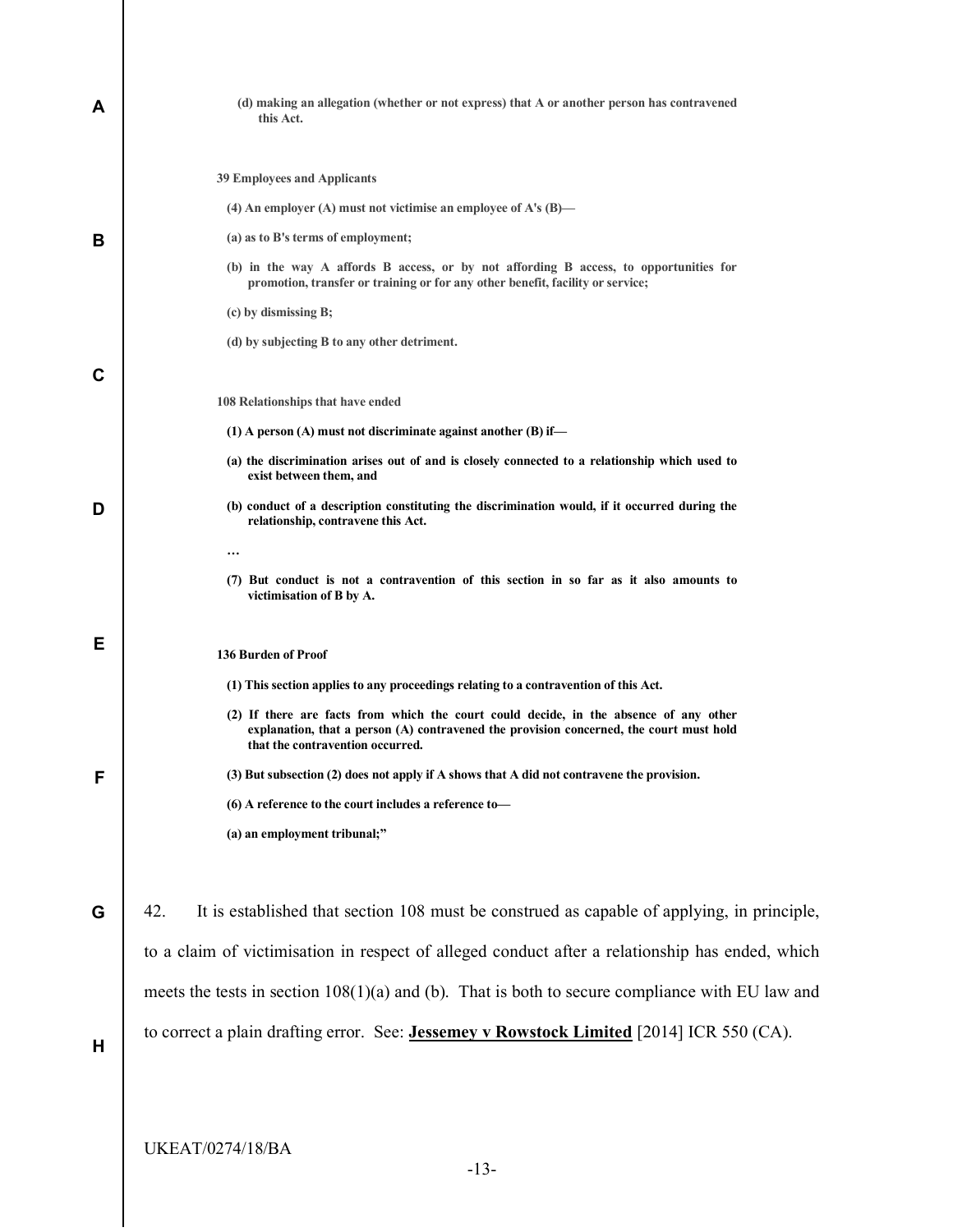43. In relation to the section 15 claims, it was common ground that the particular conduct, said to amount to unfavourable treatment, with which this appeal is concerned, was that identified at sub-paragraphs 37 (e), (f) and (k) of the amended Grounds of Claim. The substance of these complaints taken together was that the Claimant had not been warned at the end of the meeting on 14 April 2016 that the possible next steps might include his dismissal, that he was not offered the opportunity to accept the revised role before it was concluded that there was no role available to him, and that he was dismissed (which, as I have explained, had, by the time of the Full Merits Hearing been found to have occurred in May 2016).

C

D

A

B

44. It was not contentious before me that, for those claims to have succeeded, the "something" because of which the conduct occurred would have to be the sickness absence, and that that absence did arise in consequence of the disability. Nor was any issue taken with the Tribunal's finding that the knowledge requirement of section 15 had been satisfied.

E

#### The Tribunal's Reasons

45. I now describe and set out the relevant passages in the Tribunal's Reasons.

F

46. First, a matter arose concerning paragraph 6 of the decision arising from the PH on 11 August 2017 (extracted by me at paragraph 8 of this decision, above). For the Claimant it was argued that the Tribunal at the Full Merits Hearing was not bound by the findings made in that paragraph; for the Respondent that it was. The Claimant's position was that the finding that he had not wanted to return to his previous role was particularly contentious, though he also sought to take issue with the following sentences in that paragraph.

H

G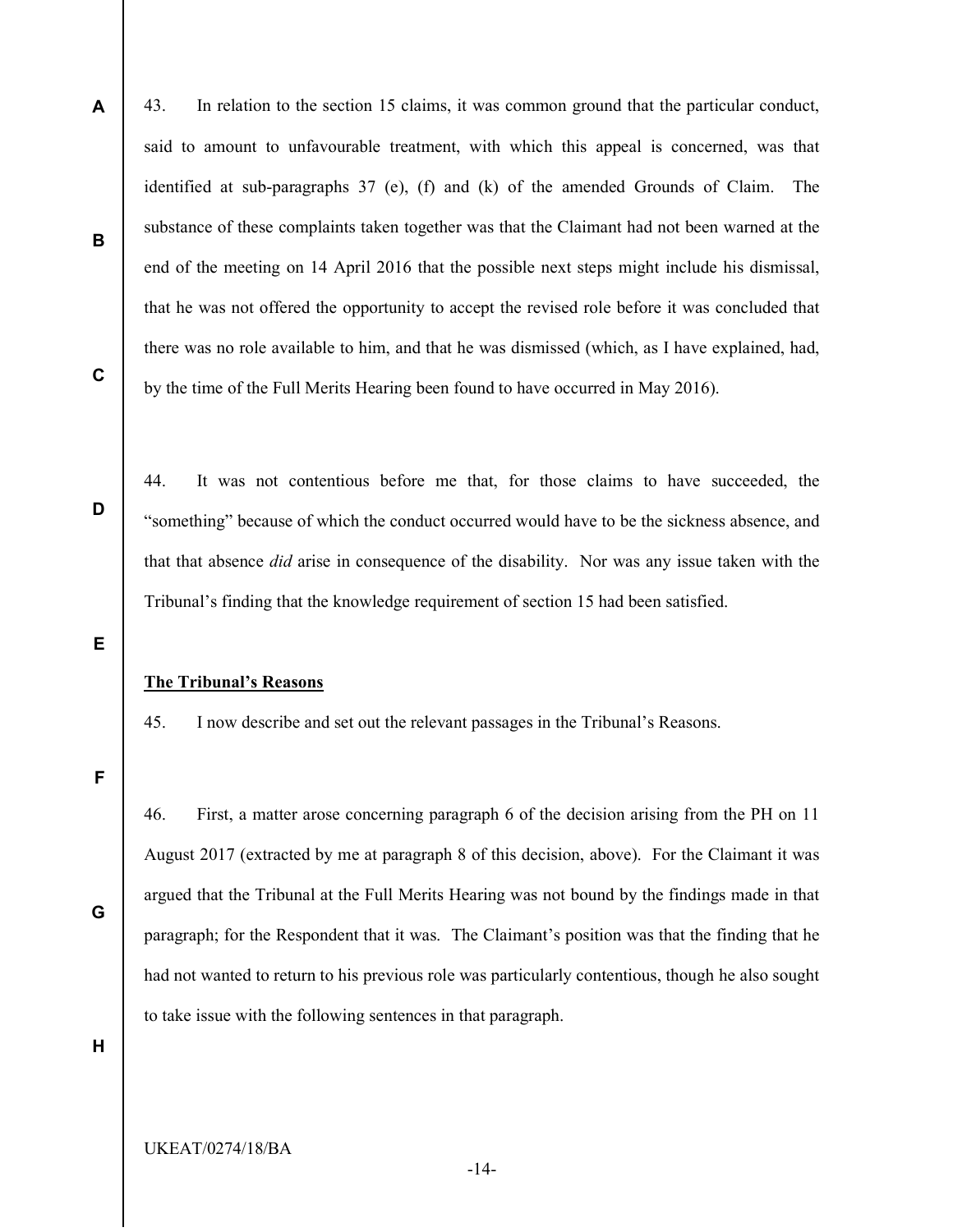| A | 47.<br>The Tribunal set out the competing arguments, revolving principally around the scope                                                                                                                                                                                                                                                                                                                                                                                                                                                                                                                                                                                                                                                                                                    |
|---|------------------------------------------------------------------------------------------------------------------------------------------------------------------------------------------------------------------------------------------------------------------------------------------------------------------------------------------------------------------------------------------------------------------------------------------------------------------------------------------------------------------------------------------------------------------------------------------------------------------------------------------------------------------------------------------------------------------------------------------------------------------------------------------------|
|   | and application of Foster v Bon Groundwork Limited [2012] ICR 1027 (CA). Then, it set                                                                                                                                                                                                                                                                                                                                                                                                                                                                                                                                                                                                                                                                                                          |
|   | out its conclusion on this matter, at paragraphs $16 - 19$ , as follows:                                                                                                                                                                                                                                                                                                                                                                                                                                                                                                                                                                                                                                                                                                                       |
| B | "16. The issue at the August preliminary hearing was whether the claims were in time and<br>whether to extend time. Both parties provided witness statements for that hearing. The<br>matters pertaining to paragraph 6 of the preliminary hearing judgment were addressed in the<br>witness statements before the Tribunal and both parties must have thought this was a<br>necessary ingredient for understanding the later emails which determined the time point.<br>Consequently, the Tribunal finds that the findings at paragraph 6 were an integral part of the<br>issue on time limits.                                                                                                                                                                                               |
| C | 17. In coming to this conclusion, the Tribunal considered the case law referred to by the<br>parties and in particular the Foster case. In Foster, the issue of dismissal not part of first ET1<br>presented which expressly said he was still in employment. By the time the Foster claim was<br>heard the Claimant had been dismissed and in giving judgment the Tribunal made findings in<br>relation to the Claimant's dismissal which was not part of that claim. His claim was dismissed.<br>Mr Foster then brought subsequent proceedings including unfair dismissal for making a<br>protected disclosure. The tribunal hearing the second claim considered itself bound by the<br>first tribunal's judgment that the Claimant was dismissed for retirement and for no other<br>reason. |
| D | 18. On appeal the EAT overturned that decision on the basis that the first tribunal did not<br>have the jurisdiction to adjudicate on the issue in question. The claim in the first set of<br>proceedings did not raise the issue of dismissal (Mr Foster was seeking redundancy payment<br>by reason of lay off). In those circumstances it was held that the doctrine of issue estoppel did<br>not apply as findings in relation to the dismissal were not a necessary ingredient in<br>determining redundancy payments. In this case, the matters in para 6 of the 11 August 2017<br>judgment were part of the claim before Tribunal and evidence was advanced by both parties.                                                                                                             |
| Е | 19. The Tribunal's findings were clearly based on evidence from both the Claimant and<br>Respondent as can be seen from the cross-examination and the witness statements provided<br>for the hearing with evidence given under oath. The Tribunal considers both that the findings<br>were a necessary ingredient and were based on evidence from both parties and stand as<br>findings of fact to be relied on."                                                                                                                                                                                                                                                                                                                                                                              |
| F | 48.<br>The Tribunal then set out its findings of fact. After giving some context and<br>background, it referred to the Claimant having, on 8 June 2015, an outburst at work, which, it<br>said, led to a breakdown, and him going off sick. It described a series of exchanges of emails                                                                                                                                                                                                                                                                                                                                                                                                                                                                                                       |
|   | and texts thereafter in which Mr Butler was supportive and sympathetic. It then described                                                                                                                                                                                                                                                                                                                                                                                                                                                                                                                                                                                                                                                                                                      |
| G | further exchanges at the end of August, by which time the Claimant and his partner had a new                                                                                                                                                                                                                                                                                                                                                                                                                                                                                                                                                                                                                                                                                                   |
|   | baby, leading to a home visit by Mr Butler and Mr Wilson on 18 September 2015.                                                                                                                                                                                                                                                                                                                                                                                                                                                                                                                                                                                                                                                                                                                 |
| H | 49.<br>Thereafter the Respondent continued to receive doctor's notes "stating low mood,<br>depressive mood, with no external cause." The Claimant attended the office Christmas party,                                                                                                                                                                                                                                                                                                                                                                                                                                                                                                                                                                                                         |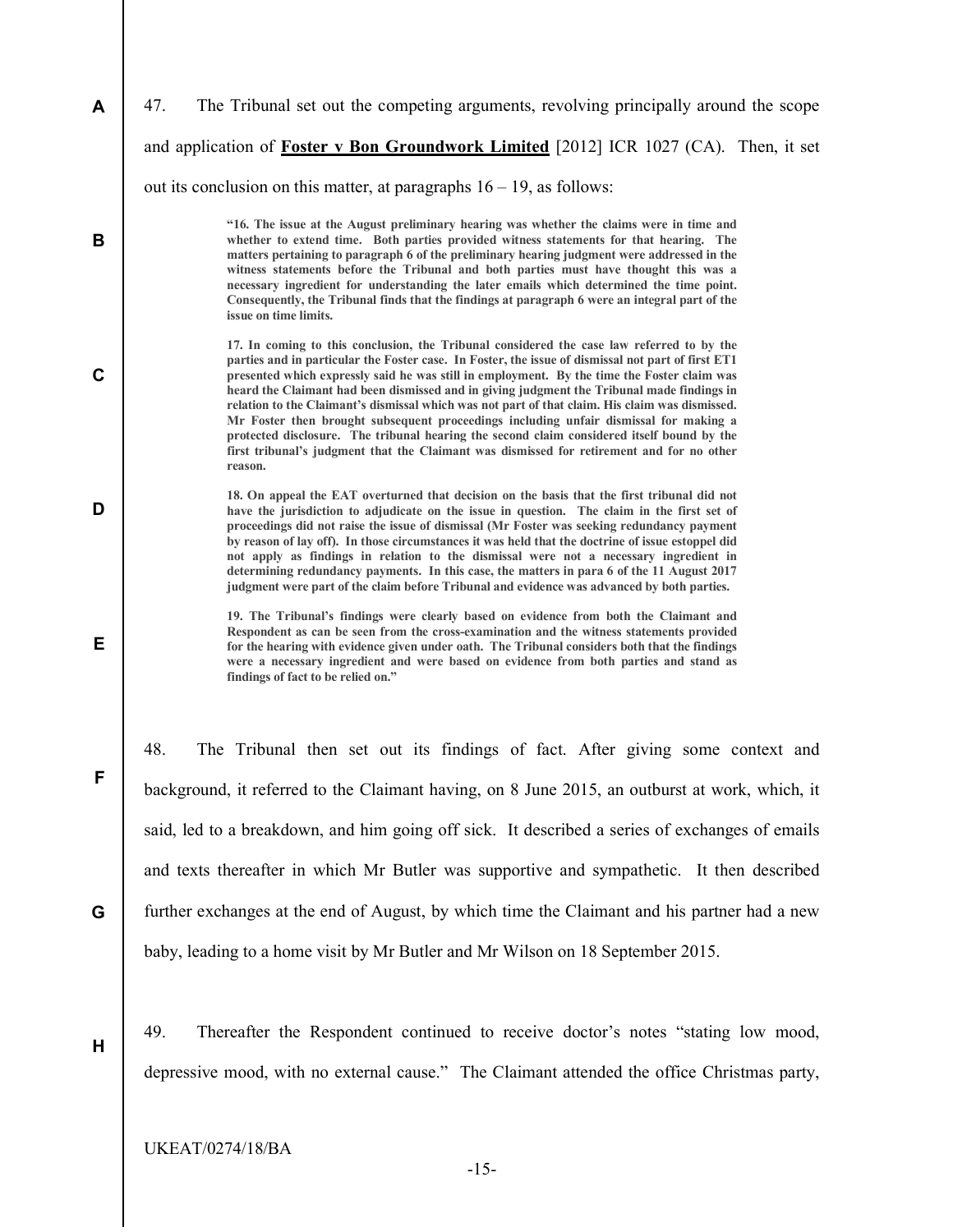| A                |                                                                                                 | though still off sick. Then, in January 2016, the Claimant's SSP entitlement ended. He made                                                                                                                                                                                                                                                                                                                                                                                                                                                                                                                                                                                                                                                                                                                                                                                                                                                                                                                                                                                                                 |  |
|------------------|-------------------------------------------------------------------------------------------------|-------------------------------------------------------------------------------------------------------------------------------------------------------------------------------------------------------------------------------------------------------------------------------------------------------------------------------------------------------------------------------------------------------------------------------------------------------------------------------------------------------------------------------------------------------------------------------------------------------------------------------------------------------------------------------------------------------------------------------------------------------------------------------------------------------------------------------------------------------------------------------------------------------------------------------------------------------------------------------------------------------------------------------------------------------------------------------------------------------------|--|
|                  |                                                                                                 | contact seeking a meeting; and on 22 January "the Claimant submitted a fit note which said he                                                                                                                                                                                                                                                                                                                                                                                                                                                                                                                                                                                                                                                                                                                                                                                                                                                                                                                                                                                                               |  |
|                  |                                                                                                 | may be able to return to work. All four boxes were marked: phased return, amended duties,                                                                                                                                                                                                                                                                                                                                                                                                                                                                                                                                                                                                                                                                                                                                                                                                                                                                                                                                                                                                                   |  |
| В                |                                                                                                 | altered hours and workplace adaptations with no further details provided."                                                                                                                                                                                                                                                                                                                                                                                                                                                                                                                                                                                                                                                                                                                                                                                                                                                                                                                                                                                                                                  |  |
| $\mathbf c$<br>D | 50.                                                                                             | The Tribunal then set out the following findings (at paragraph 37):<br>"37. The Claimant met with Mr Butler and Mr Wilson on 5 February 2016. The Claimant<br>admitted in cross-examination that he was hazy on the detail of those meetings. By contrast<br>Mr Butler and Mr Wilson seemed clear and consistent about what took place.<br>The<br>Respondent commissioned an occupational health report which was completed on or about 4<br>April 2016. It was common ground that this report was short and not very helpful. A meeting<br>took place to discuss the report on 14 April 2016 with the Claimant, Mr Wilson and Mr<br>Butler. The report was discussed, and the Respondents evidence was that the Claimant said<br>he was interested in looking after the Respondent's own brand. The Respondent said this<br>would only take an hour or so per week. There were discussions about an altered role and the<br>pay for the altered role. The meeting ended with the Respondent saying it would discuss<br>whether they could create an alternative role which me the Claimant's preferences." |  |
|                  |                                                                                                 |                                                                                                                                                                                                                                                                                                                                                                                                                                                                                                                                                                                                                                                                                                                                                                                                                                                                                                                                                                                                                                                                                                             |  |
|                  | 51.                                                                                             | The decision then sets out the text of the emails of 6, 10, 16 and 17 May 2016 (which I                                                                                                                                                                                                                                                                                                                                                                                                                                                                                                                                                                                                                                                                                                                                                                                                                                                                                                                                                                                                                     |  |
|                  | have already reproduced) and then that from the Claimant of 7 January 2017. It records that the |                                                                                                                                                                                                                                                                                                                                                                                                                                                                                                                                                                                                                                                                                                                                                                                                                                                                                                                                                                                                                                                                                                             |  |
| Е                |                                                                                                 | P45 was not sent until January 2017 and that as at that date the £4000 had not been paid.                                                                                                                                                                                                                                                                                                                                                                                                                                                                                                                                                                                                                                                                                                                                                                                                                                                                                                                                                                                                                   |  |
|                  | 52.                                                                                             | Under the heading "The Tribunal's Conclusions" paragraphs 39 and 40 state:                                                                                                                                                                                                                                                                                                                                                                                                                                                                                                                                                                                                                                                                                                                                                                                                                                                                                                                                                                                                                                  |  |
| F                |                                                                                                 | "39. The Tribunal considered the relationship between the parties at the relevant times. It<br>noted that the Claimant was a long-standing employee who had worked his way up in the<br>company. He was clearly well liked and highly regarded by Mr Butler and Mr Wilson. This<br>is demonstrated in the sympathetic and compassionate way they dealt with his sickness<br>absence. When he asked to be left alone, they did that, and even in the communications before                                                                                                                                                                                                                                                                                                                                                                                                                                                                                                                                                                                                                                   |  |
| G                |                                                                                                 | that their clear message to the Claimant was that he should get better. There was no pressure<br>on him to return to work at any stage. It was the Claimant who started that process when his<br>statutory sick pay was about to run out. There was no suggestion at any stage of capability<br>proceedings being started. Both Mr Butler and Mr Wilson empathised with the Claimant<br>and revealed their own personal issues and how they had got through them by way of<br>encouragement. The Claimant's suggestion that the Respondent company had "a culture that<br>was unfriendly toward mental health" is rejected. The evidence showed a sympathetic reaction<br>to the Claimant's mental health issues.                                                                                                                                                                                                                                                                                                                                                                                           |  |
| Н                |                                                                                                 | 40. It is only when the Claimant's entitlement to SSP ran out that he mentions the possibility<br>of returning to work even though he was still not completely better by this stage as<br>demonstrated by him not wanting to return to the Operations Manager role because it was too<br>stressful. Perhaps not surprisingly, the Claimant's recollection of the meetings in 2016 is not<br>clear, he described his recollection as hazy. The meetings were a long time ago and the<br>Claimant was still unwell. By contrast Mr Butler and Mr Wilson say that they recall the<br>meetings well and they corroborate each other. The Tribunal found all witnesses to give                                                                                                                                                                                                                                                                                                                                                                                                                                   |  |
|                  |                                                                                                 | <b>UKEAT/0274/18/BA</b>                                                                                                                                                                                                                                                                                                                                                                                                                                                                                                                                                                                                                                                                                                                                                                                                                                                                                                                                                                                                                                                                                     |  |
|                  |                                                                                                 | $-16-$                                                                                                                                                                                                                                                                                                                                                                                                                                                                                                                                                                                                                                                                                                                                                                                                                                                                                                                                                                                                                                                                                                      |  |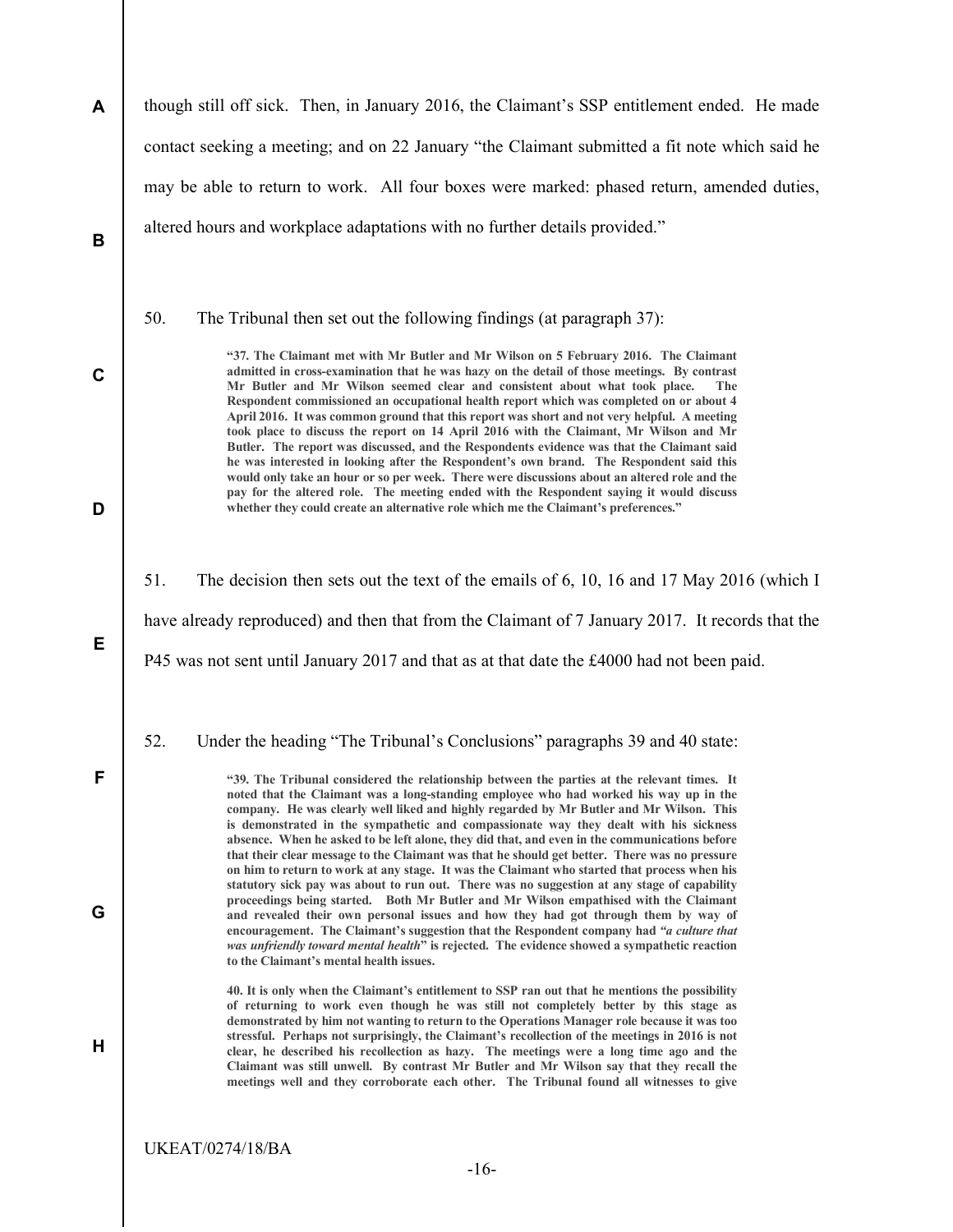| A | credible evidence but prefer the evidence of Mr Butler and Mr Wilson in relation to the<br>meetings in 2016 as their memory is on balance stronger."                                                                                                                                                                                                                                                                                                                                                                                                                                                                                                                                                                                                                                                                                 |
|---|--------------------------------------------------------------------------------------------------------------------------------------------------------------------------------------------------------------------------------------------------------------------------------------------------------------------------------------------------------------------------------------------------------------------------------------------------------------------------------------------------------------------------------------------------------------------------------------------------------------------------------------------------------------------------------------------------------------------------------------------------------------------------------------------------------------------------------------|
| B | 53.<br>The Tribunal then records the Respondent's concession as to the Claimant's disabled<br>status. On the knowledge issue in paragraph 42 it says this:<br>"42The Tribunal's finding is that the Respondent knew or should reasonably have known                                                                                                                                                                                                                                                                                                                                                                                                                                                                                                                                                                                  |
| C | that the Clamant was a disabled person in 2016. The Claimant had been continually off sick<br>from 8 June 2015 and only mentioned returning to work when his SSP ran out. The Claimant<br>was not professing to be at full health during the period January to May 2018. <sup>3</sup> He did not<br>want to return as Operations Manager but wanted something less stressful. All the indicators<br>were there that the Claimant's medical issues would last for at least twelve months – it was<br>only a few months to go until the anniversary of him going on sick leave. Both Mr Butler and<br>Mr Wilson had experience of these types of medical situations and on balance I find they were<br>aware that the Claimant condition would continue for a period of time longer to take him over<br>the 12-month period required." |
| D | There is then a section concerned with the complaints of failure to comply with the duty<br>54.                                                                                                                                                                                                                                                                                                                                                                                                                                                                                                                                                                                                                                                                                                                                      |
|   | of reasonable adjustment, which are not the subject of this appeal, as such. However, I need to                                                                                                                                                                                                                                                                                                                                                                                                                                                                                                                                                                                                                                                                                                                                      |
|   | refer to two passages in this section. First, the Tribunal's consideration of the conduct said to                                                                                                                                                                                                                                                                                                                                                                                                                                                                                                                                                                                                                                                                                                                                    |
|   | have involved a breach of that duty included the following, at paragraph 48:                                                                                                                                                                                                                                                                                                                                                                                                                                                                                                                                                                                                                                                                                                                                                         |
| Е | "48. Not offering his original role back following his absence: The Tribunal's finding from the<br>August preliminary hearing is that the Claimant said could not do his original role and did not<br>want to do it. Therefore, even if this was a valid PCP the Claimant has not made his case out."                                                                                                                                                                                                                                                                                                                                                                                                                                                                                                                                |
|   |                                                                                                                                                                                                                                                                                                                                                                                                                                                                                                                                                                                                                                                                                                                                                                                                                                      |
| F | 55.<br>Secondly, at paragraph 57 there is this:                                                                                                                                                                                                                                                                                                                                                                                                                                                                                                                                                                                                                                                                                                                                                                                      |
| G | "57. The Claimant has sought to amend the issues in his submissions following the decision of<br>the Tribunal at the preliminary hearing to read not allowing the Claimant to return to his<br>original role minus his line management duties. This was not discussed at the outset of the<br>hearing when an agreed list of issues was handed to the Tribunal. Both parties have been<br>professionally represented throughout and the agreed list is what the Tribunal has considered<br>not this alternative version brought up at the last moment. In any event, the Claimant did not<br>suggest this option. He said he did not want his original role of Operations Manager."                                                                                                                                                  |
|   | 56.<br>The Tribunal then turned to the section 15 claims. It recorded that it was accepted that                                                                                                                                                                                                                                                                                                                                                                                                                                                                                                                                                                                                                                                                                                                                      |
| Н | the sickness absence arose from the disability. It found that two other "somethings" relied upon                                                                                                                                                                                                                                                                                                                                                                                                                                                                                                                                                                                                                                                                                                                                     |
|   | did not. There is no appeal in that regard. The Tribunal continued (at paragraphs 63 and 64):                                                                                                                                                                                                                                                                                                                                                                                                                                                                                                                                                                                                                                                                                                                                        |
|   | <sup>3</sup> Clearly this was meant to refer to January to May 2016.                                                                                                                                                                                                                                                                                                                                                                                                                                                                                                                                                                                                                                                                                                                                                                 |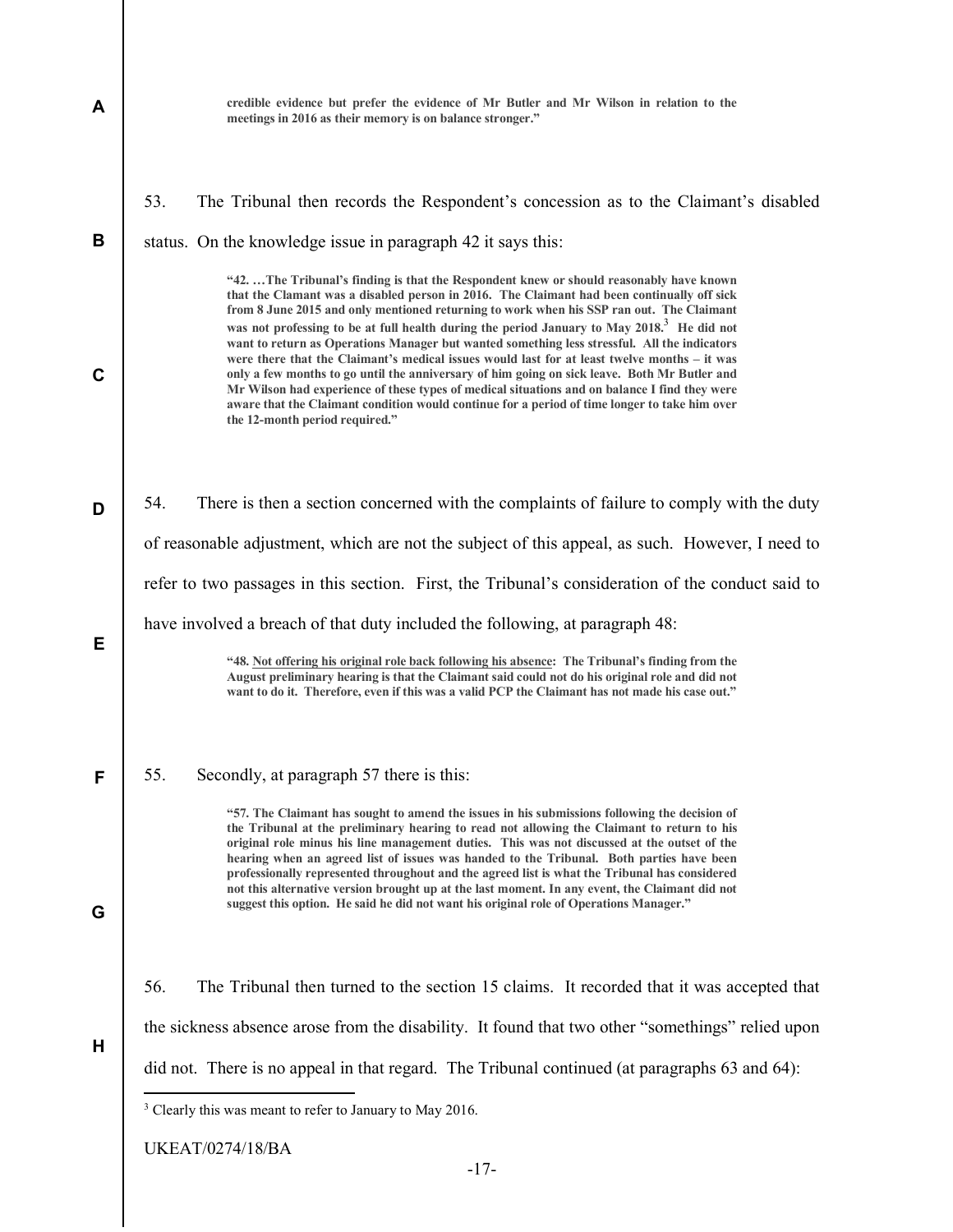"63. Following on from this, the Tribunal finds that there was no evidence to substantiate the claim that the Claimant was unstable and/or incapable of performing work (or the role of Operations Manager). It was the Claimant who said he was unable to undertake the role of operations manager not the Respondent. The Respondent reacted to the situation they were presented with.

64. In relation to the allegations of unfavourable treatment, the Tribunal considered each in turn. The Tribunal has considered whether unfavourable treatment alleged was because of the Claimant's absence on sick leave and whether the Respondent had a legitimate aim. The legitimate aim the Respondent relies on is the need to have a workforce that is able to undertake the job that they are contracted/required/asked to do and are capable of doing and that is required to be done by the Respondent at a wage level commensurate with that role. The proportionate means by which the Respondent says achieved that aim was to offer the Claimant a role that was suitable for his needs and required by the business and in the absence of such acceptance and any other role being available dismissing him."

C

D

A

B

57. I need to describe the structure of the next part of the decision, before setting out the relevant passages. Starting at paragraph 65, the decision worked through the list of the various matters, said to involve a contravention of section 15, and set out its conclusions in relation to each in turn. In the list of issues these were assigned letters (a) to (k). In the decision that ground is covered by paragraphs  $65 - 77$ . As I have explained, it is only the decision in respect of complaints (e), (f) and (k) that is challenged on appeal. The Tribunal's conclusions in relation to those section 15 complaints appear at paragraphs 69, 70 and 77.

F

G

E

58. However, another section 15 complaint concerned the non-payment of the "£4000 ex gratia payment promised: from May 2016 onwards." I interpose that that complaint was in the original claim, and, as stated, related to the failure to pay that sum following the original exchange of emails in May 2016. There was no victimisation claim in the original particulars of claim. That, as I have described, was added after the 11 August 2017 hearing, and related to the non-payment of that sum in the period after that hearing. It needs to be borne in mind that this appeal is not concerned with the section 15 complaint relating to the non-payment after May 2016, but with the distinct victimisation complaint relating to the non-payment after 11 August 2017. In its decision, the Tribunal refers to that victimisation complaint in the course of its discussion of the section 15 complaint, at paragraphs  $71 - 73$ .

H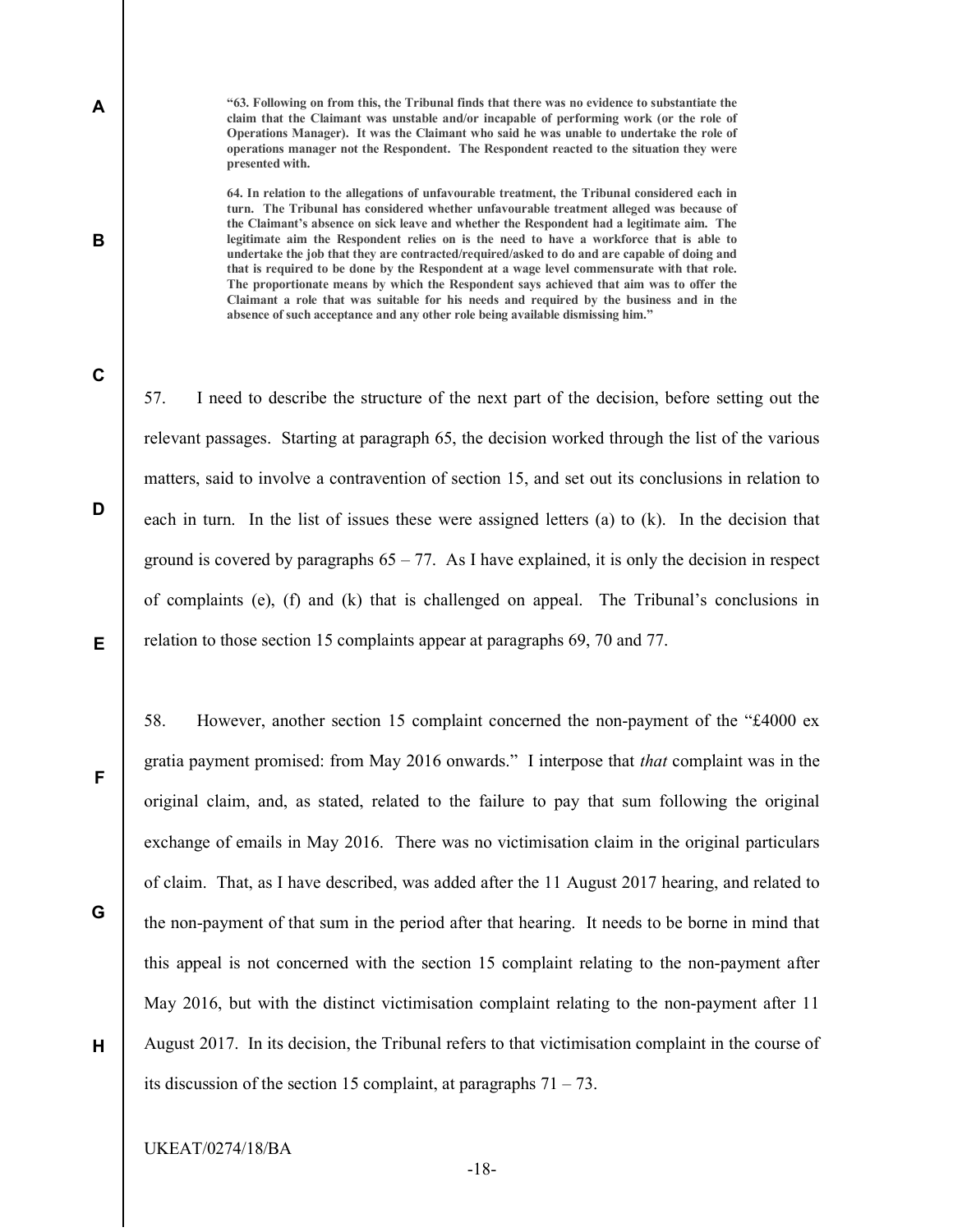|  |  | $\mathsf{A}$   59. I now set out the relevant paragraphs of the decision, being $69 - 73$ and then 77. |
|--|--|--------------------------------------------------------------------------------------------------------|
|--|--|--------------------------------------------------------------------------------------------------------|

"69. Not informing the Claimant in the meeting on 14 April 2016 of the potential adverse consequences to follow that meeting: 14 April 2016 onwards: The Tribunal has found that Claimant was told in the meeting of 14 April 2016 that the Respondent would try to find another role for him as he had rejected the proposed revised position. The Respondent accepts it did not spell out what would happen if it could not find another role, however the Tribunal finds that it was implicit that if a role could not be found then the Claimant's employment was at risk. It was not until 6 May that the Respondent wrote to the Claimant as set out above, saying it could not find another role and giving its proposals regarding the termination of employment. It was open to the Claimant at that time to say that if that was the case he would accept the revised role. He did not do this. He did not say that he could now do the Operations Manager role. The Tribunal does not find this to be unfavourable treatment.

70. Not offering the Claimant the opportunity to accept the revised role before concluding that there was no role available for the Claimant: 14 April 2016 onwards: As set out above the Tribunal finds that there was opportunity between the letter of 6 May and 17 May for the Claimant to say he would in the circumstances accept the revised role. The Tribunal does not find this to be unfavourable treatment.

71. Not paying the Claimant the £4,000 ex gratia payment promised: from 10 May 2016 onwards: The Tribunal is troubled that the Respondent made an offer to the Claimant (paragraph 37 above) with no conditions and then did not pay the sum as it wanted a letter from the Claimant saying he had resigned. The Tribunal is also troubled that the Respondent said it did not have the Claimant's bank details when it had been paying directly into the Claimant's bank for some time and is troubled that the Respondent said in evidence it still wanted to pay this sum but then imposed conditions on this (namely withdrawing his claim). However, The Tribunal must consider whether the non-payment was something arising from the Claimant's disability.

72. The Respondent made the offer of £4,000 in the knowledge that the Claimant was unwell and that he was disabled (or reasonably should have known this). Therefore, it seems unlikely that they would refuse to pay because of the Claimant's disability. The evidence from the Respondent is that the  $£4,000$  was not paid on advice from their accountant who they contacted after the offer was made. The Respondent said that the advice was that the payment could be tax free provided certain wording was used but that the Claimant did not sign the relevant paperwork sent to him and did not provide his bank details. The Tribunal does not understand why in those circumstances the Respondent did not simply pay the money to the Claimant on the basis it would be taxed into the bank account it always had paid the Claimants wage's. It does not make sense. Even though the Tribunal is troubled by this it does not find that the reason for non-payment was something arising from the Claimant's disability.

73. Similarly, in relation to the victimisation claim regarding the offer apparently made in the Tribunal. The Respondent made this offer knowing of the protected act (the Tribunal proceedings). It does not make sense that the reason it rescinded it was because of something arising from the Claimant's disability. The Respondent said it was because it would pay the sum only on the basis the Claimant withdrew his claim. The Tribunal does not find this to be something arising from the Claimant's disability.

B

C

D

E

F

G

H

77. The Claimants dismissal of 4 January 2016, Alternatively, the Claimant's dismissal by virtue of the Respondent's conduct in May and June 2016: The Claimant's dismissal arose as the Claimant was unable to continue his role as operations manager and the Respondent was unable to find alternative role which was suitable to both the Claimant and the Respondent. Clearly dismissal is unfavourable treatment, and the reason for it was that because of the Claimant's disability. This is something arising from his disability. The Respondent relies on a legitimate aim which is set out workforce that is able to undertake the job that they are contracted/required/asked to do and are capable of doing and that is required to be done by the Respondent at a wage level commensurate with that role. The proportionate means by which the Respondent says achieved that aim was to offer the Claimant a role that was[sic] suitable for his needs and required by the business and in the absence of such acceptance and any other role being available dismissing him."

UKEAT/0274/18/BA

…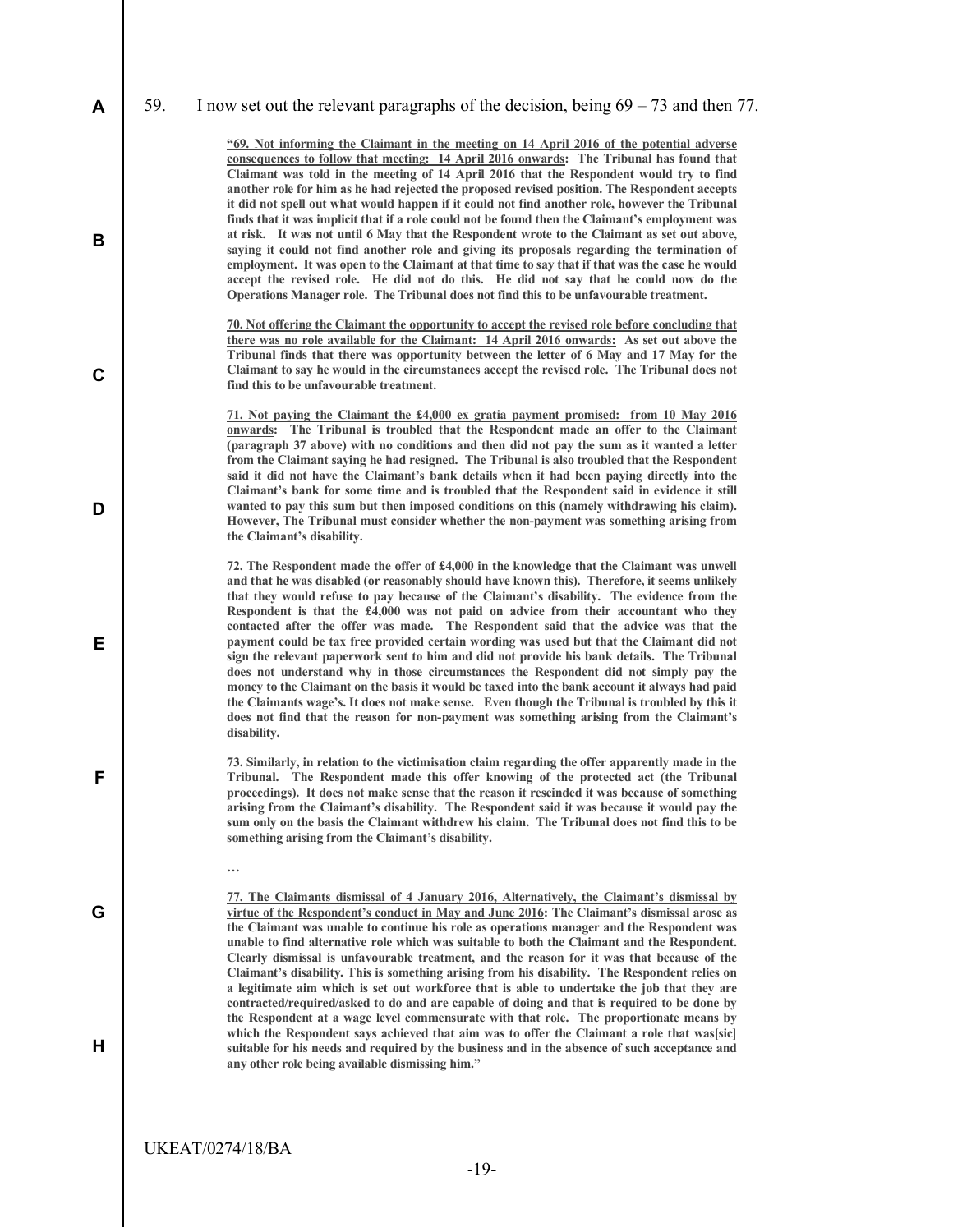- A 60. There is no other discussion of the victimisation claim. In the final paragraph, 78, the Tribunal simply states that in all the circumstances the claims are dismissed.
	- 61. I can turn, now, to the substantive grounds appeal.

#### Grounds 1 and 2 – Victimisation Complaint

62. Both these grounds concern the victimisation complaint. Ground 1 contends that the Tribunal erred in paragraph 73 because it did not ask itself, as required by section 27, whether the Respondent subjected the Claimant to a detriment because he had done a protected act. Rather, it talks of whether there was conduct because of something arising from the Claimant's disability, using the language of section 15.

63. Ground 2 goes on to contend that the Tribunal erred in relation to the victimisation claim, with respect to the application of the burden of proof under section 136 of the 2010 Act.

64. The Respondent, sensibly, admitted ground 1, as such – that is, that the Tribunal had erred in failing to apply the right legal test when considering the victimisation claim. But it disputed ground 2, and in fact, the answer postulated that, rather than remitting this complaint for fresh consideration, I should dismiss it. That was on the basis that there was no jurisdiction to entertain it because (a) an essential component of it was covered by judicial proceedings immunity; and/or (b) it was not within scope of section 108 of the 2010 Act; and/or on the basis that (c) as a matter of law, continuing to pursue proceedings, as opposed to bringing or instigating proceedings, was not a protected act. The first two points had been live issues before the ET, but received no substantive consideration by it.

H

B

C

D

E

F

G

UKEAT/0274/18/BA

-20-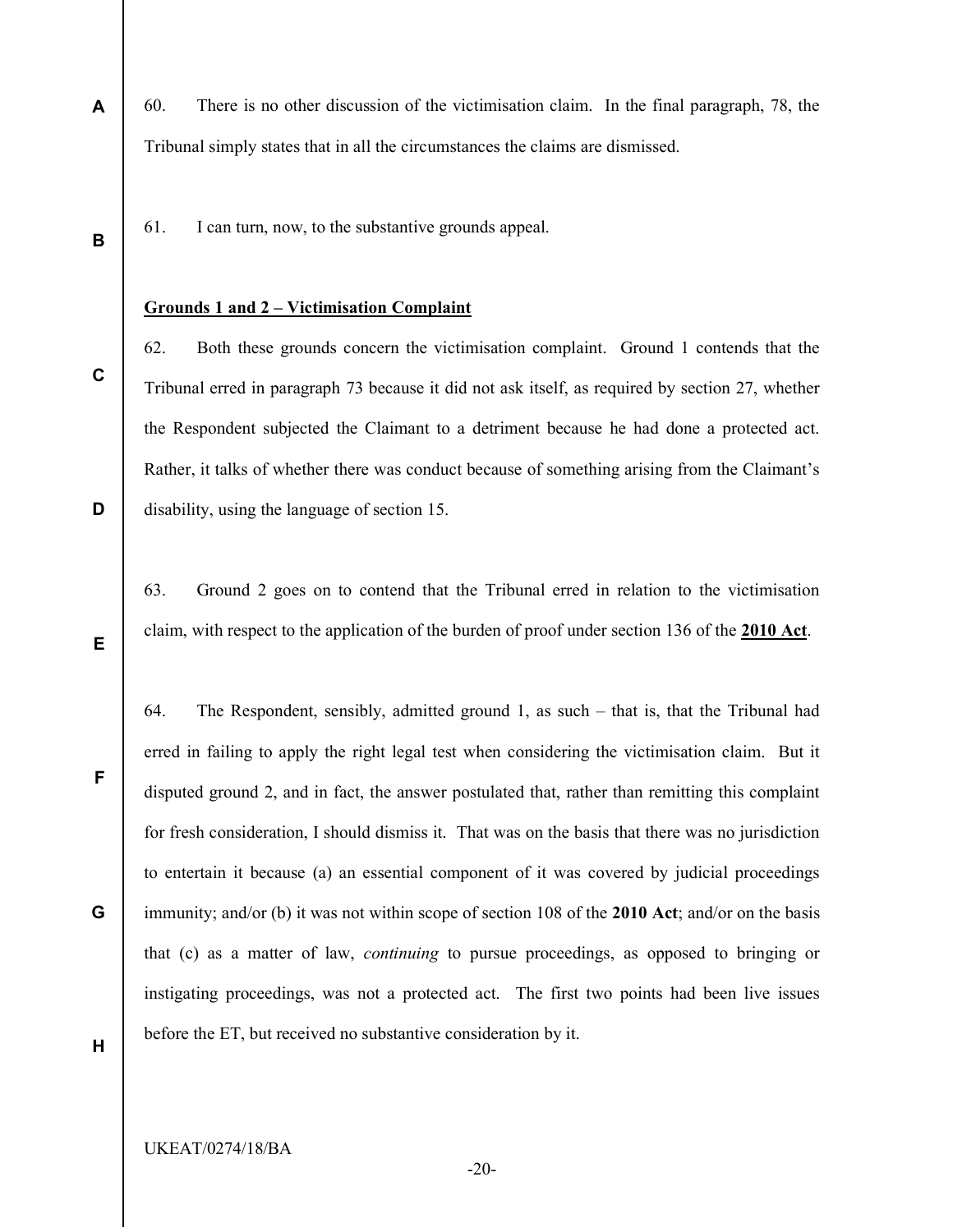A B 65. Mr Tatton-Brown confirmed during the course of argument that the third point was not a pleading point, but one about the scope of section 27. He argued that the reference in section 27(2)(a), specifically to "bringing proceedings" under the 2010 Act, cannot be construed as embracing continuing with proceedings, which have already begun. This point did not appear in the ET's list of issues, and I do not know whether it was run before the ET. But, either way, Mr Kirk raised no objection to it being argued before me, and joined battle on it.

C

D

E

F

G

H

66. Both counsel agreed that these were all questions that I both could and should determine rather than remitting them to the Tribunal for further consideration, and both of them in terms invited me to do so. What scope exists for the EAT to determine issues, rather than remitting them, has been settled, following some debate in the earlier authorities, by the Court of Appeal in Jafri v Lincoln College [2014] ICR 920. Laws LJ (at paragraph 21, Underhill LJ and Sir Timothy Lloyd concurring on this aspect) said:

> "I must confess with great respect to some difficulty with the "plainly and unarguably right" test elaborated in Dobie. It is not the task of the Employment Appeal Tribunal to decide what result is "right" on the merits. That decision is for the employment tribunal, the industrial jury. The appeal tribunal's function is (and is only) to see that the employment tribunal's decisions are lawfully made. If therefore the appeal tribunal detects a legal error by the employment tribunal's, it must send the case back unless (a) it concludes that the error cannot have affected the result, for in that case the error will have been immaterial and the result as lawful as if it had not been made; or (b) without the error the result would have been different, but the appeal tribunal is able to conclude what it must have been. In neither case is the appeal tribunal to make any factual assessment for itself, nor make any judgment of its own as to the merits of the case; the result must flow from findings made by the employment tribunal, supplemented (if at all) only by undisputed or indisputable facts. Otherwise, there must be a remittal."

67. There is an important proviso, however. That appears from the observations of Underhill LJ (with which Lloyd LJ specifically agreed) at paragraph 47 of the decision:

> "47. The disadvantages of this ruling can be mitigated to some extent if the Employment Appeal Tribunal always considers carefully whether the case is indeed one where more than one answer is reasonably possible: there are plenty of examples in the authorities of a robust view on that question being taken. Further, even where more than one outcome is indeed possible, there is in my view no reason why the appeal tribunal cannot still decide the issue if the parties agree; and in an appropriate case they should be strongly encouraged to do so. It is important to appreciate that the requirement to remit enunciated by the authorities referred to by Laws LJ is not based on a formal problem about jurisdiction. Section 35(1) of the Employment Tribunals Act 1996 reads: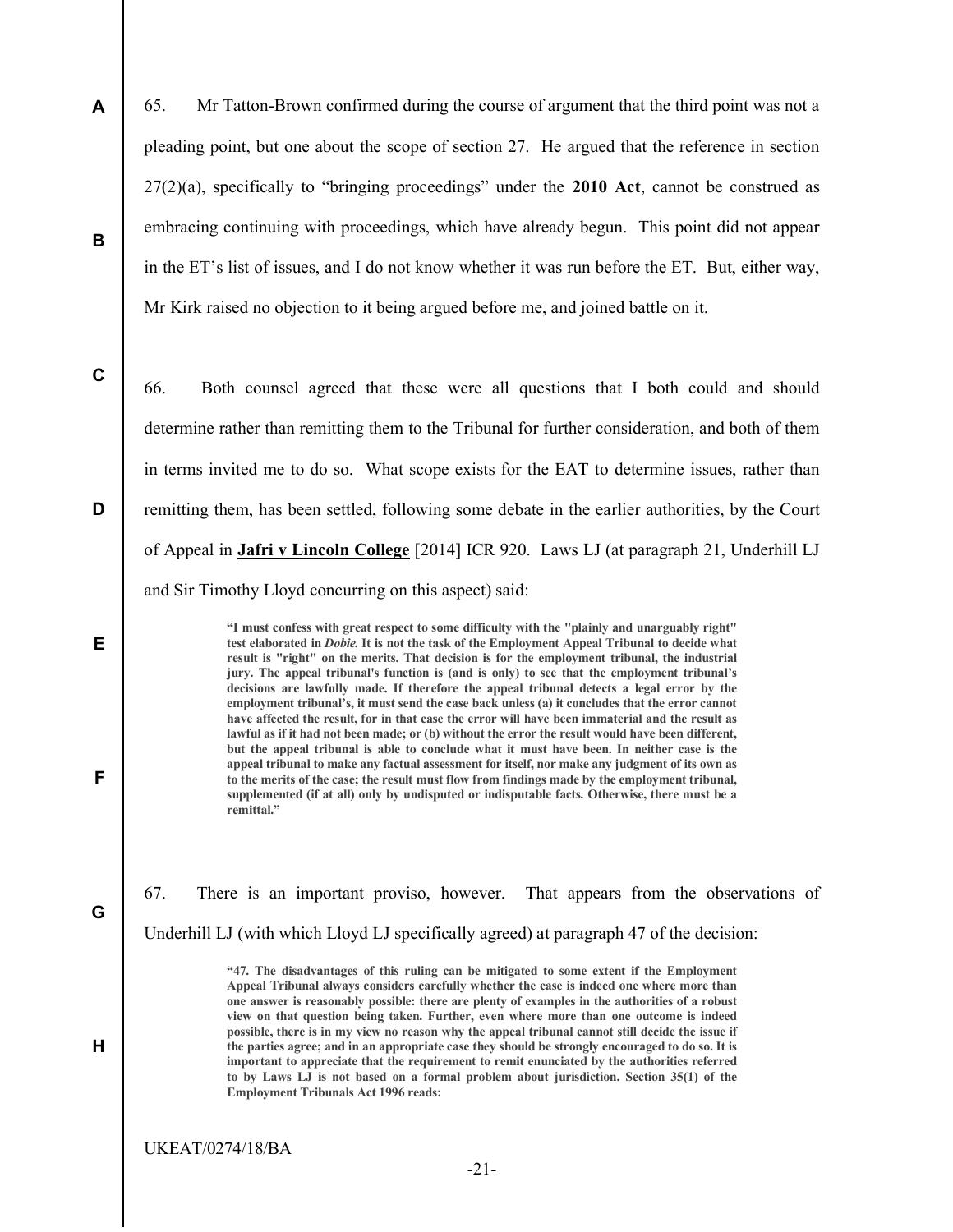"For the purpose of disposing of an appeal, the Appeal Tribunal may – (a) exercise any of the powers of the body or officer from whom the appeal was brought, or (b) remit the case to that body or officer."

A determination by the Employment Appeal Tribunal of an issue in respect of which the employment tribunal had erred in law would plainly be made "for the purpose of disposing of the appeal". Rather, the issue concerns, as Sedley LJ expressed it in the Bennet (see para. 30, at p. 892E), the correct use of that power. The point made in the authorities is that it is wrong in principle for the appeal tribunal as a reviewing tribunal to make a decision which falls within the scope of the fact-finding (and that includes fact-assessing and discretion-exercising) tribunal. But there can be no such objection where the parties consent."

68. There was and remains, it must be noted, a dispute if there be jurisdiction to consider the victimisation claim, as to the merits of that claim, including the import of the evidence given at the 11 August 2017 PH and whether the stance taken in the correspondence which followed that hearing was, in the requisite sense, *because* the Claimant had continued with his claims and/or given evidence at that hearing. However, given the other facts found by the ET, and that I have the agreement of the parties to do so, I am satisfied, applying Jafri, that I can and should determine these three questions as part of my decision on the disposal of ground 1.

E

F

A

B

C

D

69. It is convenient to consider first, the point about whether continuing with proceedings can amount to a protected act. Mr Tatton-Brown did not abandon this argument, but neither did he pursue it with much vigour. I can deal with it fairly shortly.

70. Whilst Lord Hoffman, in Chief Constable of the West Yorkshire Police v Khan [2001] ICR 1065 (drawing on Cornelius v University College of Swansea [1987] IRLR 141 (CA)), highlighted the distinction between the fact that someone has brought proceedings and the fact of the existence of proceedings, the distinction he sought to make there was between a reaction to a decision to bring proceedings, and a reaction to the practical implications of the existence of the proceedings. A reaction to a decision to *continue* with, rather than abandon or

H

G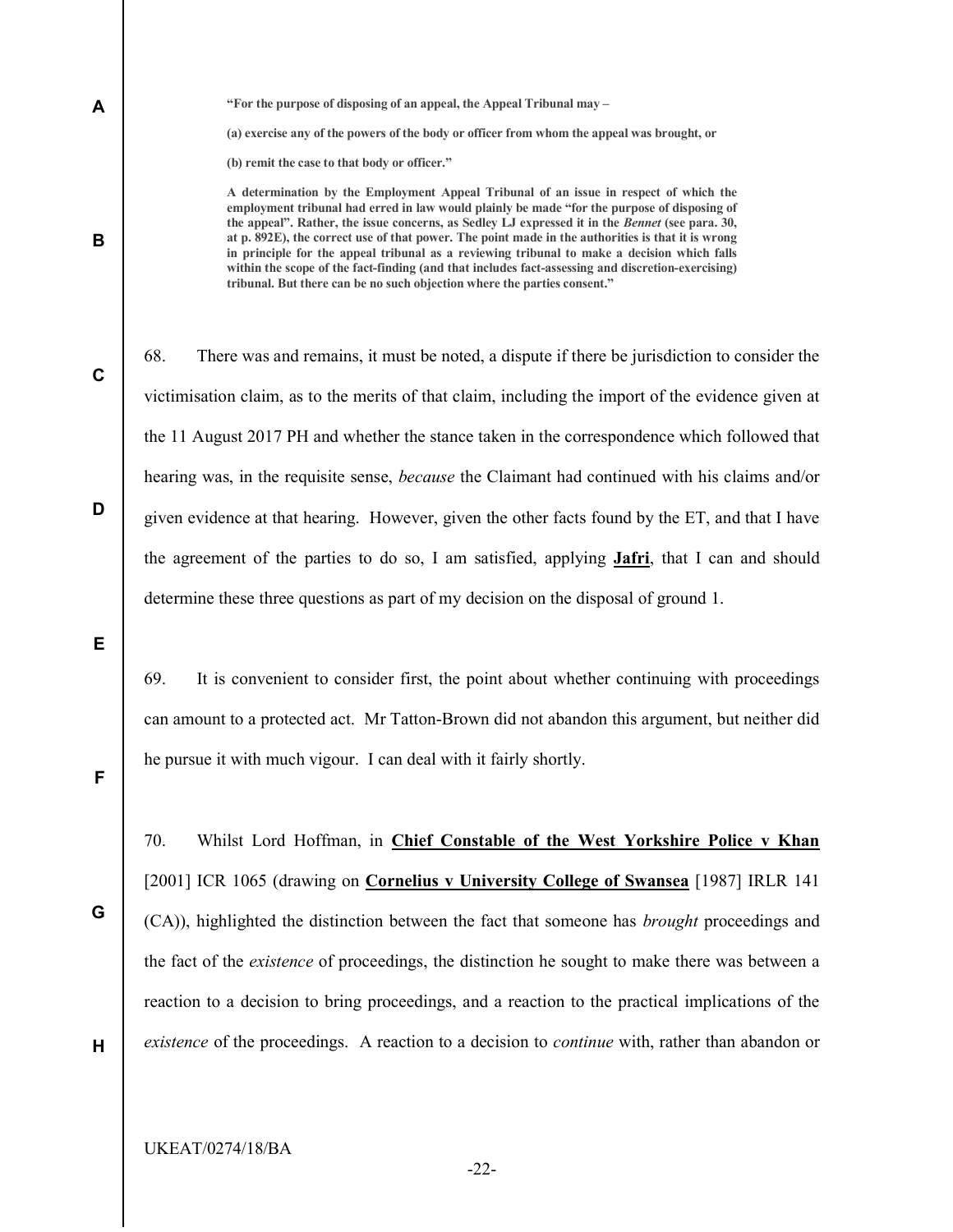settle, proceedings is, in my judgment, akin to the former, not the latter. Nor did Khan decide that a decision of that sort would not be within scope of a discrimination claim.

D E 71. Secondly, and in any event, our understanding of the correct approach to issues of the sort with which Khan grappled was illuminated by Derbyshire and others  $v$  St Helens Metropolitan Borough Council [2007] ICR 841 which invites attention to the question of whether actions having to do with the conduct of litigation can be properly viewed as a detriment. Lord Hope of Craighead (at paragraphs 22 and following) opined that where the employer was not merely acting on a desire not to prejudice itself in litigation, but was seeking to dissuade the employee from pressing a claim to adjudication, the Cornelius and Kahn test was passed. Ultimately, the question was whether the employer's conduct crossed a line, such that it should be viewed as a detriment. Baroness Hale of Richmond said (at paragraph 41) that the tribunal was "right to point out that the reason for the adverse treatment could be the continuation as well as the commencement of proceedings. It would make no sense to prevent an employer from treating an employee badly because she had brought proceedings but not to prevent him from treating her badly if she continued them." Lord Neuberger (paragraph 55) opined that the respondents were "reacting, if not to the commencement of proceedings, certainly to their continuance."

G

F

A

B

C

72. Accordingly, I conclude that the concept of bringing proceedings found in section  $27(2)(a)$  should be construed as embracing a decision to continue with proceedings.<sup>4</sup> (I add that I am inclined to think that the wording of section  $27(2)(c)$  would embrace a decision to continue

 $\overline{a}$ 

H

<sup>&</sup>lt;sup>4</sup> Though it was not cited to me, I note that in **Pothecary, Witham Weld v Bullimore** [2010] ICR 108 the EAT observed (at paragraph 19): "In the case of an act done by an employer to protect himself in litigation involving a discrimination claim, the act should be treated straightforwardly as done by reason of the protected act, i.e. the bringing/continuance of the claim; and the subtle distinctions advanced in Khan as to the different capacities of employer and party to litigation should be eschewed."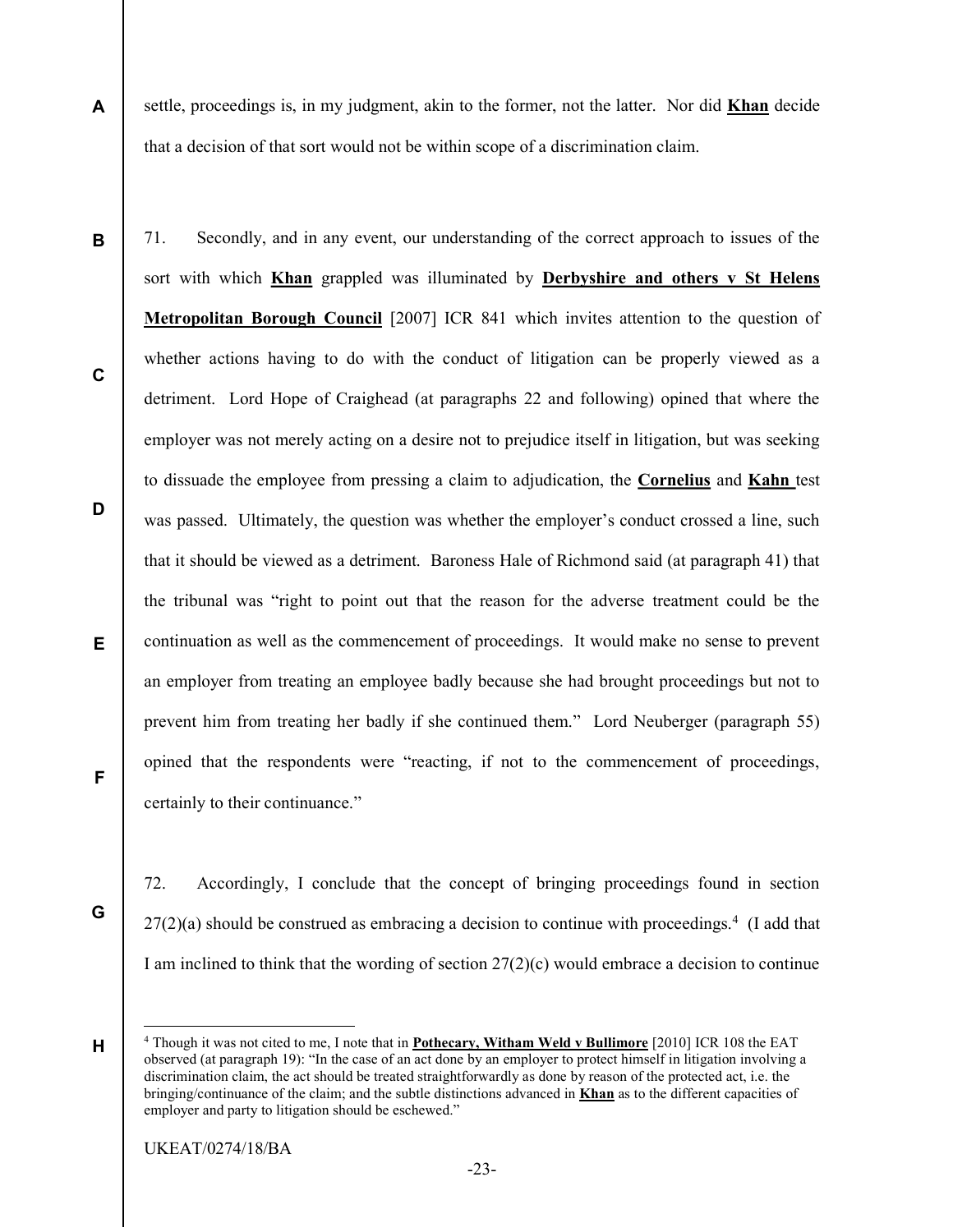- A B with, or not abandon or settle, proceedings, in any event.) In light of these authorities, where a victimisation claim relates to conduct during the course of litigation, the guidance which they offer on the concept of detriment is likely to come into play; but that is a different point; and, whatever destination a Tribunal may arrive at, it must get there by the right legal route.
	- 73. I turn to the judicial proceedings immunity (JPI) issue.
- C

D

E

74. In summary, Mr Tatton-Brown's argument was this. The premise of this claim is (a) that an unconditional offer to make the Claimant an ex gratia payment of £4000 was made by a witness giving evidence at the hearing on 11 August 2017<sup>5</sup>; (b) the Claimant then did the protected acts of continuing to pursue his claim, and giving evidence at that hearing; and (c) because of that, the Respondent then, subsequently, decided not to make the payment unconditionally, but to attach conditions to it, amounting to detrimental treatment.

75. As to (a), whether what occurred was described as the making of a fresh offer or the renewal of the original offer, what was said by the witness under oath was an essential element of this claim, because it was the alleged change of position from what was said by the witness on 11 August 2017, to what was said in the later correspondence, that constituted the alleged detriment. But anything said by a witness in the course of giving evidence was covered by JPI. So (a) could not be relied upon, and without that essential element, the claim was bound to fail.

G

F

76. Mr Kirk initially argued that as a matter of law, JPI could only apply to certain limited causes of action, such as defamation, which fasten on the nature of what a witness had actually

H

-

<sup>&</sup>lt;sup>5</sup> During the course of argument Mr Kirk confirmed that the Claimant did not seek to rely on anything that may have been said by Mr Wilson "ringside" when he was not giving evidence.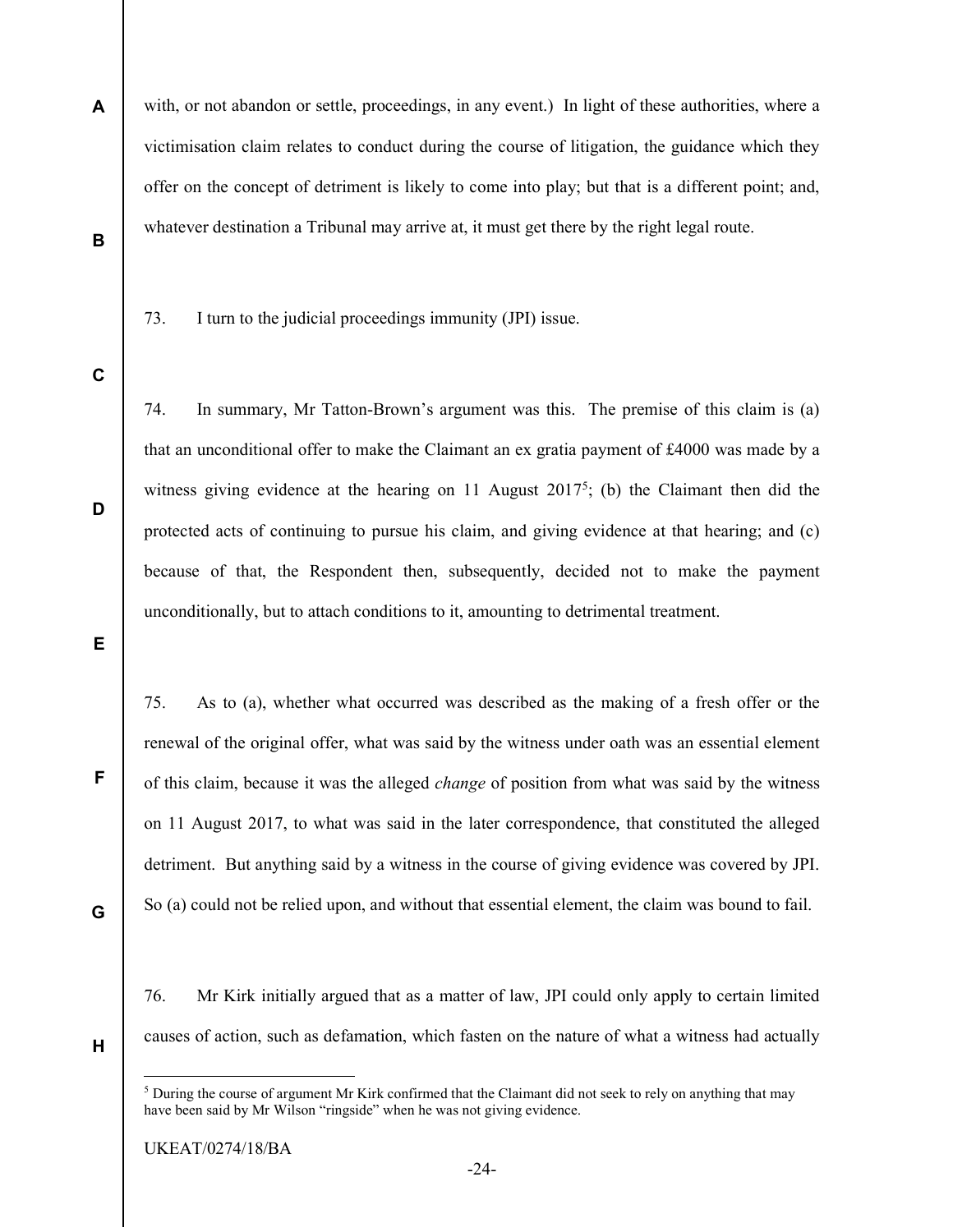A B said; but in the course of argument he accepted that dicta in various authorities suggest that, rather, it can provide a defence potentially to any cause of action or legal process, save for various recognised and established exceptions, such as perjury and malicious prosecution, or a costs award. It is therefore not necessary to lengthen this decision by exploring the various authorities on this point.<sup>6</sup>

C

77. A second line of argument was that, in any event, the claimed detriment, and hence the cause of action, arose from the content of the correspondence subsequent to the 11 August 2017 hearing, attaching conditions to the offer of the £4000 payment. *That*, said Mr Kirk, did not occur during the course of giving evidence.

D

E

78. However, as to that, in my view being able to rely on what was said in evidence is essential to this claim. Without that, there is no basis for the case that there was an adverse change of position thereafter, amounting to a detriment. I note again here that, as I have described, the original offer had long since been expressly withdrawn, and there was no claim of victimisation at all relating to that. In my judgment, the application of JPI cannot turn on whether what is said to attract it forms the whole, or only an essential part, of the factual matrix of the putative claim. Either JPI applies to it, and it cannot be relied upon, in the service of that putative claim, or it does not, and it can.<sup>7</sup>

G

H

 $\overline{a}$ 

F

<sup>&</sup>lt;sup>6</sup> Nor do I need to explore the topic with which most of the authorities on JPI are in fact concerned, namely the extent to which the immunity may or may not cover various activities more or less closely connected with the conduct of actual or potential litigation, since it is plain that what goes on as part of a trial, and in particular, the giving of evidence by witnesses at a trial, is at the very core of activity that is covered by JPI.<br> $7 \text{ It was not argued and so I do not consider whether in any event the subsequent correspond.}$ 

It was not argued, and so I do not consider, whether, in any event the subsequent correspondence might itself have been covered by JPI. Nor is whether it might or might not have amounted to a detriment (per **Derbyshire**) something that it falls to me to consider for the purposes of this appeal.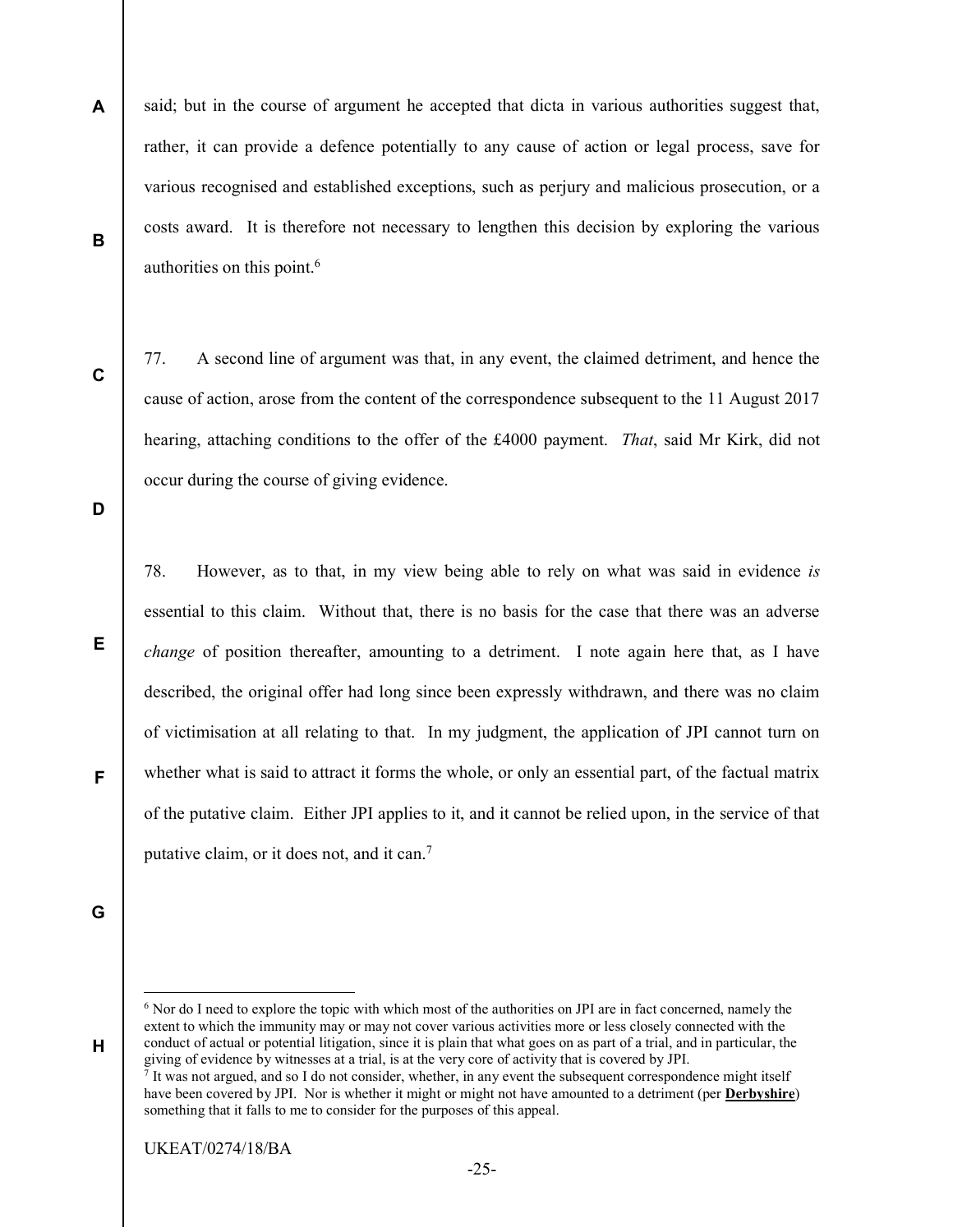79. Ultimately, this point turned on what were or were not the implications of the decision in P v Commissioner of Police of the Metropolis [2005] ICR 329 (SC). Mr Kirk's position was that the consequence of that decision was that, because the present claim was one of victimisation, which was underpinned by EU Law, JPI could not apply to preclude reliance on the witness-box evidence. Mr Tatton-Brown disagreed. This was the point that, having drawn counsels' attention to this authority on day one, I heard argued out on the morning of day two.

C

D

A

B

80. Prior to  $\underline{P}$  in the Supreme Court the authorities were clear: where JPI in principle applies, it applies no less because the claim is one of discrimination, or indeed victimisation. EU law does not trump, or require the disapplication of, the doctrine of JPI. See: Heath v Commissioner of Police of the Metropolis [2005] ICR 329 (CA) and, specifically in relation to victimisation: **Parmar v East Leicester Medical Practice** [2011] IRLR 641 (EAT) and indeed P in the Court of Appeal: [2016] IRLR 301.

E

81. In P a police officer was dismissed by a police misconduct panel which was a creature of statutory instrument. She sought to complain that this amounted to disability discrimination. The Employment Tribunal dismissed her claim on the basis that the proceedings before the panel had the trappings of judicial or quasi-judicial proceedings, such that its decisions attracted JPI. That was upheld by the EAT and the Court of Appeal, which, following Heath, held that the fact that the claim was one of discrimination did not preclude the application of JPI.

G

H

F

82. However, the Supreme Court held that the combined effect of articles 3 and 9 of Council Directive 2000/78 EC (the Equal Treatment Directive) was that all persons in the UK, including police officers, had the right to be treated in accordance with the principle of equal treatment in relation to employment and working conditions; and the principles of equivalence

UKEAT/0274/18/BA

-26-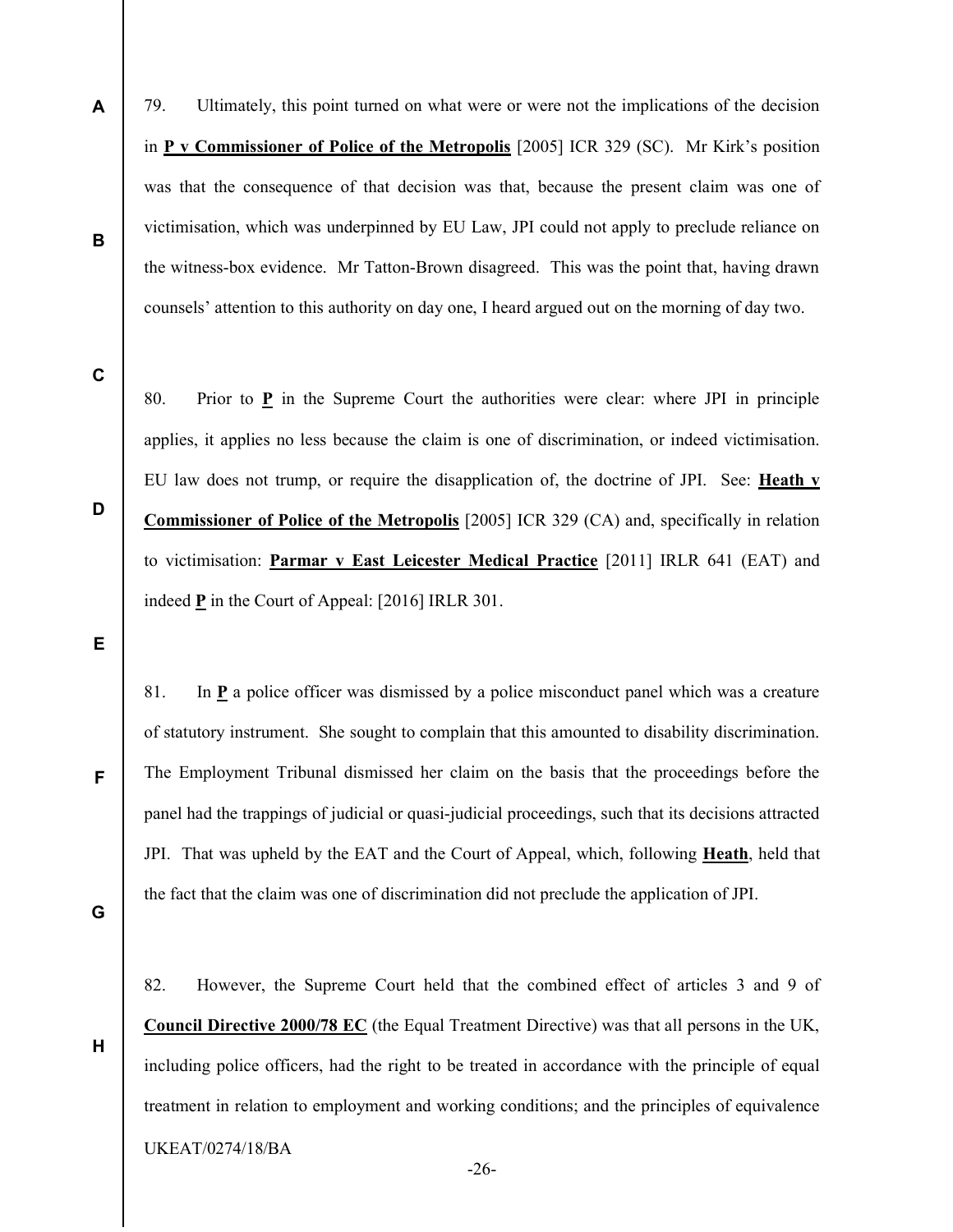A B and the right to an effective remedy, meant that police officers must have the right to present claims of infringement of that principle to an ET. The right to appeal the police misconduct panel's decision to the Police Appeals Tribunal did not suffice. The fact that the panel's proceedings might arguably attract JPI could not bar a claim alleging treatment by them contrary to the Directive being considered by an ET. Heath was overruled.

C

83. Mr Kirk argued that the reasoning in P means that JPI must be disapplied wherever it may conflict with the effective enjoyment of EU rights. **Heath**, and the various generalised statements in it to opposite effect, have been swept away. Parmar can no longer be relied upon either, since it applied, and depended on the correctness of, the approach in Heath.

D

E

F

G

H

84. Mr Tatton-Brown argued that P was distinguishable. First, the factual context was starkly different. Ms P wanted to complain to a Tribunal that her dismissal was discriminatory. It was inherently and obviously unsatisfactory if she could not do so. There was nothing unsatisfactory about the present Claimant being unable to bring a claim of victimisation relying on remarks made by a witness in live evidence given during a hearing some fifteen months after his employment had ended.

85. Secondly, Article 3(1)(c) of the Directive was concerned with "employment and working conditions, including dismissal." The present complaint was not covered by that phrase. Thirdly, Article 9, concerned with the right to an effective remedy, related to the principle of equal treatment. That principle is that there shall be no direct or indirect discrimination: see Articles 1 and 2. Victimisation is different. Similarly, the Charter of Fundamental Rights of the European Union 2012 refers to discrimination, but not victimisation.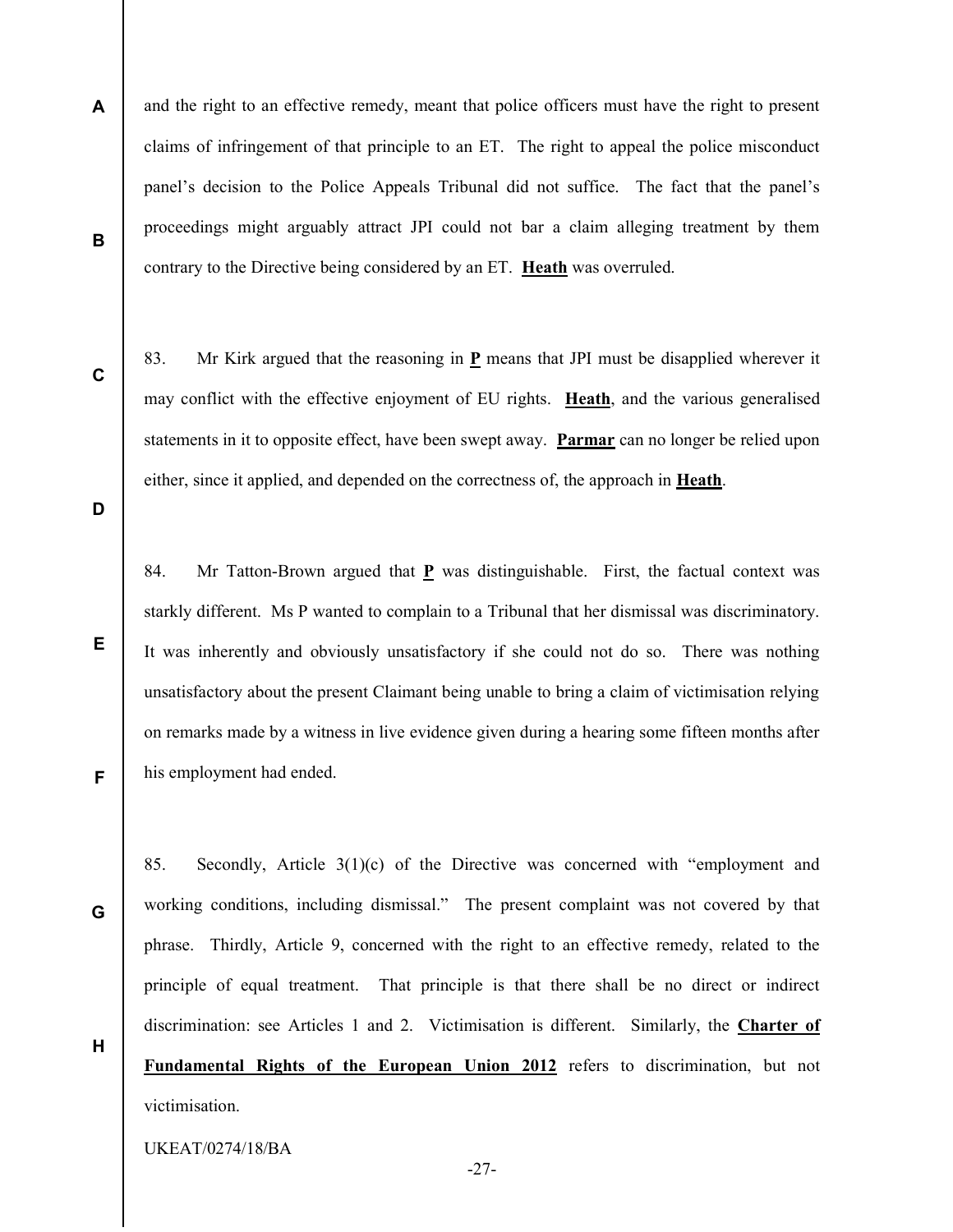86. Mr Tatton-Brown was bound to acknowledge that Article 11 of the Directive, headed "Victimisation", provides:

> "Member States shall introduce into their national legal systems such measures as are necessary to protect employees against dismissal or other adverse treatment by the employer against dismissal or other adverse treatment by the employer as a reaction to a complaint within the undertaking or to any legal proceedings aimed at enforcing compliance with the principle of equal treatment."

However, he argued, while that no doubt necessitated that domestic law include some provision along the lines of section 27 of the 2010 Act, giving Member States a proper margin of appreciation, it was not necessary for this to extend to the ouster of JPI where the proposed claim is of victimisation based on evidence given in Tribunal proceedings.

D E 87. Finally, said Mr Tatton-Brown, the principles of equivalence and effectiveness do not apply in the same way as they did in P. Police officers were peculiarly disadvantaged by comparison with other dismissed workers. There is no equivalent differential here: JPI applies to evidence given in all judicial proceedings by or against anyone.

88. Mr Kirk, in reply, made the following points. First, the prohibition on victimisation in the Directive should not be treated as materially different from that on discrimination; and Article 11 must apply equally to acts done after, as well as during, the currency of the employment relationship. See Rowstock (above) at paragraphs 8, 23 and 33 (citing Coote v Granada Hospitality Limited [1999] ICR 100 (ECJ)).

G

H

F

A

B

C

89. Secondly, while accepting that Article 9 of the Directive does not apply to claims of victimisation, Article 47 of the Charter provides that everyone must have an effective remedy in respect of rights and freedoms guaranteed by the law of the Union. Thirdly, the wide language of Article 21/1 referring to "[a]ny discrimination based on" any of the proscribed grounds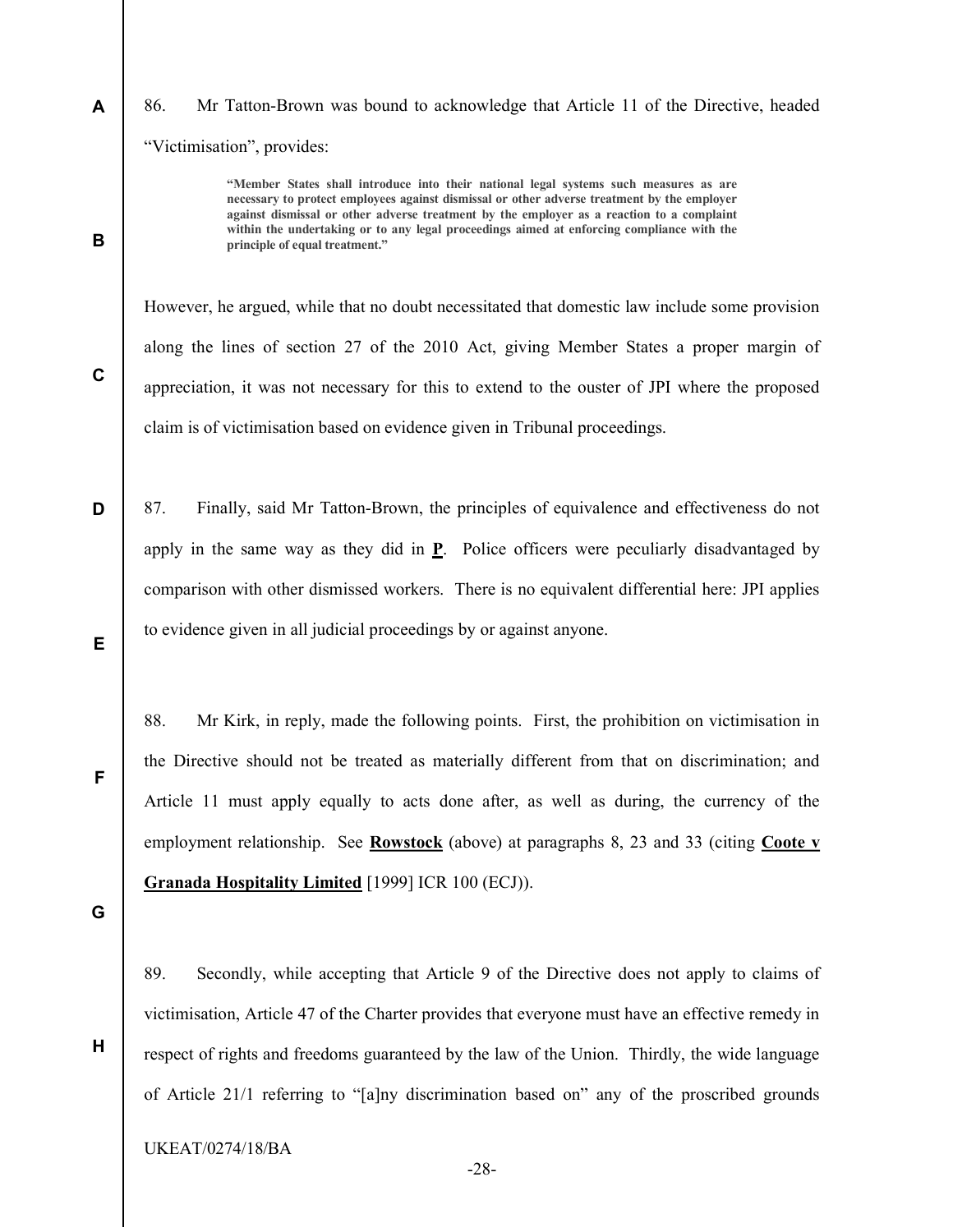A should be treated as embracing victimisation – applying **Coote**. Finally, the Justices in **P** did not suggest any restrictions on the application of the principles that they enunciated.

90. My conclusions on this point are as follows.

91. Firstly, I cannot see any sufficient basis for saying that the position should be different in relation to protection against victimisation than it is in relation to, say, direct discrimination. On that point, the constellation of arguments deployed by Mr Kirk is persuasive.

E 92. Secondly, it is clear from the reasoning in Coote and Rowstock that the protection of, and required by, EU law does not fall away the moment the employment ends, because the employment relationship, or its incidents, may continue. That was indeed the conclusion in Rhys-Harper v Relaxation Group plc [2003] ICR 867 (HL) and such protection is now embodied in section 108 of the 2010 Act. Section 108 must of course itself be interpreted and applied consistently with the dictates of EU law. But this insight does not take us any further on the question of the interplay between JPI and EU law: if section 108 applies, that interplay must be confronted. If section 108 does not, then there is no jurisdiction for that reason in any event. The contention that this complaint is not within the reach of section 108 is, of course, the third of Mr Tatton-Brown's arguments in this group, to which I will come.

G

H

F

B

C

D

93. Next, there are a number of significant features of the facts, and decision, in P. First, it was, specifically, about whether JPI could bar a *police officer* from bringing a claim of discriminatory dismissal, underpinned by the 2000 Directive, to an Employment Tribunal. (See Lord Reed, the other Justices concurring, at paragraph 1). It is perhaps not surprising that the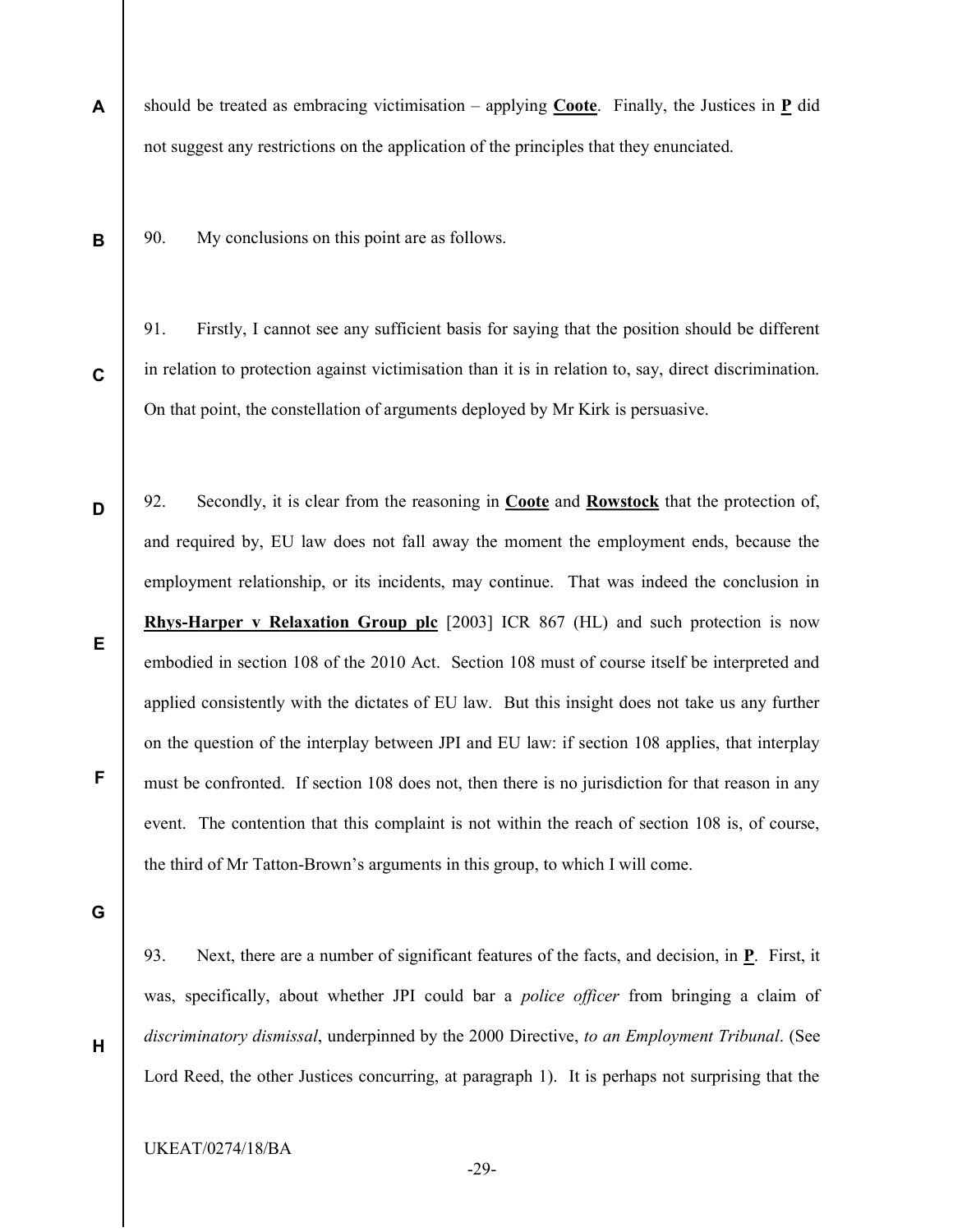- A B conclusion was that it could not.<sup>8</sup> Indeed it was at least arguable, in my view, that the police misconduct panel's decision should not have been regarded as attracting JPI at all; but given its view that JPI, if it potentially applied, would have to give way to EU law, the Supreme Court indicated that it did not have to (and it did not) decide that question.<sup>9</sup>
- C

D

E

94. Secondly, there was – again unsurprisingly – no dispute in **P** that the claim which Ms P wanted to bring – a claim of discriminatory dismissal – was, as such, plainly within scope of Article 3(1)(c) of the Directive, concerning "employment and working conditions, including dismissals." Thirdly, a problem peculiar to the relevant tiers of police officers, was that, on a strict construction of the relevant provisions of the 2010 Act, they did not have the right to complain of a decision of this type to an Employment Tribunal at all. The necessary solution, to give effect to EU law, held the Supreme Court, was to interpret the relevant sections as including acts within the scope of the Directive, by persons conducting a misconduct hearing. So interpreted, the Act then overrode any common law JPI that might otherwise apply.<sup>10</sup>

95. In summary, the ratio of P can perhaps be captured in this way. Any person must have the right to present to an Employment Tribunal (as the judicial body that can provide an effective remedy, and is the one to which others have access) a claim of infringement of a right within scope of the Equal Treatment Directive. That plainly applies to the right of a police officer seeking to claim discriminatory dismissal. To the extent that the peculiar nature of a

F

G

-

H

<sup>&</sup>lt;sup>8</sup> As Lord Reed noted, at paragraph 4, in **Heath**, Laws LJ had been troubled that the Court of Appeal's decision appeared to deprive police officers of a right Parliament appeared to have intended them to have. <sup>9</sup> Paragraph 24. The argument that police misconduct panels do not attract JPI proceeds by parity with the

reasoning that found favour with the Court of Appeal in Mattu v The University Hospitals of Coventry and Warwickshire NHS Trust [2013] ICR 270 and Christou v LB Haringey [2013] ICR 1007 concerning whether the disciplinary processes of the public bodies in those cases were within scope of, respectively, Article 6 and the doctrine of res judicata. The Court of Appeal in P felt neither had any impact on Heath. <sup>10</sup> **P** at paragraph 33.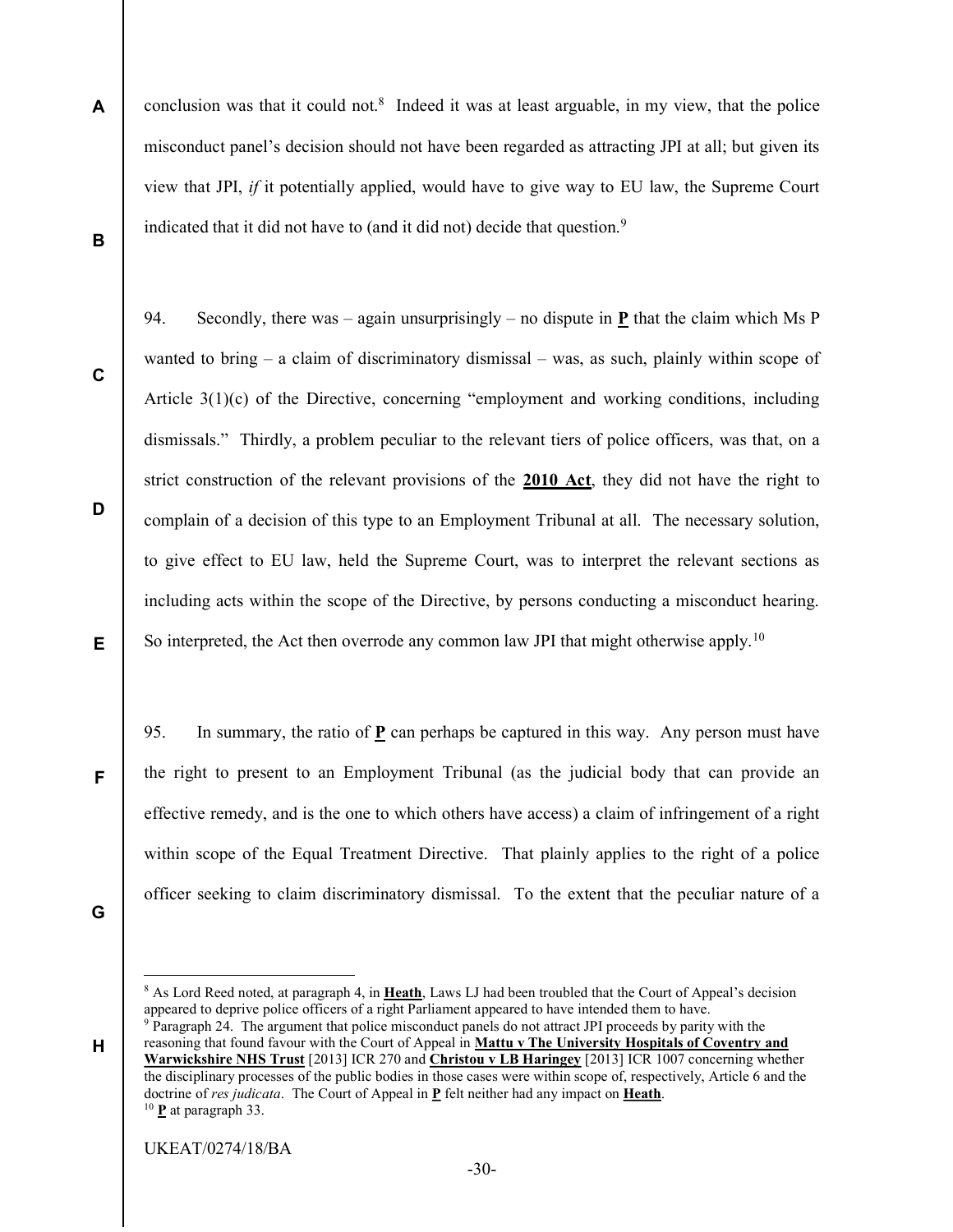A police misconduct panel means that JPI might otherwise be said to apply to such a decision, it cannot preclude the exercise of that right.

B

96. I do not think that it necessarily follows from this that JPI cannot be relied upon to undermine the ability of this Claimant in this case to pursue his victimisation claim. That depends on whether this particular claim is itself within the scope of the Directive. I have come to the conclusion that it is not, for the following reasons.

C

D

97. First, while it is obvious that a discriminatory dismissal is within scope of the Directive, it is not obvious that a claim of the present sort is. While, for reasons I have given, I do not think it makes any difference, as such, that the claim is of victimisation, it is not obvious that a claim with this factual basis falls within the scope of Article  $3(1)(c)$ : "employment and working conditions, including dismissal and pay" (or any other part of Article  $3(1)(c)$ ). On balance, I do not think statements made by an employer, through the medium of a witness giving evidence on oath at a hearing of a claim against it, are within scope of that provision. But even if I am wrong in so saying at that level of generalisation, I am reinforced in that conclusion in this case by my consideration of the significance of the post-employment context. That is, there is, I have concluded, an interaction between the JPI point and the section 108 point in this case.

E

F

G

H

98. I turn, therefore, to the section 108 point, and its relation to the underlying EU law principles. I repeat that there is a dispute about the significance to be attached to what was said in evidence and, in particular, about why the Respondent adopted the stance that it did in the correspondence following the 11 August 2017 PH. But I can, for the purpose of this jurisdictional decision, assume those points in the Claimant's favour. The parties have, to reiterate, agreed that I should decide the section 108 point rather than remitting it.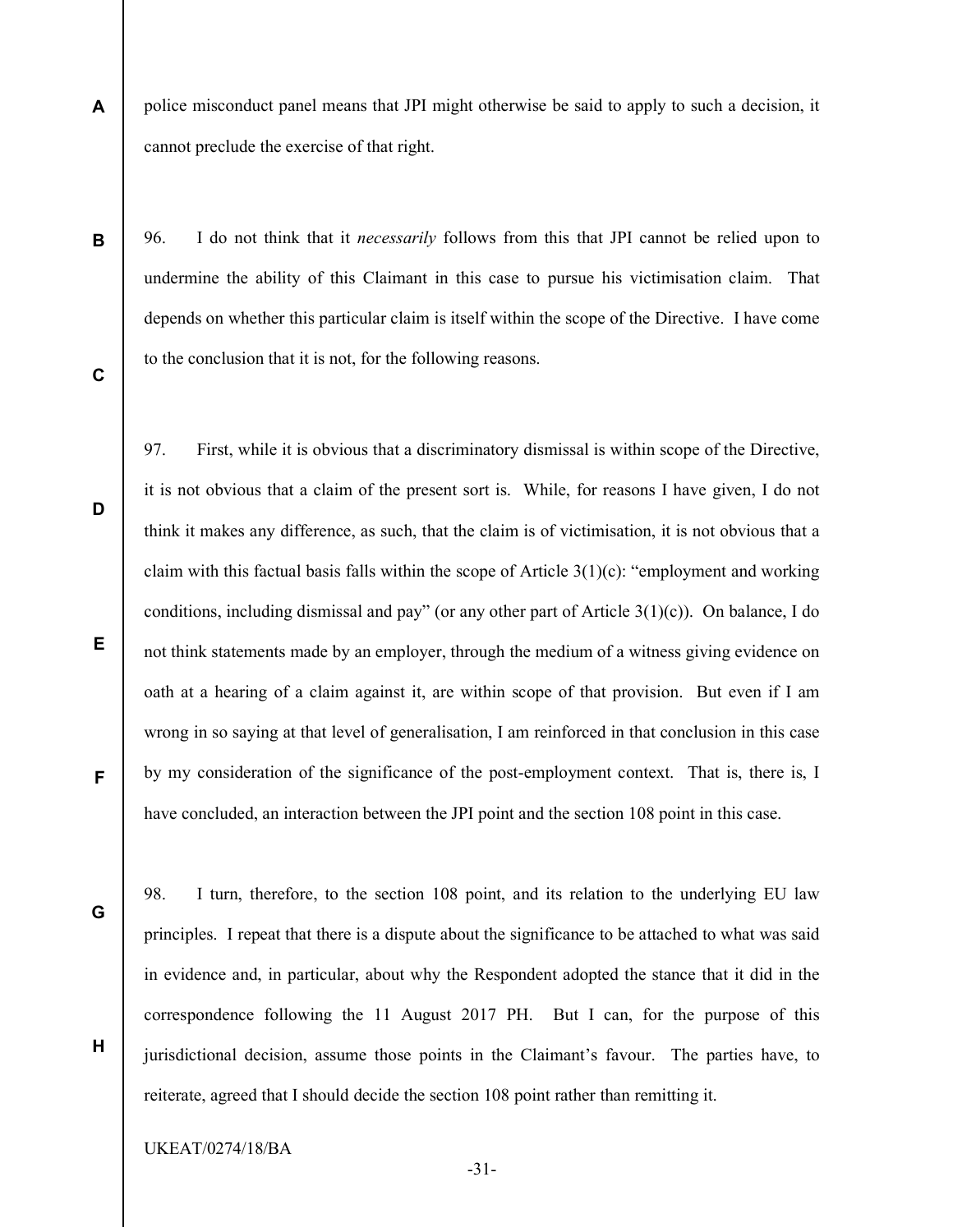99. The existence of section 108 does not, of course, mean that there is jurisdiction to entertain any and every claim of discrimination or victimisation presented by an ex-employee. It must meet the test of section 108(1)(a) that the impugned conduct "arises out of and is closely connected to" the past employment relationship, as well under (b), of being of conduct that would be actionable had it occurred during the relationship. I am persuaded by Mr Tatton-Brown's submissions that this alleged conduct does not meet the section 108(1)(a) test.

C

D

E

F

G

H

A

B

100. In particular, he draws attention to the fact that Parliament has not merely stipulated that the conduct must be something that "arises out of" the past relationship, but also that it must be "closely connected" to it. Both tests must be satisfied, and the second must add something to the first, further narrowing the field. Further, Parliament has deliberately added the word "closely" to the word "connected". There must be not merely a connection, but a close one.

101. It is the words of the statute which must always be applied in every case, and my observations should not be treated as substituting for them, or qualifying them in any away. But it is clear that both "arises out of" and "is closely connected with" must be satisfied. It is also, I think, clear, that those tests will not by themselves be satisfied merely by a "but for" test being passed, nor by a finding that the impugned conduct was done, as it were, in the capacity of ex-employer. Those are necessary, but not sufficient findings. In particular, the "closely connected" test requires something more. Mere passage of time is also, plainly, not a determinative consideration (either way), though it may be a relevant one to go into the mix.

UKEAT/0274/18/BA 102. It was not argued by Mr Kirk that the wording of section 108 is not, as such, sufficient to secure compliance by domestic law with EU law; but I should record that I do not consider it to fall short, having regard, for example, to the discussion in Jessemey, Rhys-Harper, and

-32-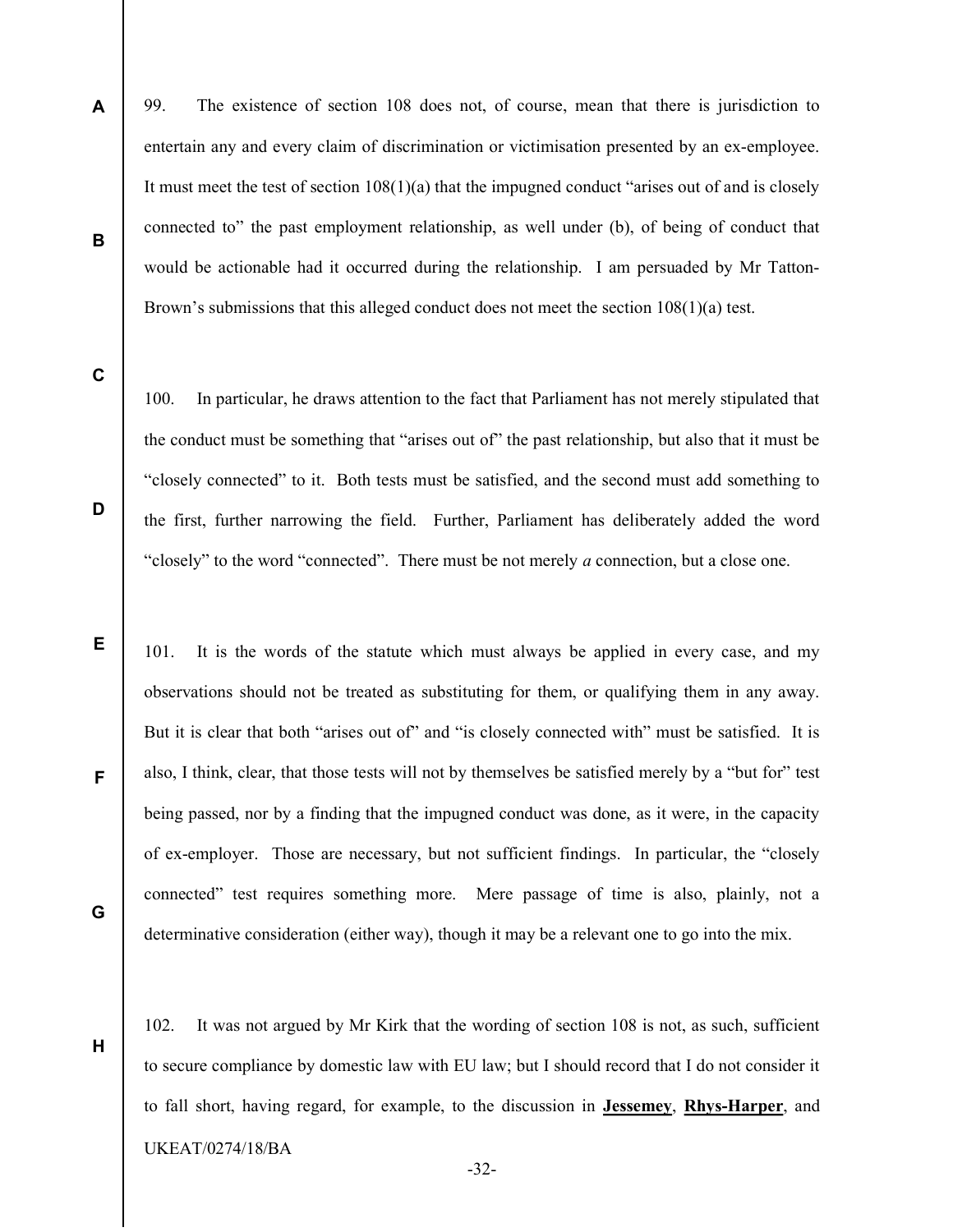- A Coote. His argument was simply that the facts (and/or assumed facts as claimed) point to the conclusion that the words of the section  $108(1)(a)$  test *are* satisfied in this case.
- B C D 103. In this case the following particular factual features are in my judgment relevant. Firstly, the original May 2016 offer was not by way of an offer to settle any actual or potential claims arising out of the termination of the employment; it was unconditional and expressed to be a matter of personal goodwill. Secondly, that offer was unequivocally withdrawn in January 2017, many months before the August 2017 hearing, and there was no such offer that was live in the period immediately prior to that hearing.<sup>11</sup> Thirdly, there was no claim of victimisation relating to the original offer. Fourthly, this victimisation claim is predicated, as I have said, as an essential factual element, on something said by a witness in response to cross-examination during the course of giving evidence at an Employment Tribunal hearing.
	- 104. Having regard to all those features, I do not find the section  $108(1)(a)$  test to be met. The offer was made in the capacity of ex-employer. Though there was plainly a personal element, it was not suggested that the payment would have been offered, had the Claimant been a good friend of Messrs Wilson and Butler, with a baby on the way, who had lost his job in similar circumstances, but not with the Respondent, but with some other company.
		- 105. In a but-for sense, and in the sense of the capacity in which it was made, I think it arose from the former employment, and was connected with it; but it was not, in my judgment conduct which arose from and was *closely* connected with it. Not only are there simply too

H

-

E

F

G

 $11$  I am referring, of course, to open offers. Neither the ET, nor I, know anything of the substance of any without prejudice communications.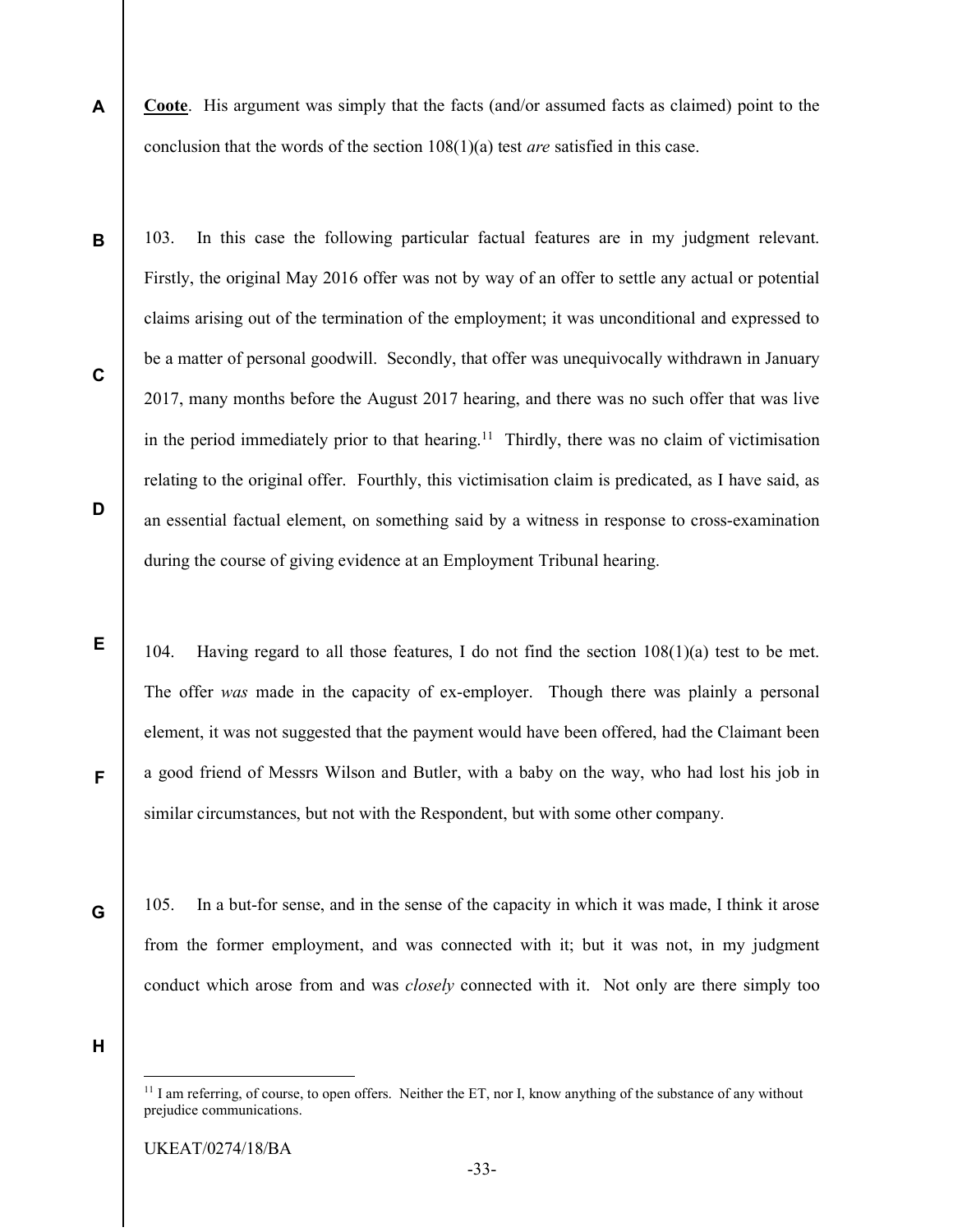A B many links in the chain<sup>12</sup>; but the clear water between the original, later withdrawn offer, and the fresh and distinct context in which the offer relied upon (whether viewed as new or renewed) was elicited, and specifically, the fact that the context was cross-examination during the course of the giving of live evidence under oath at a Tribunal hearing, mean that the test of close connection is not satisfied.

C

D

106. This means that this claim must fail, because it is not within the jurisdiction conferred on the ET by section 108. In light of my overall reasoning, I also conclude that this is not, given its particular (actual or assumed) factual features, including in particular that it hinges on what was said in evidence in this context at an ET hearing, a complaint within scope of the Equal Treatment Directive. Hence the principles emerging from P do not require the application of JPI to be overridden. The giving of evidence by a witness in the course of a judicial hearing is, of course, incontrovertibly, in principle, a context to which JPI applies.

E

107. I add, though it forms no necessary part of my reasoning, that I consider this conclusion sits comfortably with the particular powerful policy considerations which lie behind the application of JPI to things said in evidence by witnesses in Court, with only specific exceptions, a topic which simply did not arise for consideration in  $\mathbf{P}^{13}$ . While that part of the reasoning in Parmar which drew on Heath has been overtaken by P, the discussion in Parmar of that particular aspect of JPI (at paragraph 14) remains illuminating and invaluable.

G

F

H

 $\overline{a}$ 

<sup>&</sup>lt;sup>12</sup> A contrast may be drawn with the "in consequence" test of section  $15(1)(a)$  in respect of which there may be multiple links in the chain, as long as the chain is unbroken.

<sup>&</sup>lt;sup>13</sup> Lord Hughes, at paragraph 38, notes that Ms P had said in terms that she was not complaining about anything said or done at the disciplinary hearing, only about the outcome.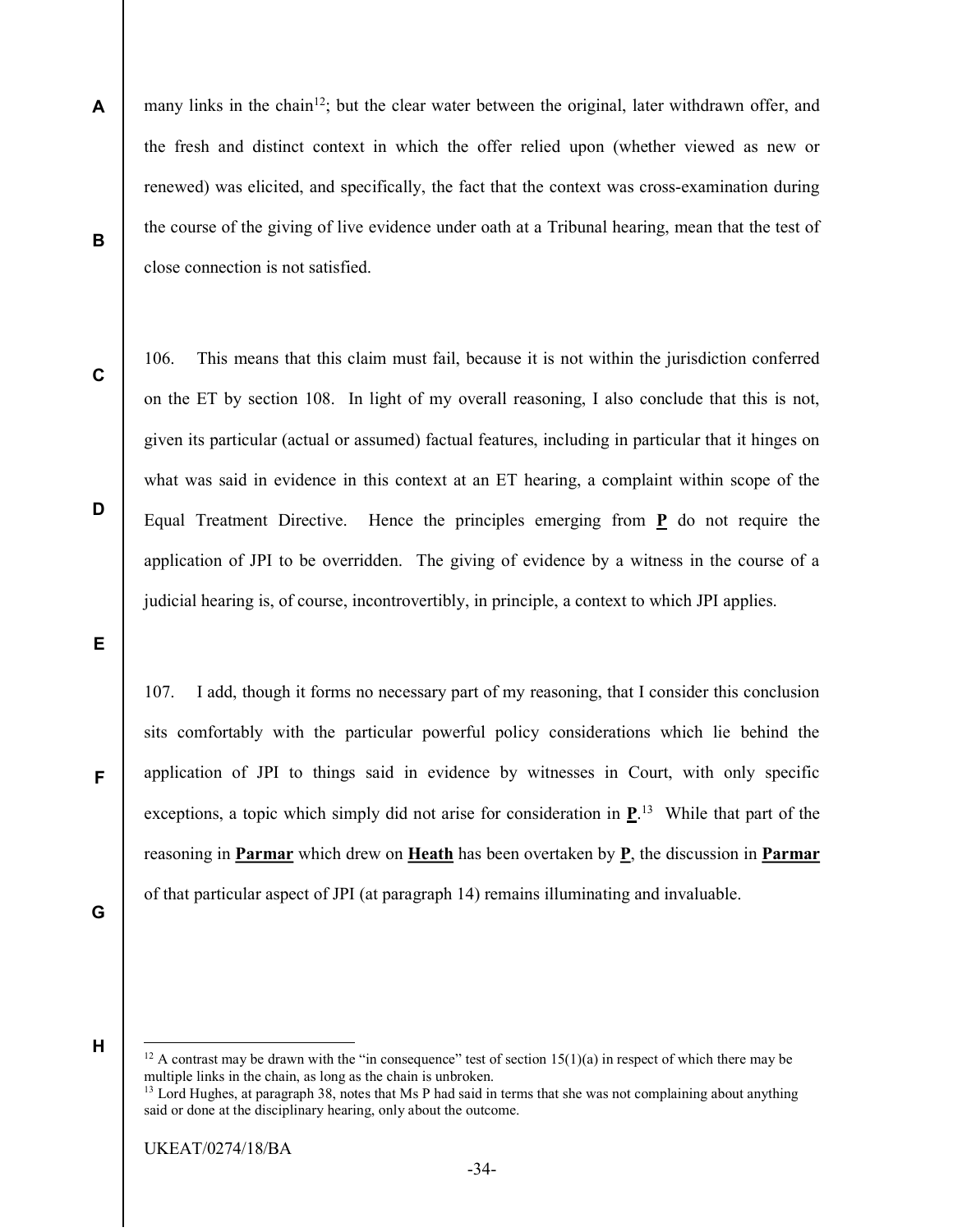- 108. Accordingly, I conclude that what was said by the witness at the 11 August 2017 hearing could not be taken into account by the ET, when considering this victimisation claim, and, without that, the claim would be bound to fail.
- B

A

109. For all of those reasons, and notwithstanding that ground 1 is well founded, the victimisation claim does not need to be remitted, but must be dismissed.

C

D

E

F

110. That means that ground 2 falls away; but I will say something briefly about it.

111. As framed in the Notice of Appeal, this ground contended that the Tribunal ought to have concluded, on the facts found, that the burden shifted to the Respondent to explain why it had withdrawn or attached conditions to the offer made by the witness on 11 August 2017. In submissions, Mr Kirk went further and argued that the Tribunal was bound, given its findings in paragraphs 71 and 72, and observations there about things that troubled it, or that it did not understand, to conclude that the burden had not been discharged.

112. However, had I concluded that the Tribunal had jurisdiction to consider this claim, I would have remitted the matter to it for fresh consideration, without tying its hands in relation to the burden of proof. That is for the following reasons.

G

H

113. First this claim, if justiciable, would I think, require particularly careful analysis and care in the approach to taken to evidence relevant to it. There were two Directors of the Respondent who gave evidence for it on 11 August 2017. Mr Wilson, who was called to give evidence after Mr Butler, was asked about this matter, but was stopped in mid-answer because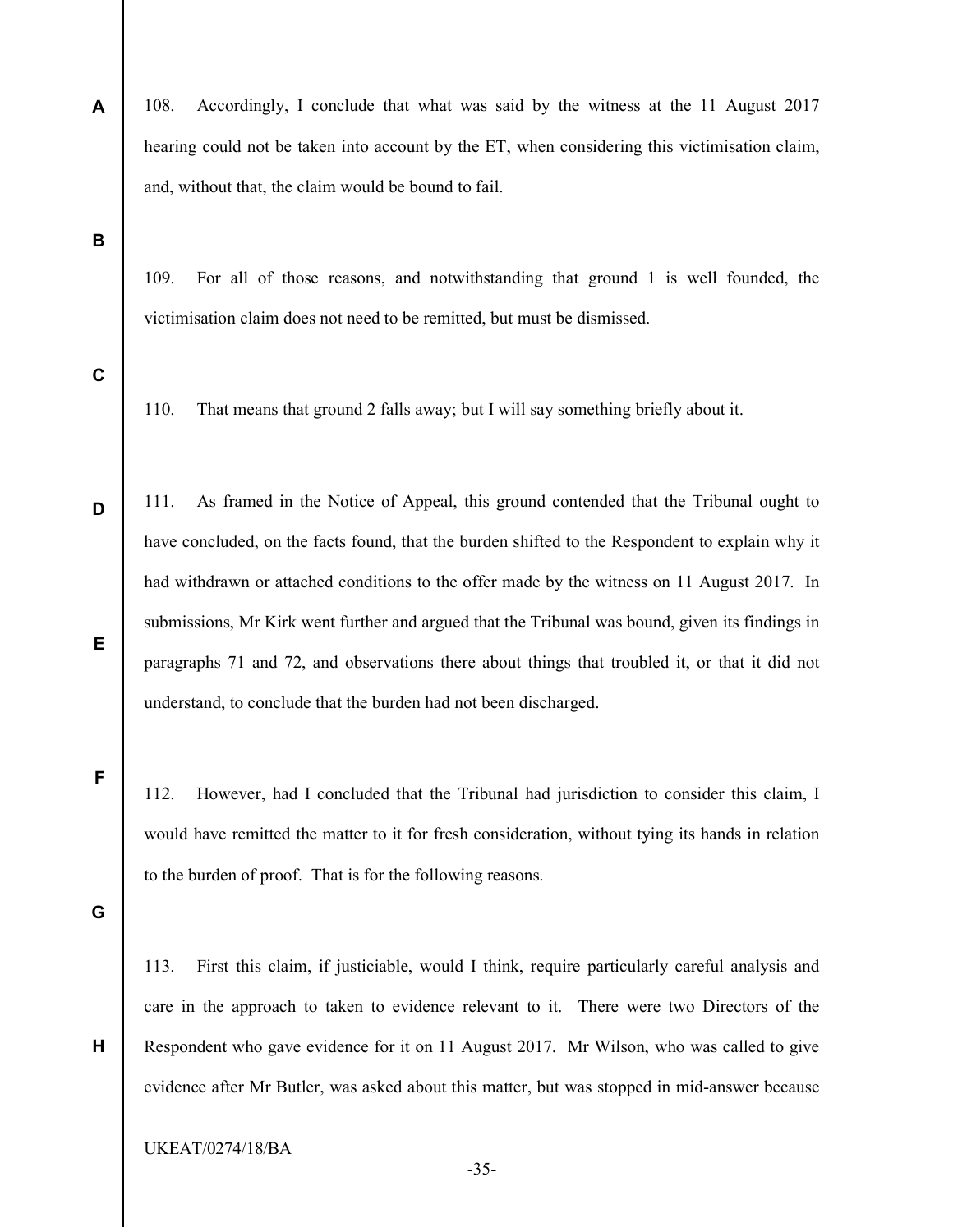- A B he was straying in to without prejudice territory. Whilst it was, of course, correct as such, that a witness should be stopped from inadvertently waiving privilege, the clear implication is that Mr Wilson had something to say about without prejudice communications, or the possibility of settlement, that he regarded as relevant to his stance on the question of paying £4000. Given that, the Tribunal might have had to grapple with whether the parties were prepared to waive privilege about that, or whether, if not, the claim could be fairly determined.
- C

D

114. Further, with respect to the Tribunal, paragraphs 71 to 73 are severely muddled. Not only did it apply the wrong test to the victimisation claim in paragraph 73, but it mingled, in paragraphs 71 and 72, discussion of events in the period after May 2016, and events at and after the 11 August 2017 hearing, going from the first to the second, and then back to the first; and indeed, much of the material on which Mr Kirk relied related to the events which followed the May 2016 exchanges, not the 11 August 2017 evidence and its aftermath.

E

115. Had there been jurisdiction, I would therefore have concluded that nothing in paragraphs 71 to 73 of the original decision could be relied upon to support the necessary fresh consideration of the victimisation claim, in relation to which the Tribunal (whether or not the same panel) would need to make fresh and focussed findings of fact and, as appropriate, give consideration, without prior restraint from me, to how section 136 might assist it to reach its conclusion.

G

H

F

#### Ground 3 – Issue Estoppel

116. Ground 3 concerns the merits Tribunal's decision that the findings of fact made in paragraph 6 of the PH decision could not be reopened, because the doctrine of issue estoppel

UKEAT/0274/18/BA

-36-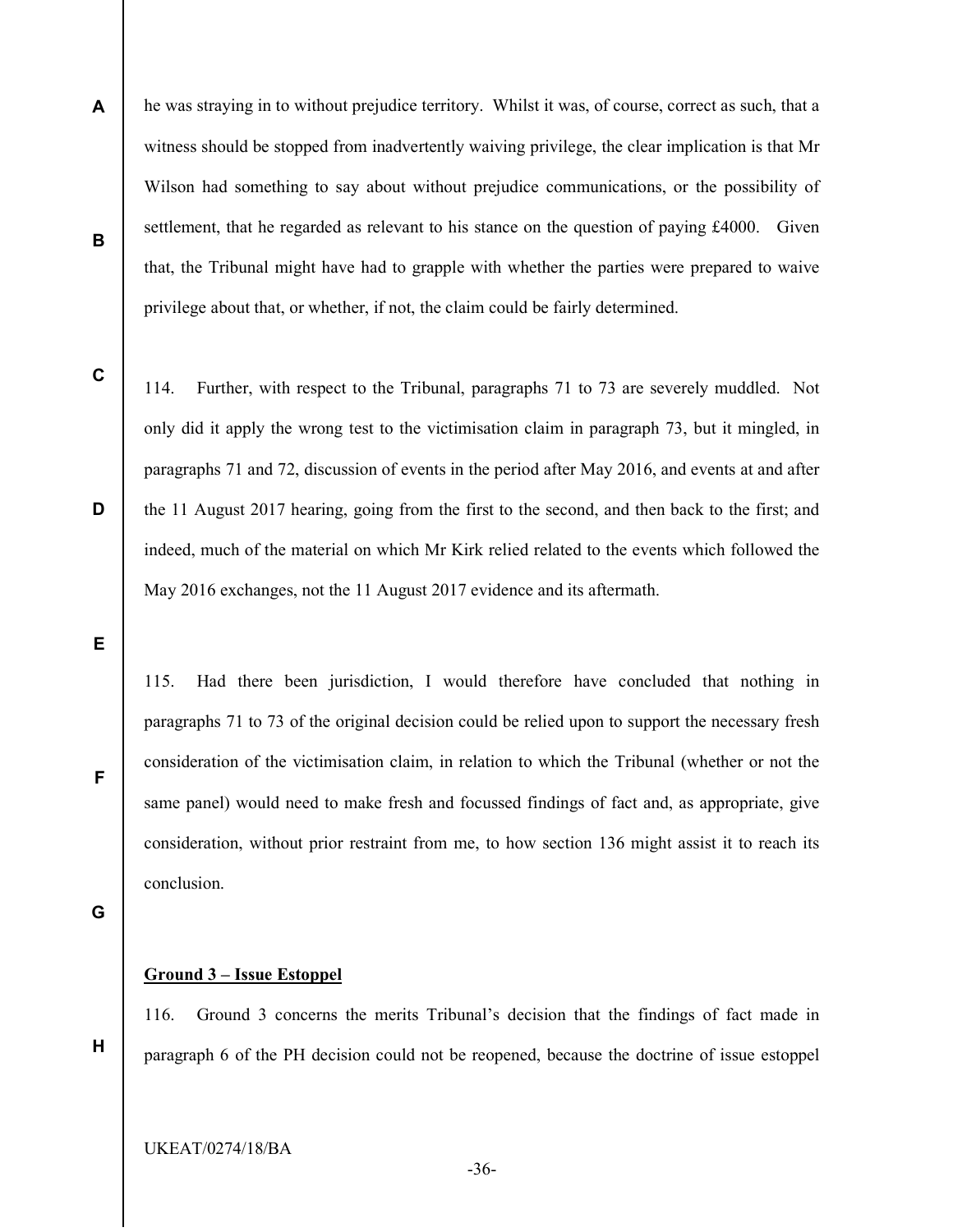A applied. That was said to be erroneous, because the findings made in that paragraph were not necessary to the disposal of the substantive time issues which were the subject of the PH.

117. The underlying legal principle was concisely restated by the Court of Appeal in Bon Groundwork Limited v Foster [2012] ICR 1027. Elias LJ (Arden and Pill LJJ) concurring, put it this way, at paragraph 4:

> "... The principle of res judicata can be summarised as follows: where an issue has been litigated before a judicial body and determined as between the parties it cannot be re-opened. It is binding as between them, and the parties are estopped from re-opening it. The issue may be one of fact or of law. However, the parties are only bound by an issue which it was necessary for the court to determine in the earlier claim."

118. Mr Kirk also asserted and Mr Tatton-Brown did not dispute, as such, that the principle is equally applicable where the previous finding arose from an earlier decision in the course of the same claim: Pugh v RT Electrics Limited, UKEAT/0177/16/DM.

119. The nub of Mr Kirk's submission was that the only legally correct view was that none of the findings in paragraph 6 of the PH decision<sup>14</sup> was a necessary ingredient of that decision. The determination of the EDT revolved simply around a construction of the May 2016 emails. Nor were any of the paragraph 6 findings necessary to the decision on whether to extend time. The fact that the parties had addressed these background matters in their witness statements, and that their respective witnesses gave evidence at that hearing, did not alter that. The Tribunal's assertion (paragraph 19) that the findings had been a "necessary ingredient" of the earlier decision was wrong. The factual issue remained live after that PH; and the parties also had a legitimate expectation that these points would be open to argument at the final hearing – see the remarks of EJ Crosfill at the later PH before him (quoted by me above).

H

-

B

C

D

E

F

G

<sup>&</sup>lt;sup>14</sup> As I have noted, the first sentence was not regarded as contentious.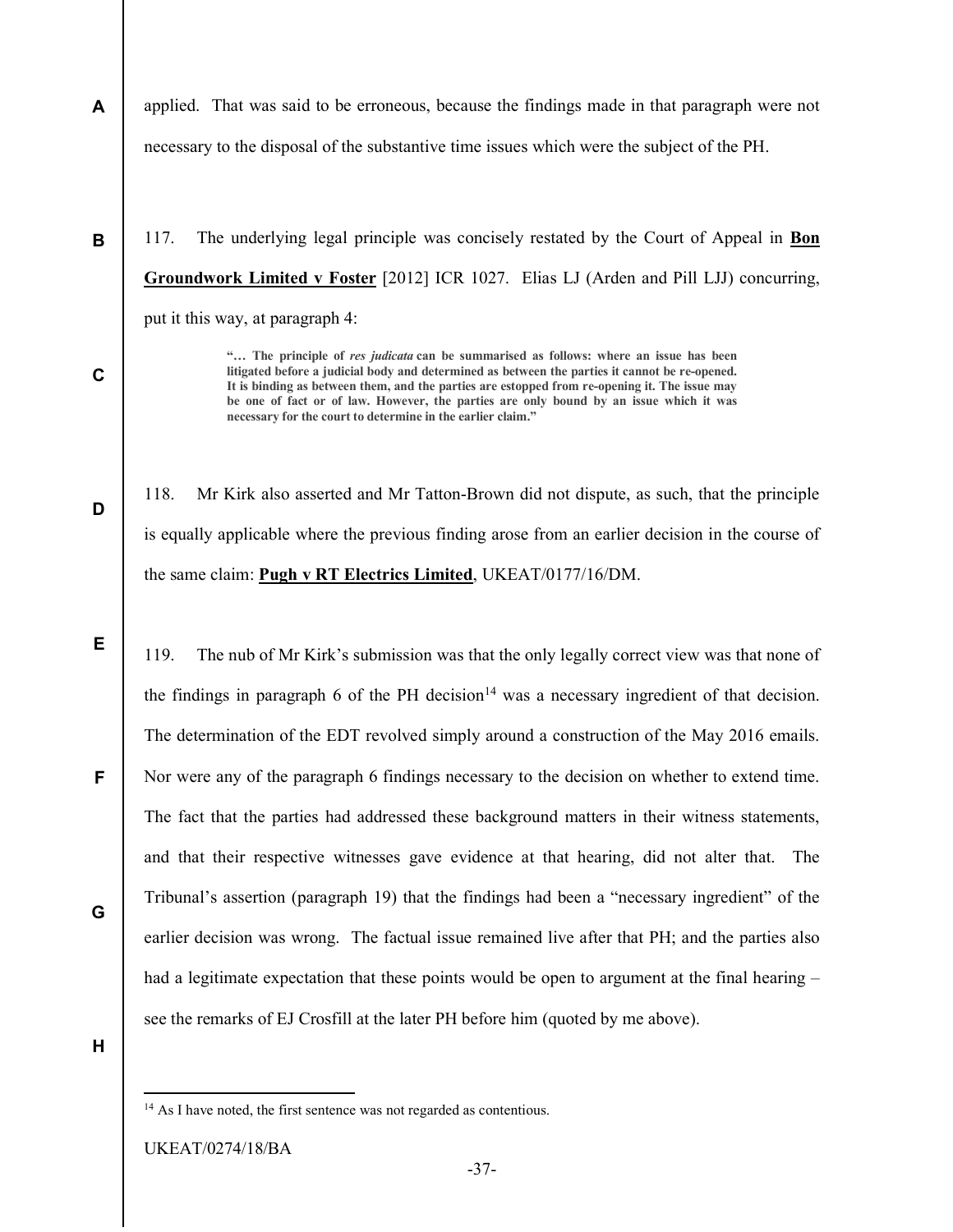120. Mr Tatton-Brown submitted that the Tribunal had been entitled, as the fact-finding body, to find that these matters were a necessary ingredient of the PH decision, and it had specifically identified that evidence had been adduced on the point. In any event this ground was, he said, academic. It had no bearing on the victimisation claim, nor was it material to the remaining grounds of appeal in relation to the section 15 claim. Further, the Tribunal at the merits hearing had, in any event, made its own findings that the Claimant had stated that he did not wish to return to his old Operations Manager role.

#### C

A

B

121. My conclusions are these:

D

E

122. As to the law, it is correct – see  $\frac{\text{Pugh}}{\text{1}}$  – that the doctrine applies equally in respect of previous findings made in the same litigation, as in respect of findings made in a previous case involving the same parties. In **Pugh** itself, its application meant that a decision to extend time made at an earlier PH could not be revisited in the decision arising from the final hearing.

123. However, in Pugh the issue was not whether a previous finding of fact had been "necessary" to the previous decision but, more straightforwardly, the core question of whether the previous *decision itself* could be reopened. Where the issue is, as here, whether a previous finding of fact was necessary to a previous decision made in the course of the life of the same claim, matters may be more complicated. That is for the following reasons.

G

H

F

124. Firstly, at a hearing the purpose of which is to determine a certain issue or issues, it is not uncommon for litigants, or witnesses, to nevertheless stray in their evidence or arguments into matters that feature as factual or legal issues in that same case overall, but which are not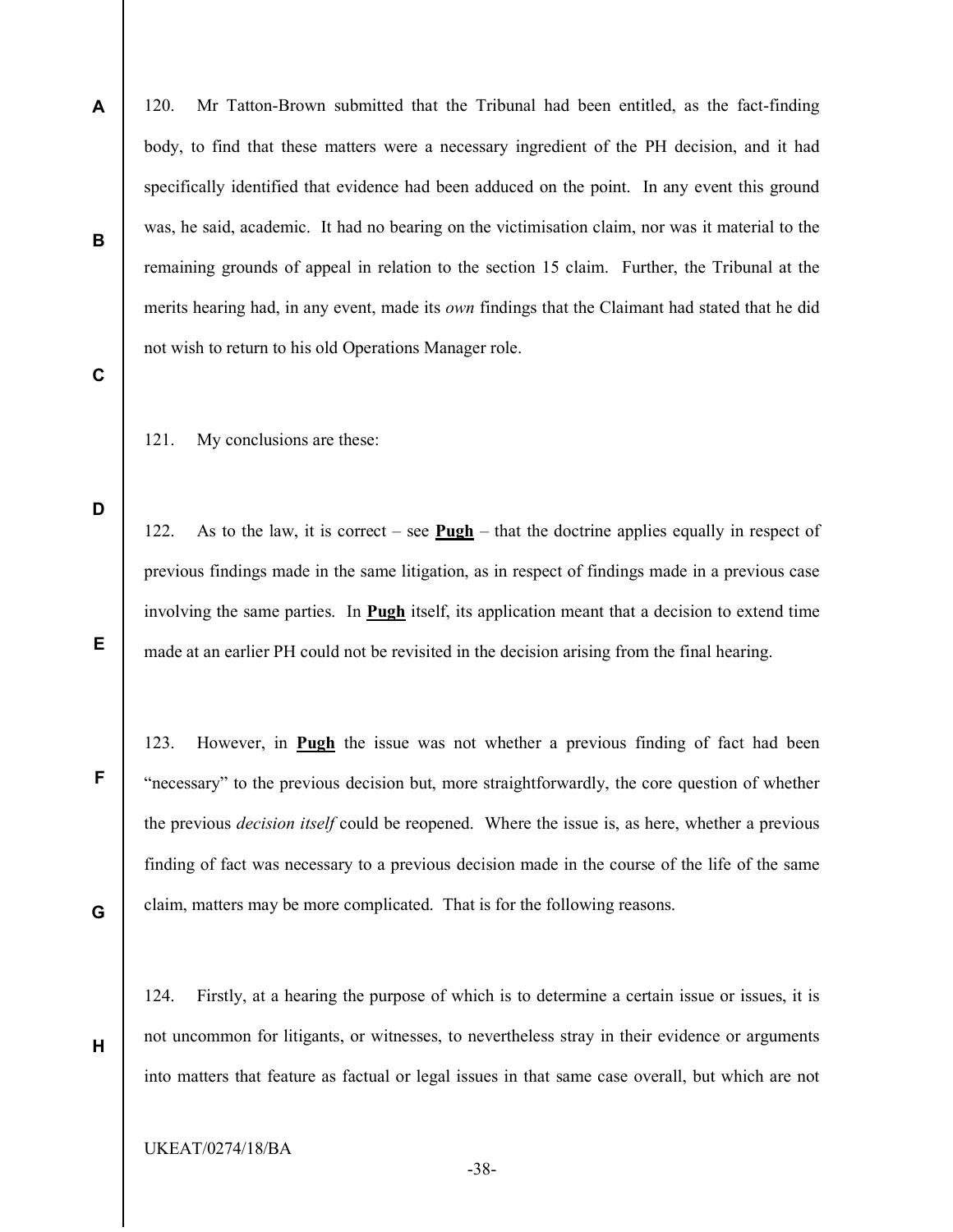A relevant to the particular issue to be determined at that particular hearing. It is, in such a case, the task of the Tribunal to properly set the boundaries, and decide what is relevant, both in its management of the hearing, and presentation of evidence and argument and in its decision.

B

C

D

E

F

125. Secondly, a Tribunal may itself wish to refer in its decision on a preliminary point, for narrative purposes, to some background facts, to set the scene or give some explanatory context, to the specific matters at issue. That is not problematic where those matters are not factually controversial and/or not material, or potentially material, to any other issues in the case. But if there is a material dispute, it should refrain from making a finding, and/or flag up that there is a dispute about that aspect, which it is not deciding and/or, depending on the nature of the point, consider whether to approach the matter some other way, such as by making an assumption for the purposes of the PH decision, but without determining the issue.

126. Conceivably, the parties might agree that a particular additional issue should be addressed at a PH, because evidence has been prepared, and they are in a position to present arguments, and it can usefully be added, as it were, to the agenda for the PH. But the mere fact that one or more witnesses has referred to the matter in evidence, and/or are asked about it in cross-examination is not, by itself, enough to amount to such an agreement or understanding.

G

H

127. I turn, then, to what happened in this case.

128. First, we need to be clear, with a little more precision, what the factual issue was. While Mr Kirk indicated that only the first sentence of paragraph 6 was uncontentious, the chief bone of contention was the second sentence, containing the proposition that the Claimant did not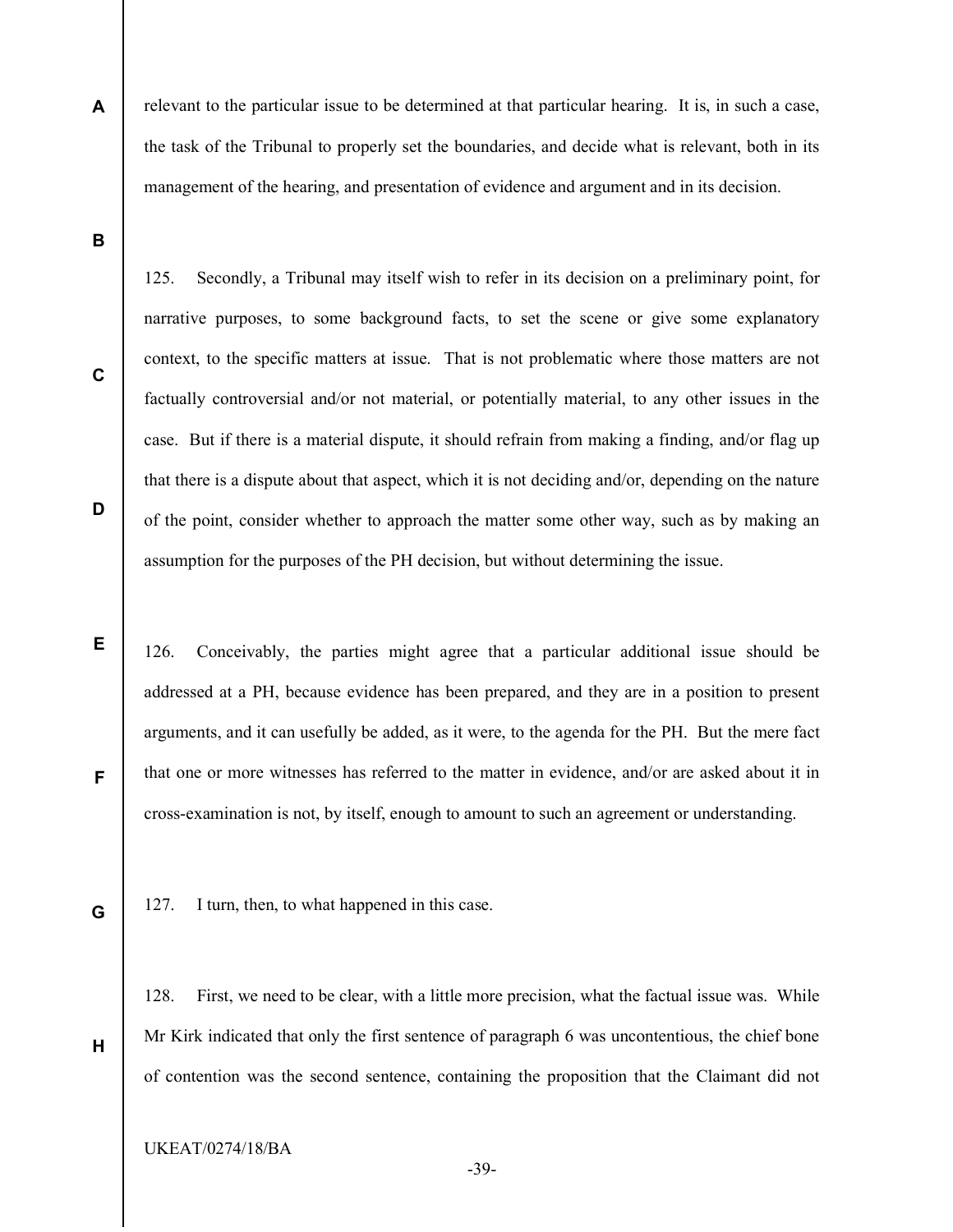want to return to his old role of Operations Manager. Mr Tatton-Brown submitted that what the Claimant subjectively wanted, or privately thought, did not matter. What mattered was what he had said to Mr Butler and/or Mr Wilson. I agree, but it seems to me that paragraph 6 was making a finding about what he had *communicated to them*. That the substantive dispute was about that is, I think clear, for example from the amended grounds of claim, and the Claimant's witness statement for the merits hearing.

C

D

A

B

129. Further, the substantive dispute was about what the Claimant's stated position was, not when he had what the Tribunal called his "outburst" and "breakdown" when he first went off sick, in June 2015, but by the time of and/or, at the meeting on 14 April 2016 – the last meeting before he was dismissed. His case was that he had not said *at that meeting* that he did not want to return to that role, but rather that, despite an OH report indicating that he was (now) fit to do it, Messrs Butler and/or Wilson had ruled it out. The Respondent's case was the opposite.

E

130. The paragraph 6 finding, which refers to the position from February 2016 through the 14 April 2016 and prior to the May emails, was to the effect that the Claimant had conveyed in that period that he (still) did not at that point want to return to the Operations Manager role. That was what the merits Tribunal took that paragraph to mean (for example at paragraphs 48 and 65) and it was the finding that, as at 14 April 2016 the Claimant did not want (or still did not want) to return to that role, which it held could not be reopened.

G

F

H

131. Whether that was right depended on whether the paragraph 6 findings were a necessary ingredient of the PH decision. The merits Tribunal asserted (at paragraph 19) that those findings were necessary ingredients of the PH decision, but did not explain why. The observation (at paragraph 16) that "both parties must have thought this was a necessary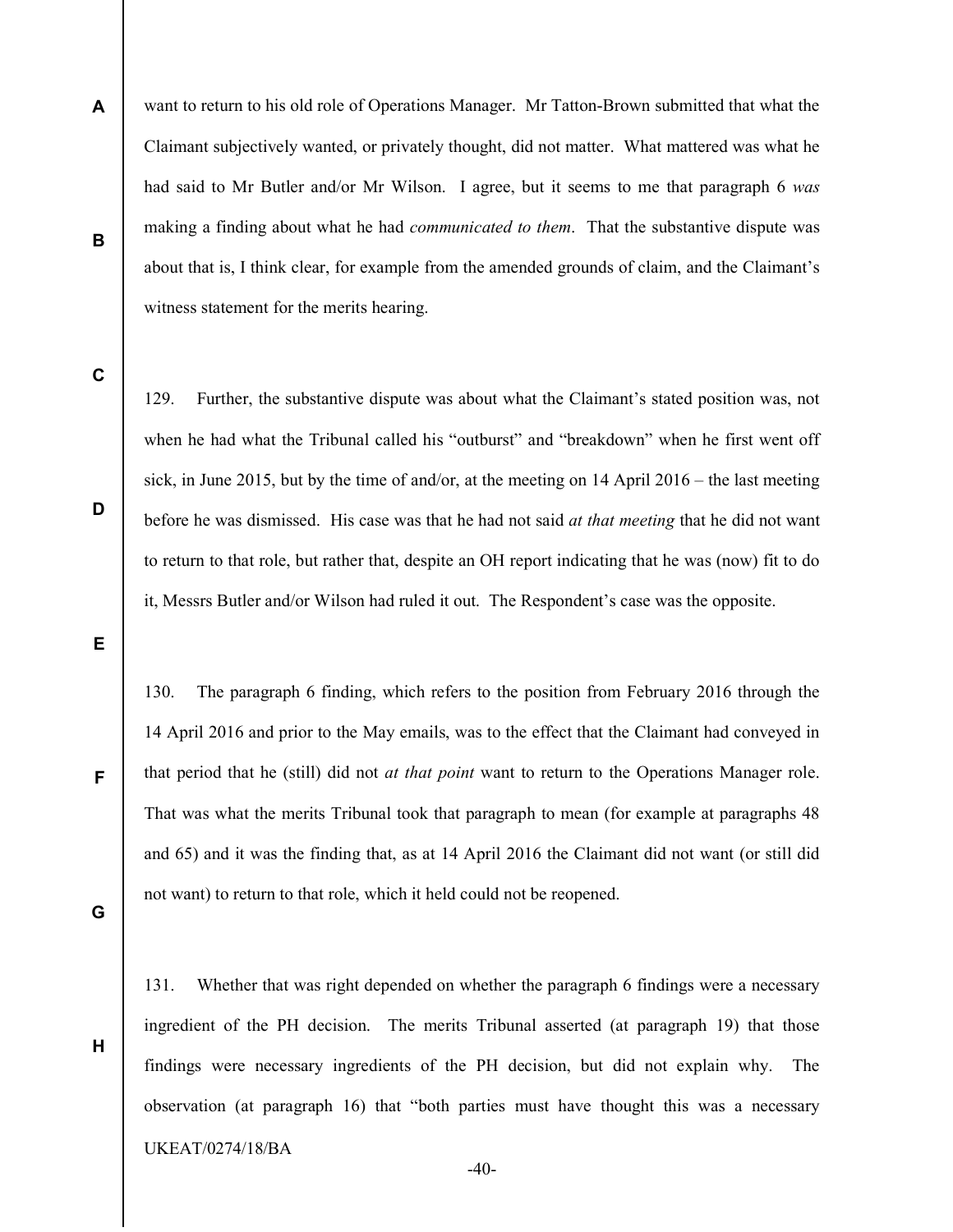A ingredient for understanding the later emails" does not support the Tribunal's own conclusion that "consequently … the findings were an integral part of the issue on time limits."

132. In the PH decision itself (a full copy was in my bundle) the Tribunal did not appear to draw specifically on the paragraph 6 findings in giving its reasons for deciding the time points in the way that it did. Mr Tatton-Brown did not suggest any particular basis for concluding that they plainly were necessary ingredients of the decision on those points, nor can I see any. I am bound to conclude that the merits Tribunal did err in making that finding  $-$  it was simply not supported by the PH decision, or the reasoning which it contained.

133. Nor, do I think it sufficient to support the merits Tribunal's decision on this point that the parties had referred to the background leading up to the May 2016 emails in their witness statements for the PH, nor that there was some cross-examination about it at that hearing. That is not sufficient to amount to an agreement that it was one of the factual matters that would be determined at that PH. (Nor was there any such ruling by the Tribunal.)

134. Nor do I think it relevant that no application for reconsideration had been made following the PH in question, nor that the status of this paragraph had not been raised in terms at the subsequent PHs. Either it was bindingly determined at the time of the PH (because it was necessary to the decision on time points, or agreed, or ruled, that it would be determined as an additional matter in any event) or it was not. The Claimant did not need to rely on the remarks of EJ Crosfill at his PH (cited by me at paragraph 32 above) as creating an expectation that this issue would be considered and decided at the merits hearing; but they do tend to show that it was in fact identified as being an important live issue at that further PH.

G

B

C

D

E

F

H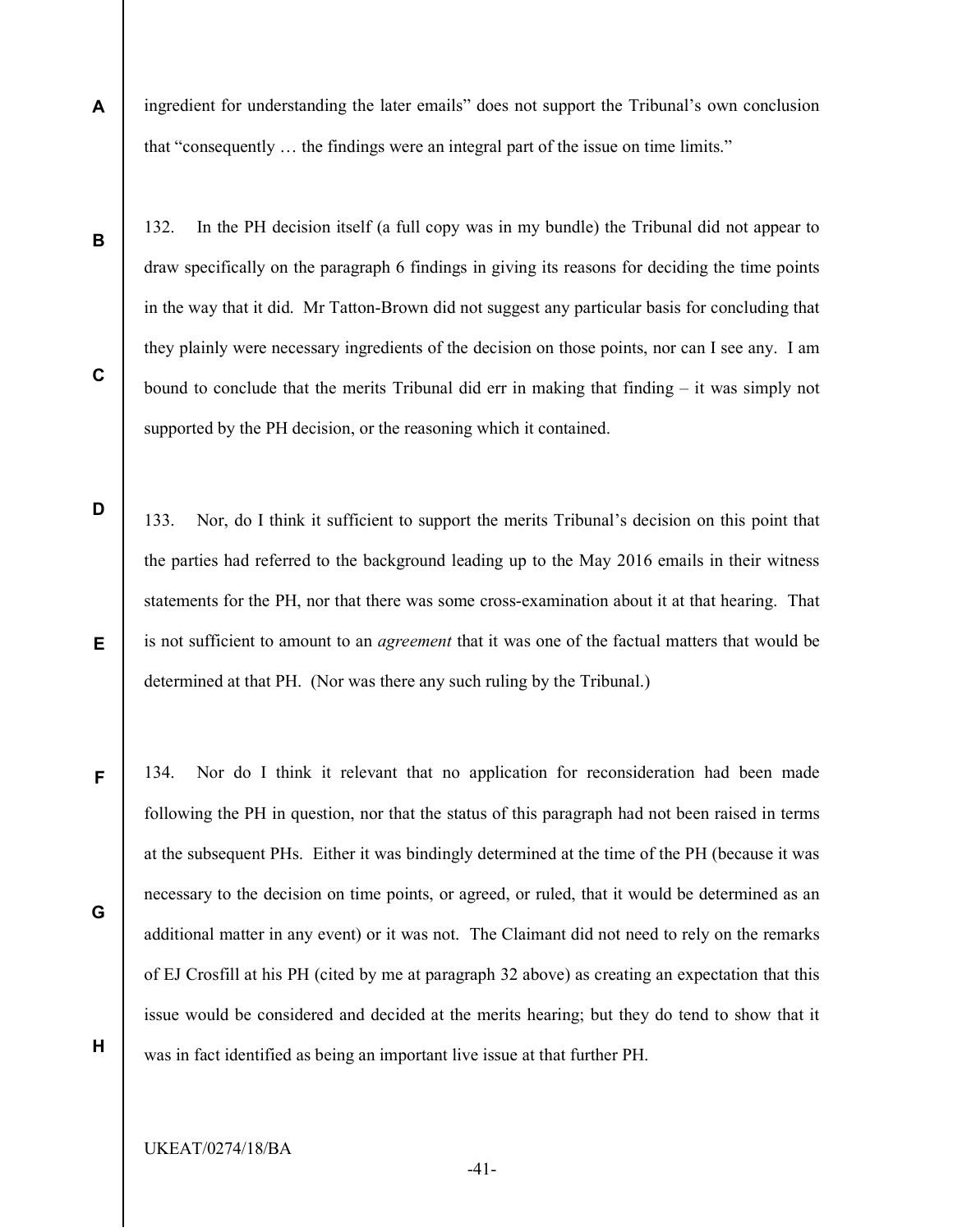A 135. Nor do I think that the statements, in later parts of the merits decision, to the effect that the Claimant had said he did not want to return to the Operations Manager job, or could not do so, (for example at paragraphs 48, 57 and 63, which I have cited above) support the conclusion that the merits Tribunal in any event made its own independent findings of fact to that effect on the basis of the evidence before it. The merits Tribunal had ruled, in terms, that the point had been decided already and *could not* be reopened. Consistently with that, paragraph 48 refers back, in terms to the "the Tribunal's finding from the August preliminary hearing", and the other passages must be taken to be drawing on that previous finding as a given, as well.

C

B

D

E

F

136. Accordingly, ground 3, as such, succeeds. Mr Tatton-Brown, however, submitted that this ground was actually academic, because it had no bearing on the victimisation claim, nor on the remaining live grounds of appeal relating to the section 15 claims.

137. I do not agree. In paragraph 77 of its decision, concerning the section 15 claim relating to the dismissal, the Tribunal refers to the Claimant being "unable to continue in his role as operations manager". Even if it meant here to refer to that being the Respondent's view, one cannot exclude that it considered that they held that view because the Claimant had stated that that was (or was still) his own position. Accordingly, this ground is not in my view, academic.

G

H

### Ground 5 - section 15 complaints (e) and (f)

138. Ground 5 was to the effect that the Tribunal erred in its findings, in paragraphs 69 and 70, that failing to inform the Claimant in the meeting of 14 April 2016 that he could be dismissed if he did not accept a revised role, and not offering him the opportunity to accept that role before concluding that there was none available for him, was not unfavourable treatment for the purposes of the pertinent section 15 claims.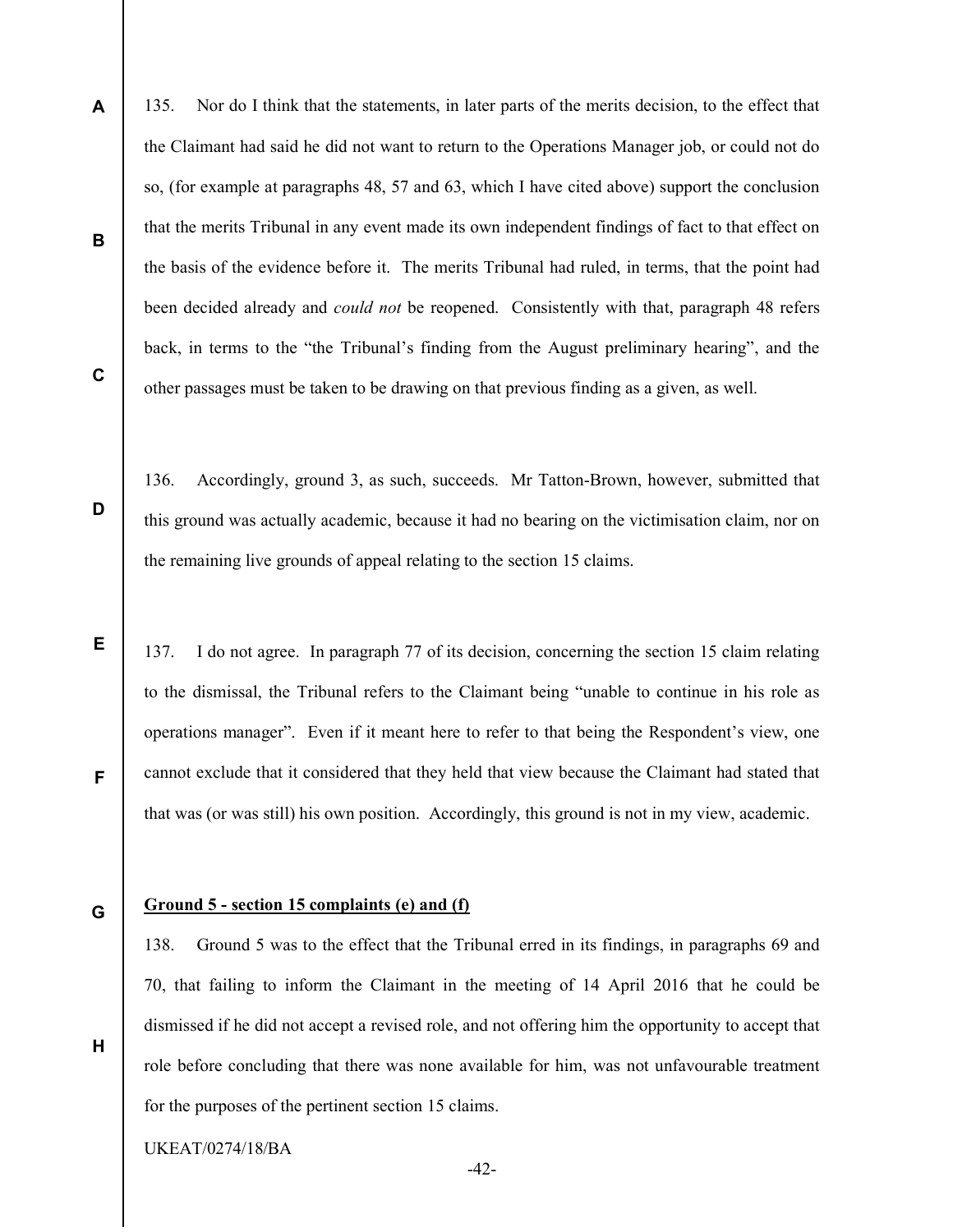A B C 139. Mr Kirk submitted that the starting point – not controversial as such – was that the Claimant did not want his employment to end. Further, the Tribunal accepted that Messrs Butler and Wilson did not "spell out what would happen" if they could not find another role. The Claimant's evidence was that, had he understood that a point had been reached where the Respondent's position was that the *only* role open to him was the revised, lower paid role, and if he did not accept it, he would be dismissed, he would have accepted it. The Tribunal's finding that it was implicit that if a role could not be found, his employment was at risk, does not assist, because it does not address that concrete scenario. The finding that the 6 May 2016 email represented proposals regarding the termination of his employment, to which he could have responded by indicating that he would accept the revised role, was not sustainable.

D

E

140. Mr Tatton-Brown's position was that what amounts to unfavourable treatment is a question of fact for the Tribunal. It had made findings of fact in these paragraphs with which the EAT should not interfere. In any event, even if the Tribunal was wrong not to find that this conduct amounted to unfavourable treatment, it could not properly have found it to be *because* of the sickness absence (which was the "something" arising from disability relied upon).

F

141. Mr Kirk disagreed with that last point. To determine whether the conduct was "because of" the something required the Tribunal to consider, and make findings about, the thought processes of the relevant decision-maker, and the conclusion on that question could not be assumed or pre-empted by the EAT.

142. My conclusions on this ground are as follows:

H

G

UKEAT/0274/18/BA

-43-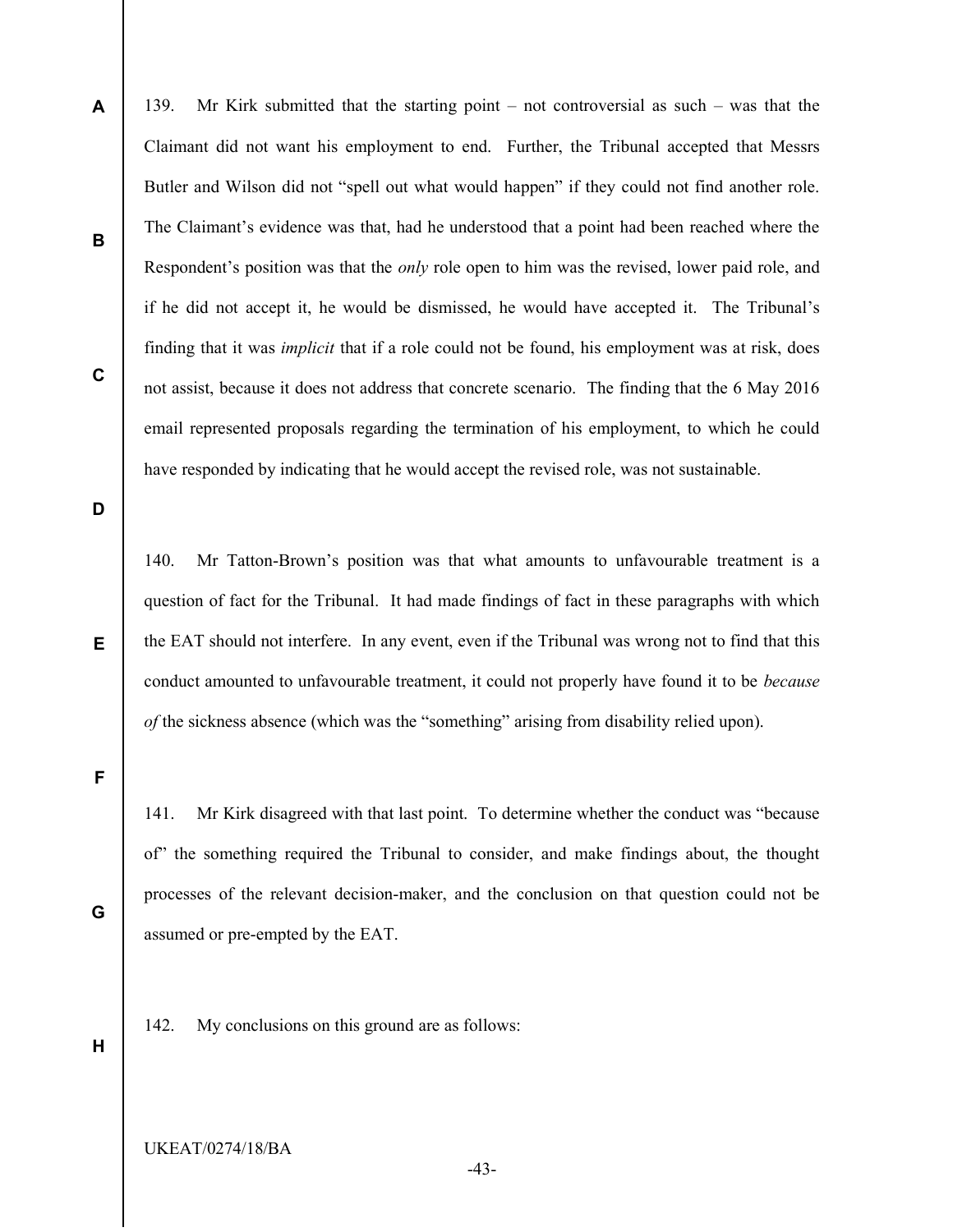- A 143. First, in light of its findings of fact about events at the 14 April 2016 meeting (and even if, contrary to my conclusion on ground 3, those include the finding that the Claimant said he did not want to return to the Operations Manager role) and the subsequent email exchanges, I do not think the Tribunal's conclusion, that the conduct in question was not unfavourable treatment, was legally correct.
	- 144. As to the law, in Williams v The Trustees of Swansea University Pension and Assurance Scheme [2018] UKSC 65, [2019] IRLR 316 the Supreme Court was referred to passages in the Equality And Human Rights Commission's Code of Practice on Employment (2011), which suggest that unfavourable treatment involves putting the disabled person at a disadvantage, which would include "denial of an opportunity or choice". Lord Carnwath (at paragraph 27, the other Justices concurring) agreed with a submission

"…that in most cases (including the present) little is likely to be gained by seeking to draw narrow distinctions between the word "unfavourably" in section 15 and analogous concepts such as "disadvantage" or "detriment" found in other provisions, nor between an objective and a "subjective/objective" approach. While the passages in the Code of Practice to which she [counsel] draws attention cannot replace the statutory words, they do in my view provide helpful advice as to the relatively low threshold of disadvantage which is sufficient to trigger the requirement to justify under this section."

145. Here, the Tribunal found as a fact that the Claimant was not told at the meeting that if they could not find another role for him he would be dismissed. It had found as a fact that, in the May email exchanges he was dismissed. The Tribunal's finding, that it was implicit that if another role was not found, his employment was "at risk" is not a finding that it was implicit that, in that case, he would be dismissed.

146. Nor do I think the Tribunal's conclusion that this was not unfavourable treatment can be sustained by its description of the 6 May 2017 email as "proposals" regarding the termination of his employment and its assertion that the Claimant had the opportunity, at that point, to say

B

C

D

F

G

H

E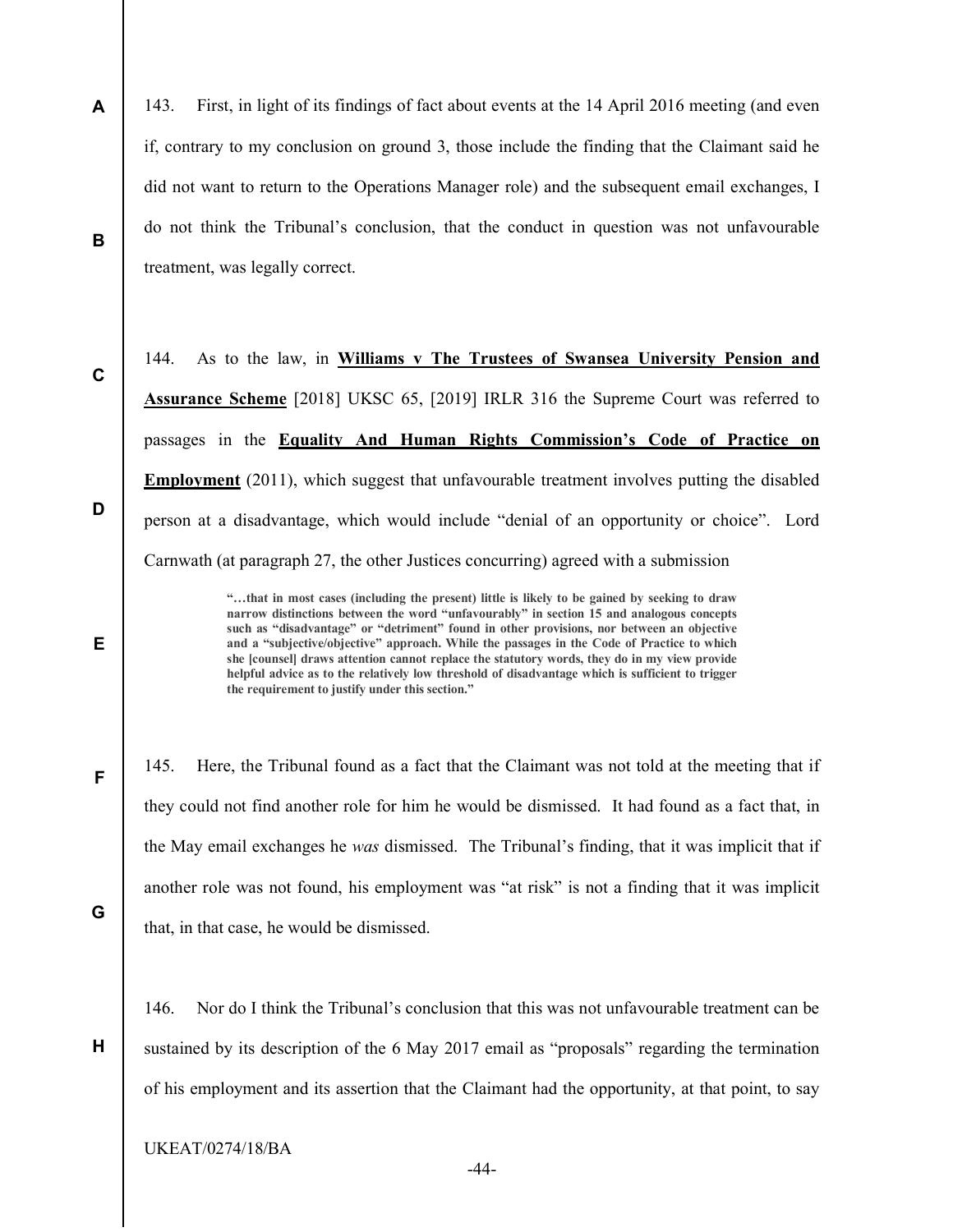- A B that he would accept the other role. On the Tribunal's own findings, the Claimant read the 6 May email as conveying that a decision had been taken to dismiss him, prompting him to ask if that was right. Given the content of the 6 May email, wishing the Claimant well for the future, and in light of the low legal threshold of the concept of unfavourable treatment, I do not think the Tribunal's finding that there was no unfavourable treatment, as the Claimant could still have responded that he now wished to accept the previously offered role, is sustainable.
- C

D

147. As to whether this was a treatment "because of" the Claimant's sickness absence, the law is clear. The concept of "because of" in section 15 is no different from the concept in section 13. To determine this particular question (in a non-obvious case) therefore requires a consideration of the motivation of the decision-maker, and whether the "something" in the particular case materially influenced them. See: City of York Council v Grosset [2018] ICR 1492 (CA) at paragraphs  $36 - 37$ ; **Dunn v Secretary of State for Justice** [2018] EWCA Civ 1998, at paragraph 18.

E

F

G

148. Here, in paragraphs 70 and 71, the Tribunal did not make any finding about why the Respondent acted as it did, because it considered that its finding that there was no unfavourable treatment disposed of these particular complaints. Given the nature of the "because of" concept, the determination of this question may require a particularly careful and nuanced finding of fact, in order to determine, specifically, whether the lengthy sickness absence influenced this conduct or not. I cannot say that there is only one finding (either way) on that question that it would be open to the Tribunal to make.

H

-45-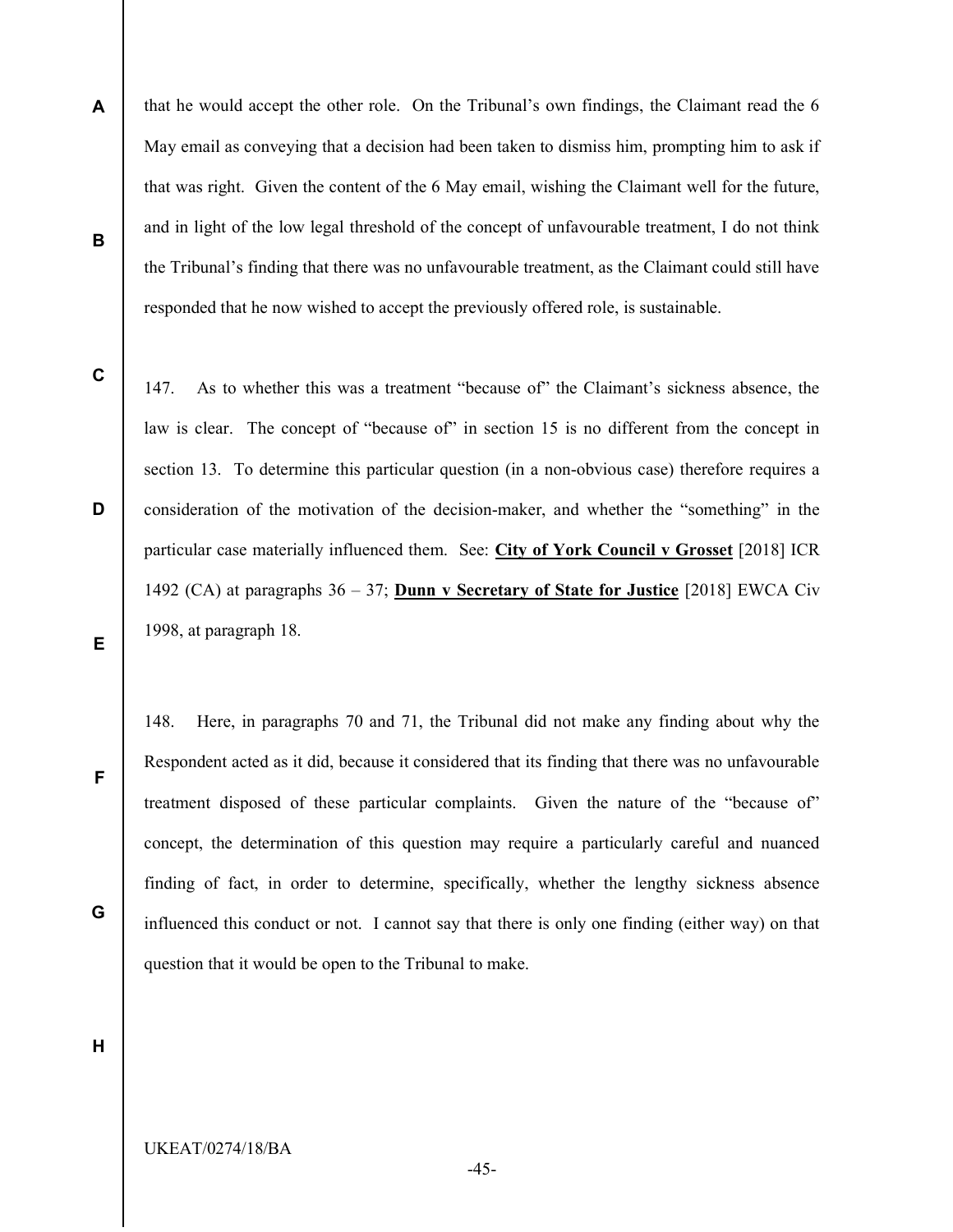149. Nor, for reasons to which I come and although I am inclined to think that, complaints (e), (f) and (k) are closely bound up together, do I think that this question is resolved by the findings that the Tribunal went on to make in paragraph 77 about the dismissal.

B

A

150. Ground 5 therefore succeeds and, subject to ground 6, the section 15 complaints to which it relates must be remitted.

C

D

E

#### Ground 6 – section 15 complaint (k)– dismissal – proportionality

151. This ground maintains that the Tribunal erred because, having found in paragraph 77 that the dismissal was because of something arising from the disability, the Tribunal failed to determine whether the proportionality defence succeeded, before simply going on to dismiss this claim along with all the others.

152. That criticism of the Tribunal's decision is, in my view, plainly well-founded. In paragraph 77 the Tribunal sets out the Respondent's case as to the legitimate aim and the proportionate means, but says nothing at all about what it made of that case.

F

153. However, Mr Tatton-Brown submitted that the dismissal of this complaint could and should still be upheld, without remission, for either or both of two reasons.

G

H

154. First, the Tribunal found at the start of paragraph 77, that the dismissal "arose as the Claimant was unable to continue his role as operations manager and the Respondent was unable to find [an] alternative role which was suitable for both the Claimant and the Respondent." It went on to find that that was "something arising from disability" and that was the basis on which this complaint succeeded. However, said Mr Tatton-Brown, that was not how the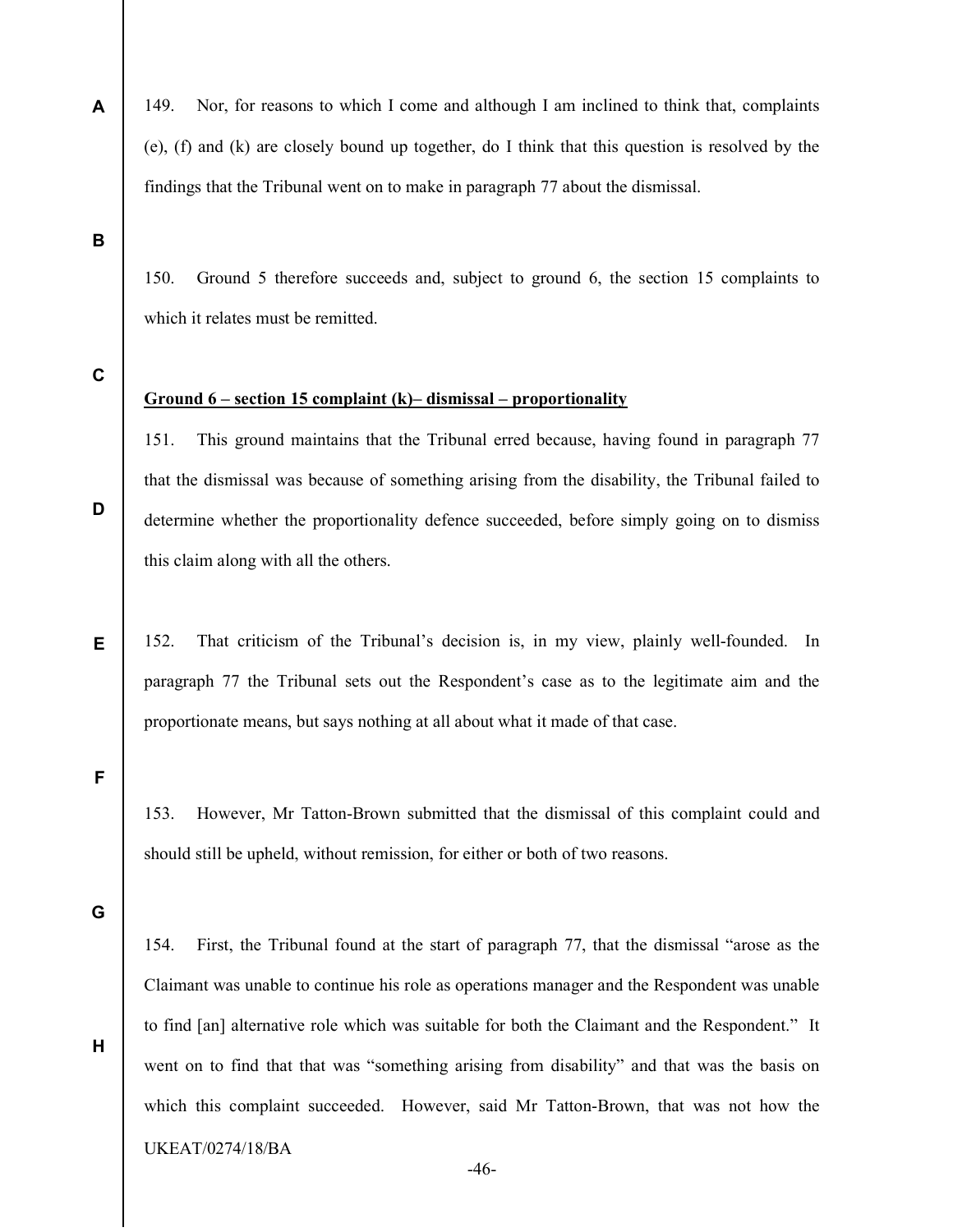- A B section 15 complaint relating to the dismissal was pleaded. The "something" that had been pleaded was the sickness absence. But the Tribunal had found that what had influenced the decision to dismiss the Claimant was the fact that there was (or was in the decision-makers' view) no job that he could do, which was a different thing from the sickness absence, and it had implicitly thereby also concluded that it was not the sickness absence.
	- 155. The Tribunal had, he said, therefore found for the Claimant on the basis of a complaint that was not pleaded, which it should not have done: Chapman v Simon [1994] IRLR 124; and in the process it had effectively rejected the basis which was pleaded. Accordingly, regardless of the position in relation to the proportionality defence, this finding in favour of the Claimant could not stand.

156. Alternatively, submitted Mr Tatton-Brown, it was plain and obvious that dismissing the Claimant in circumstances where he had been absent sick for as long as he had, and there was no job available that he was fit to do, was a proportionate means of achieving the Respondent's legitimate aim. This was the only conclusion that the Tribunal could have properly reached. So, there was no reason to remit this complaint in any event.

157. My conclusions are these:

G

H

C

D

E

F

158. Firstly, I do not agree with Mr Tatton-Brown that the Tribunal's finding in paragraph 77 about the reason for dismissal carries the implication that it had concluded that his dismissal was not, in the requisite sense, because of his sickness absence. The Tribunal has simply not addressed the question directly, of whether the sickness absence itself influenced the decision.

-47-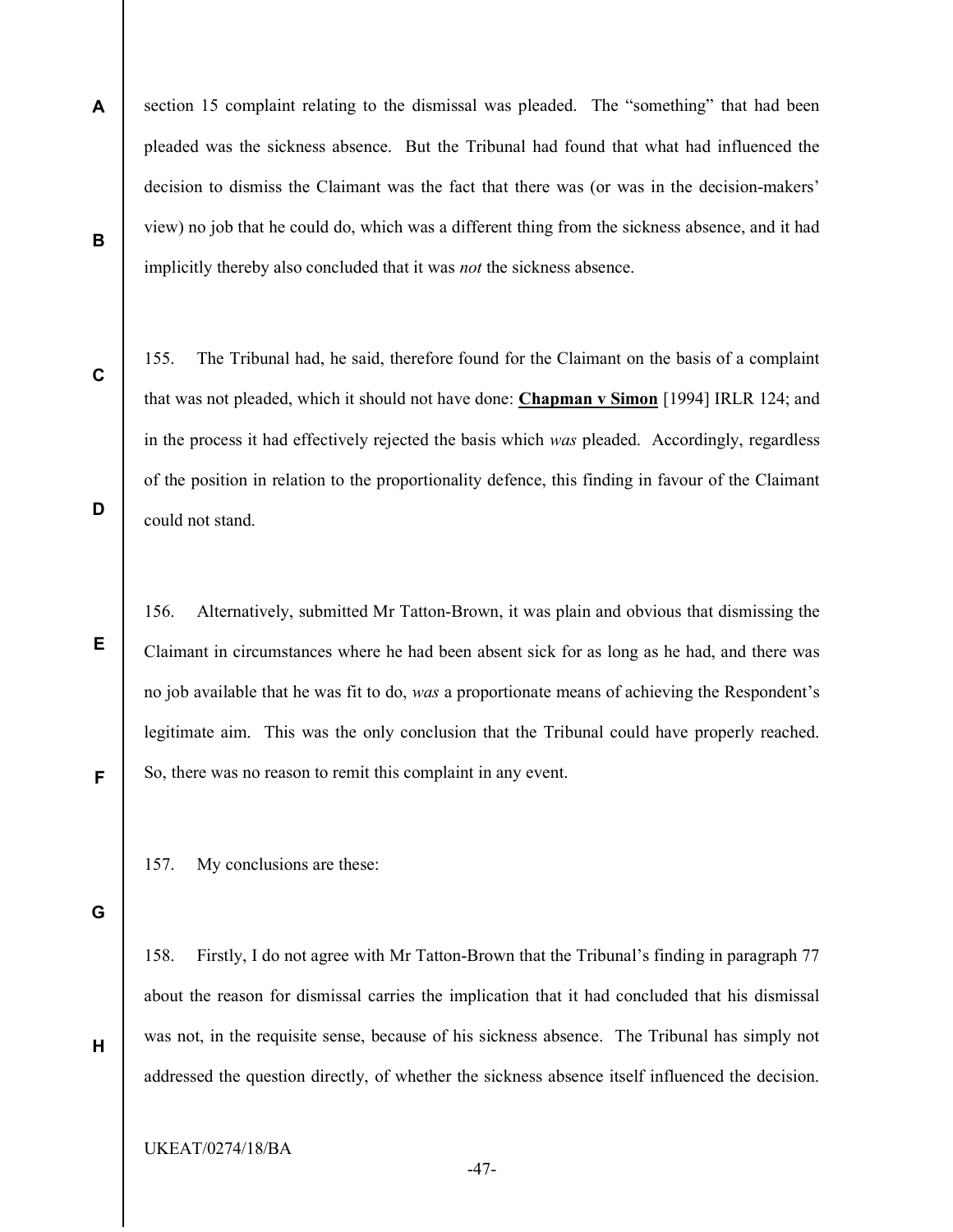A B It would be tempting to in fact draw the opposite conclusion, namely that Mr Tatton-Brown was seeking, in his **Chapman v Simon** argument, to make a distinction without a difference, on the basis that the ill health, incapacity and absences were all bound up together. However, I think that is a matter I must leave to the Tribunal to consider afresh on remission.

159. Turning to the proportionality defence, as the Court of Appeal recently confirmed in Grosset, whether it is made out is an objective question for the Tribunal, and the standard is a higher one than applies when considering whether a dismissal was or was not unfair. It said:

> "54. In my judgment, the Employment Tribunal and the Employment Appeal Tribunal have made a lawful assessment of the position in relation to this defence and the appeal in respect of this issue should also be dismissed. Contrary to Mr Bowers' submission, and as the appeal tribunal rightly held, there is no inconsistency between the Employment Tribunal's rejection of the claimant's claim of unfair dismissal and its upholding his claim under section 15 EqA in respect of his dismissal. This is because the test in relation to unfair dismissal proceeds by reference to whether dismissal was within the range of reasonable responses available to an employer, thereby allowing a significant latitude of judgment for the employer itself. By contrast, the test under section  $15(1)(b)$  of the EqA is an objective one, according to which the employment tribunal must make its own assessment: see *Hardy & Hansons plc v Lax [2005]* ICR 1565, paras 31-32, and *Chief Constable of West Yorkshire Police v Homer* [2012] ICR 704, paras 20 and 24-26 per Baroness Hale of Richmond JSC, with whom the other members of the Court agreed.

55. Against this, Mr Bowers pointed to certain dicta by Underhill LJ in O'Brien v Bolton St. Catherine's Academy [2017] EWCA Civ 145; [2017] ICR 737 paras 51-55, in which he observed that the tribunal, which had found that the dismissal in question in that case was in breach of section 15 EqA, was also entitled to conclude from this that it had been unfair as well. Mr Bowers' suggestion was that this meant, in our case, that the employment tribunal should have reasoned in the opposite direction, by saying that by virtue of its ruling in relation to unfair dismissal it should also have concluded that there was no breach of section 15 EqA. However, I think it is clear that Underhill LJ was addressing his remarks to the particular facts of that case, and was not seeking to lay down any general proposition that the test under section 15(1)(b) EqA and the test for unfair dismissal are the same. No doubt in some fact situations they may have similar effect, as Underhill LJ was prepared to accept in the  $O'Brien$ case. But generally, the tests are plainly distinct, as emphasised in *Chief Constable of West* Yorkshire Police v Homer [2012] ICR 704."

160. The starting point has to be a reasoned and robust finding of fact as to the reason or reasons for this dismissal. Given that the Tribunal has not made a clear finding about whether, in principle, the dismissal was, in the requisite sense, because of the sickness absence, and given the nature of the proportionality test, I am not in a position to say that, if the Tribunal

H

C

D

E

F

G

UKEAT/0274/18/BA

-48-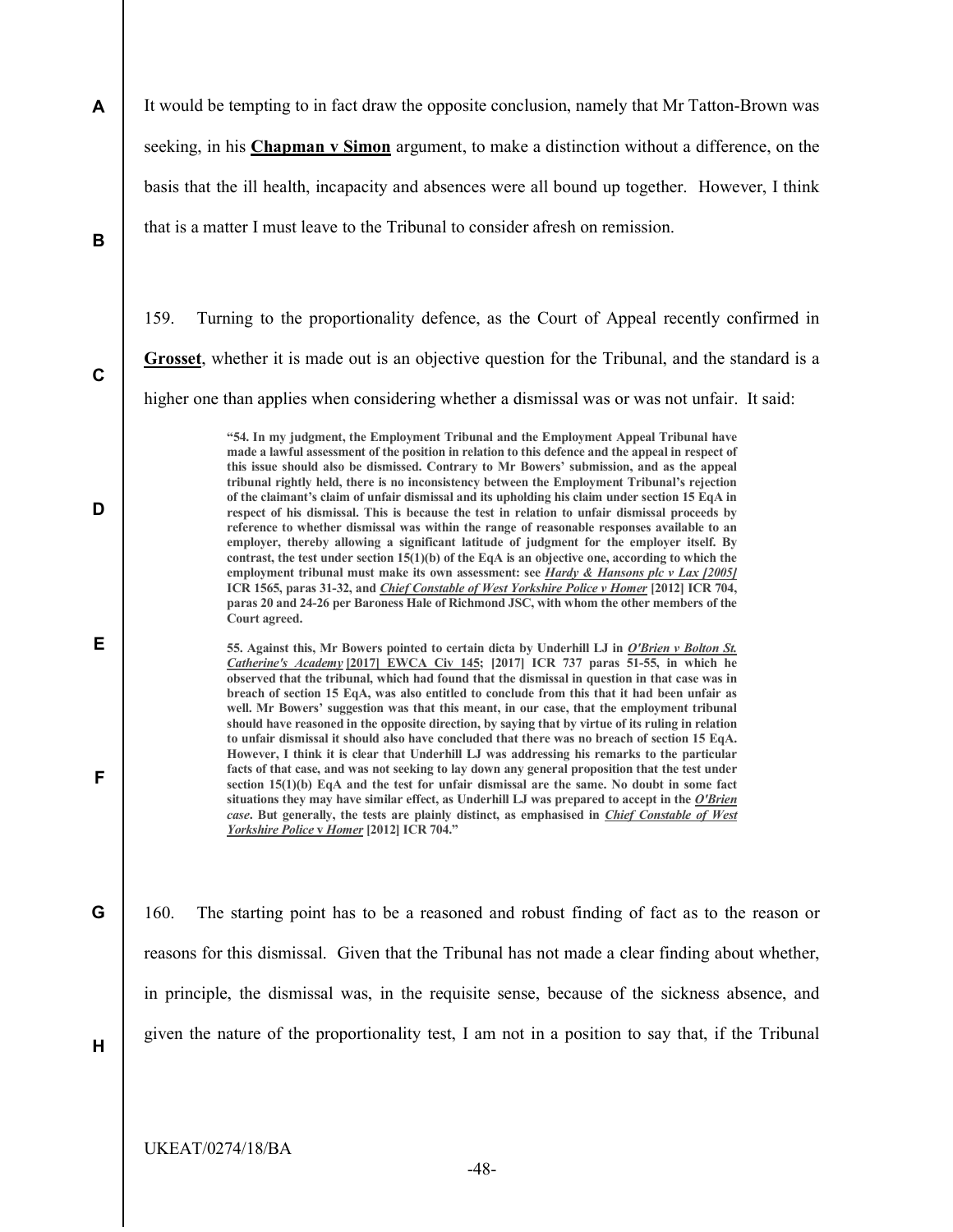A were, on remission, to conclude that the dismissal was, in the requisite sense, because of the sickness absence, it would be bound to find that it was justified.

161. This ground therefore also succeeds, and a remission will be necessary.

#### Outcome

162. The overall outcome is therefore that the dismissal of the victimisation complaint stands, but the Tribunal's dismissal of the section 15 complaints identified at (e), (f) and (k) of the amended grounds of complaint must be quashed, and those complaints remitted to the Employment Tribunal for further fresh consideration of the outstanding issues relating to them.

D

E

B

C

163. Having had sight of this decision in draft, counsel have tabled written submissions on whether remission should be to the same Tribunal panel, if possible, or a different one. Mr Tatton-Brown advocated the former course, Mr Kirk, the latter. I have considered those submissions, and have had regard to the guidance in Sinclair, Roche & Temperley v Heard [2004] IRLR 763 (EAT).

F

G

H

164. This was not a totally flawed decision, but significant errors were made. I do not doubt that the original Tribunal would professionally seek to bring a fresh eye to the questions which must now be remitted for further consideration; but, given the previous decisions taken at the PH and by the full merits Tribunal including the same Judge, that might, I think, realistically, be difficult for them. Determination of the remitted matters will require further fact-finding. Significant time has passed since the last hearing, so the existing Tribunal will not have the advantage of very recent recollection; and, if the matter is remitted to a different panel, that panel will have the benefit of those background findings which stand, recorded in the previous